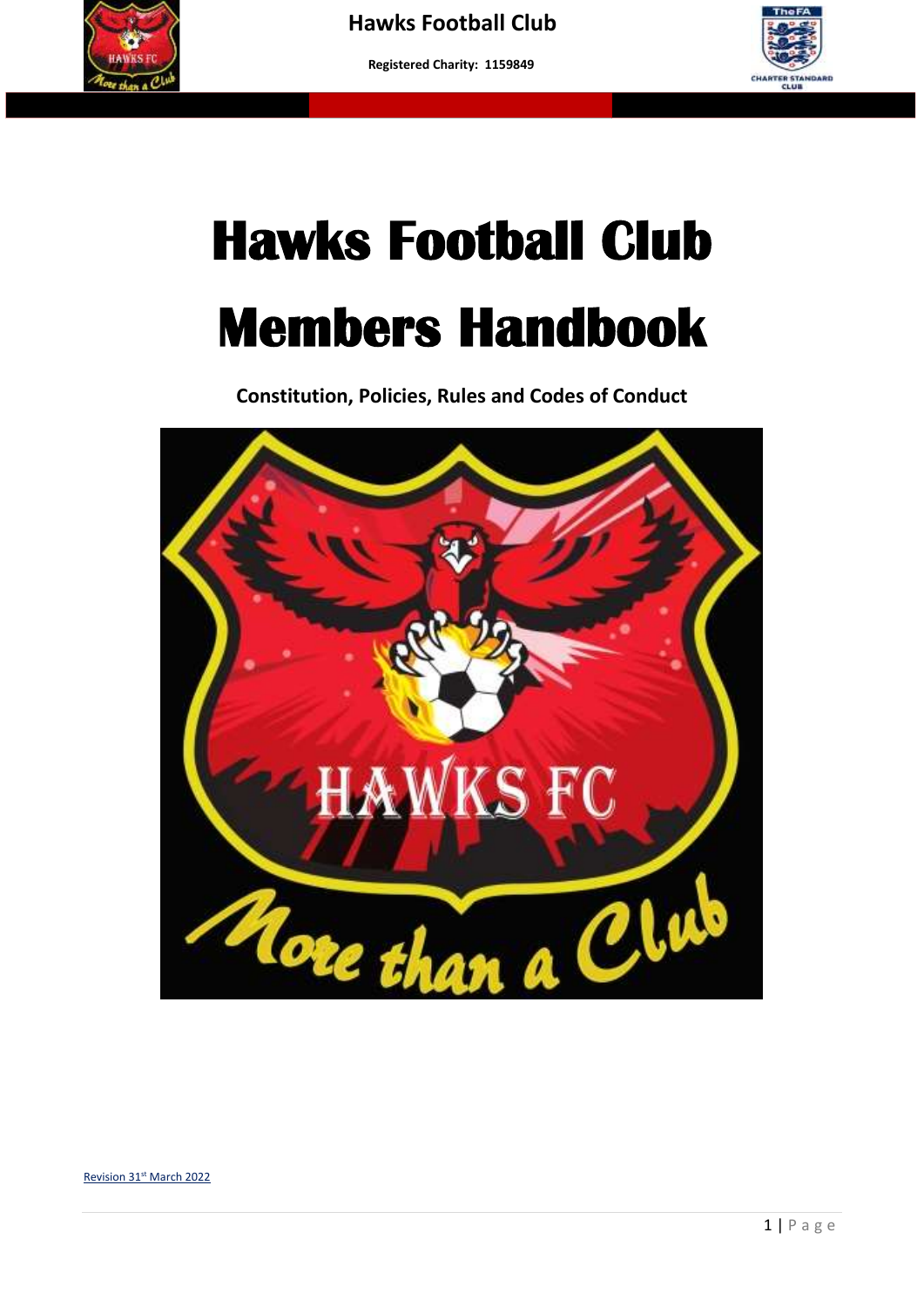



## **Dear Parent/Guardian**

We are very pleased to welcome you and your child to the Hawks Football Club and the Hawks and Supporters Foundation.

Hawks FC and its Supporters Foundation (referred to as "the Foundation" in this document) were established on 1<sup>st</sup><br>February 2014, following the Hawks success as a team in the Fest Midlanda Hawks Pank Cammunity Awards for February 2014, following the Hawks success, as a team, in the East Midlands Lloyds Bank Community Awards for outstanding commitment to young people. The original Hawks Team began playing in 2009 and still has several its original players.

Hawks Football Club obtained registered charity status on the 8<sup>th of</sup> January 2015.

Hawks FC is a FA Chartered Standard Club and are affiliated under the Northamptonshire Football Association

The Foundation Committee are responsible for the fundraising events that are carried out for the benefit of the Hawks Football Club and associated team(s).

#### **Hawks DNA - Values & Beliefs – More than a Club**

The Club & Foundation has been primarily established to support youth football and sport, ensuring it is played within its rules and championing the Spirit of Sport. We want to make a difference to Young People's lives and our main aim is to be the Most Respected Grassroots Sports Club in the Area. We want to be the number one choice for anyone playing football.

People do not just play for our club they represent it and what it stands for. We believe Better People make the Hawks Better. When you pull on our shirt you are an ambassador for the club. To help us we have our Own "Hawks DNA", including a website which explains, who we are, how we play and how we coach.

Our 10 Values and Beliefs are:

- 1. SPORTSMANSHIP Respect and Fair Play is expected.
- 2. PRIDE & IDENTITY wearing the Red and Black Half and Half Shirt and badge
- 3. FAIRNESS for Children including 50% minimum Pitch time They are the ones that play,
- 4. ATTACKING, RISK TAKING & CREATIVE FOOTBALL We don't do "Clear it" or "Get Rid"
- 5. DEVELOPING BETTER PEOPLE especially Young Leaders of the future
- 6. RESPECT & POSITIVE BEHAVIOUR from all at the club
- 7. HIGH STANDARDS & INTEGRITY in the way we work
- 8. SIDE BEFORE SELF every time
- 9. LEGACY The only thing that changes is the size of the shirt Leave it in a better place
- 10. MORE THAN A CLUB This is Our club We want it to be the most respected in the area

All Members of the Club, Foundation and its Beneficiaries must respect sports traditional values and make an important contribution to upholding these values and the associated Codes of Conduct set out in this Handbook.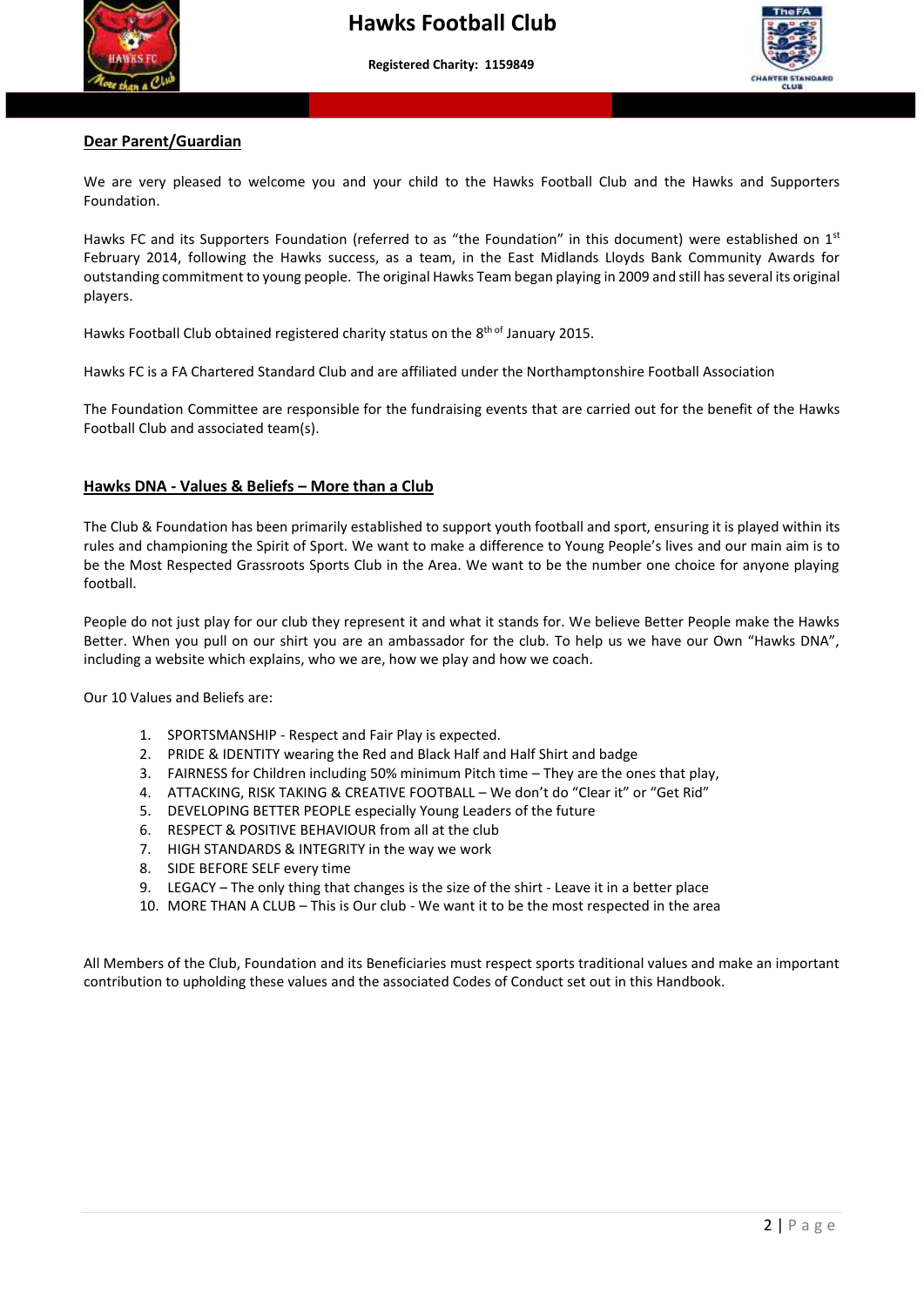

## **Hawks Football Club**

**Registered Charity: 1159849**

 **More than a club – Making a difference to young people's lives"**





## This is to confirm that **HAWKS FOOTBALL CLUB**

was entered on the Register of Charities on

8 January 2015

Registered charity number:

1159849

ua

**Rt Hon Baroness Stowell of Beeston MBE** Chair

Dr Helen Stephenson CBE<br>Chief Executive Officer



This certificate confirms that a charity has been entered on to the Register of Charities.<br>You can check a charity's current registration status by visiting the Register of Charities at<br>www.gov.uk/charity-commission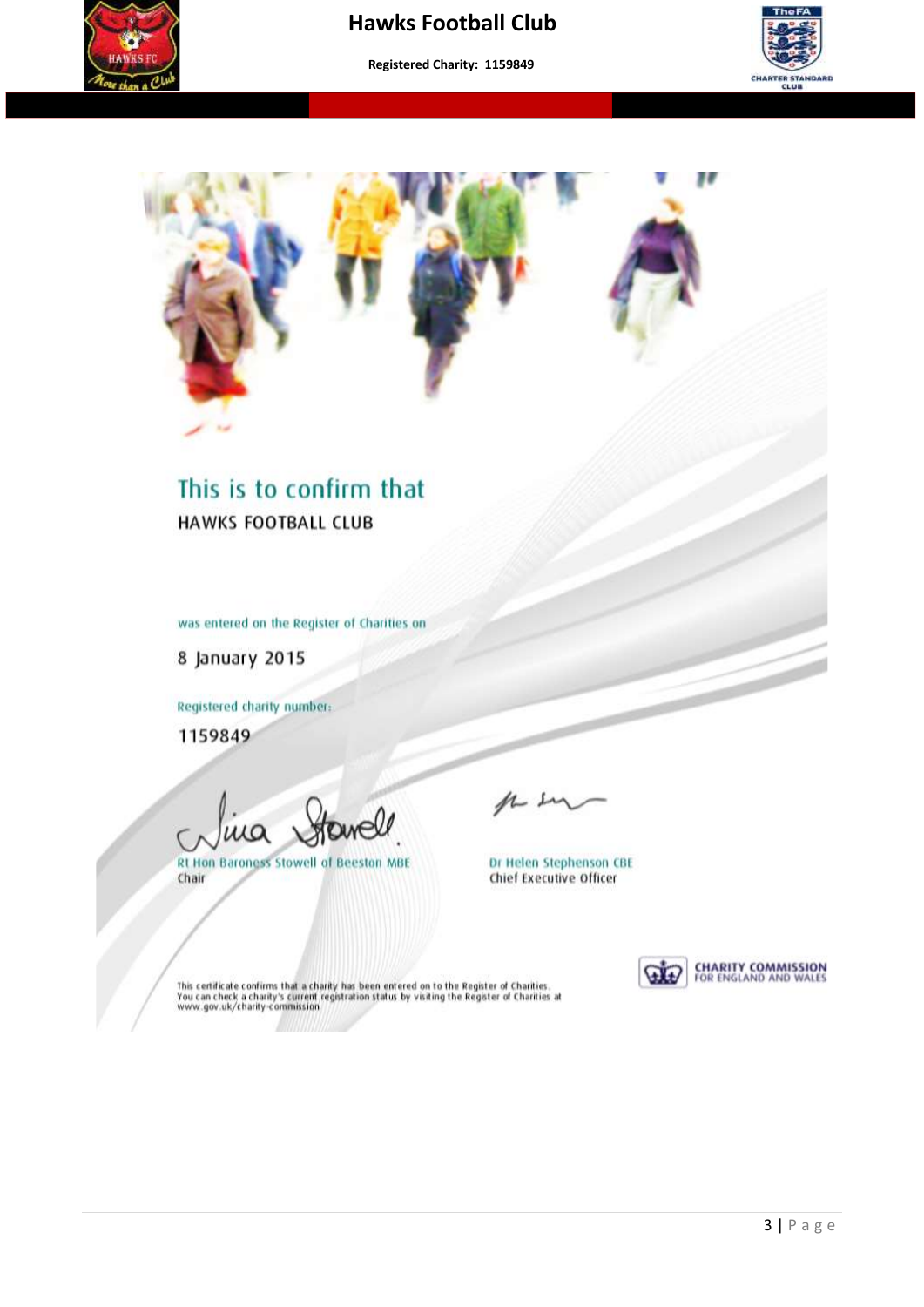



## **Hawks FC - Charity Constitution**

#### **1. Name:**

The Club shall be called Hawks Football Club (the "Club").

#### **2. Objects**

The Charitable Objects of the Club are:

- a) To advance the amateur sport of association football.
- b) To promote the principle of "Sport for All", with equality of opportunity regardless of ability or skill, in a safe environment played within the Spirit of Sport, Club Values as well as the Laws of the game.
- c) To act with fairness and integrity with the aim of setting high standards of conduct in the sport.
- d) To promote community participation in healthy recreation by providing facilities in the town of Kettering for playing Association football.
- e) To provide and assist in providing facilities for sport, recreation and other leisure time occupation of people who have need of such facilities because of their youth, age, infirmity or disablement, poverty, or social and economic circumstances or for the public at large in the interests of social welfare and with the object of improving their conditions of life.
- f) To advance the education and wellbeing of children and young people whether or not undergoing formal education.

#### **3. Powers**

In furtherance of the Objects but not otherwise the Trustees & Club Committee shall have the following powers:

- (a) To raise funds and to invite and receive contributions.
- (b) To trade in the ordinary course of carrying out the Objects of the Club and carry on any other trade which is not a substantial and permanent trading activity, and which is not expected to give rise to taxable profits.
- (c) To buy, take on lease or exchange, hire or otherwise acquire real or personal property necessary for the achievement of the Objects and to construct, maintain and alter buildings or erections.
- (d) To sell, lease or dispose of all or any part of the property of the Club.
- (e) To borrow money and to charge all or any part of the property of the Club with repayment of the money so borrowed subject to such consents as may be required by law.
- (f) To employ such staff as are necessary for the proper pursuit of the Objects and to make all reasonable and necessary provision for the payment of pensions for staff and their dependents.
- (g) To invest monies of the Club not immediately required for its purposes in such investments, securities or property as may be thought fit subject to any consents or conditions as may be required by law.
- (h) To incorporate subsidiary companies to carry on any trade.
- (i) To co-operate with other charities, voluntary bodies and statutory authorities operating in furtherance of the Objects or of similar charitable purposes and to exchange information and advice with them.
- (j) To do all such other lawful things as are necessary for the achievement of the Objects.

#### **4. Status of Rules**

These Rules (the "Club Rules") form a binding agreement between each member of the Club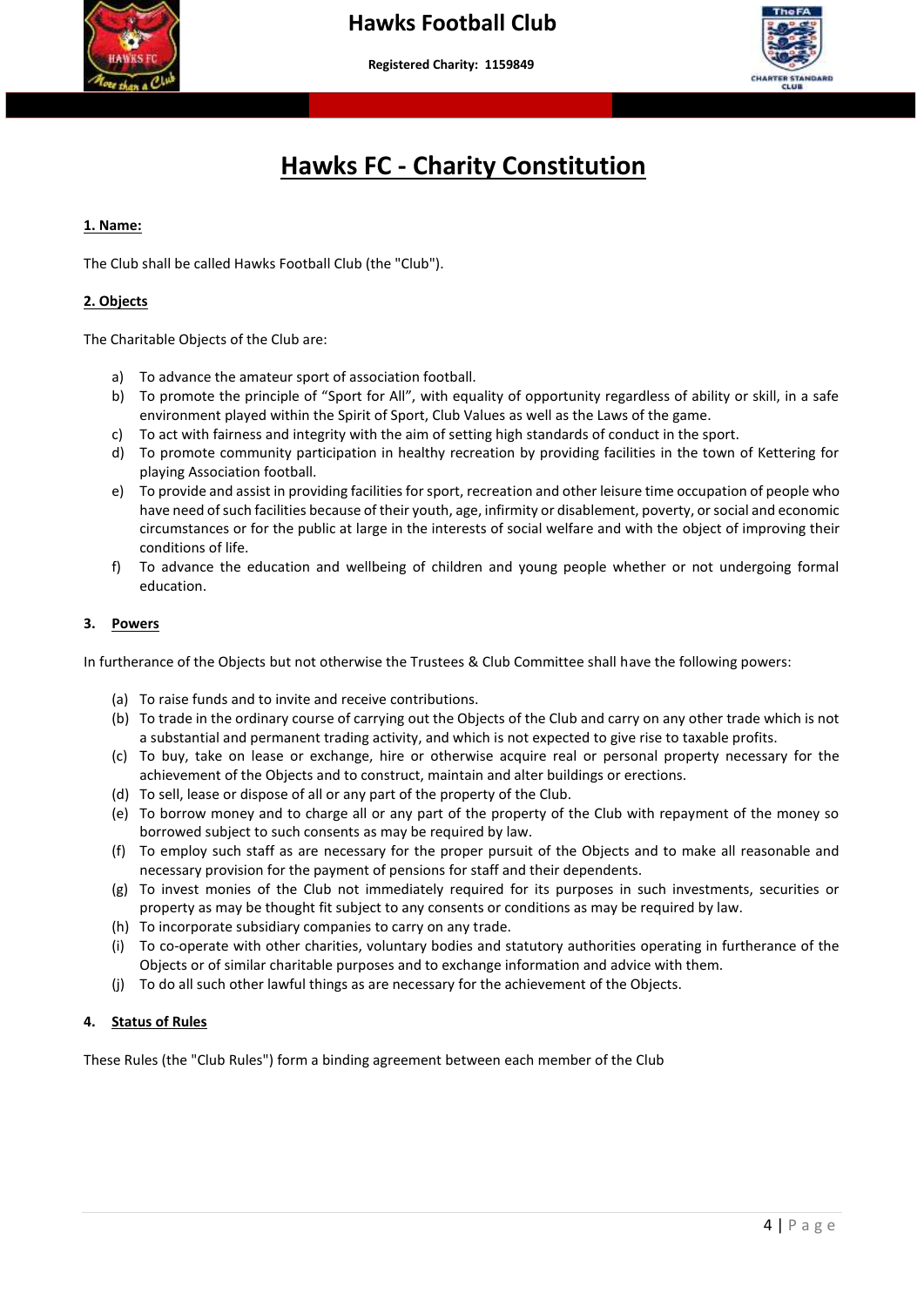

## **Hawks Football Club**

**Registered Charity: 1159849**

 **More than a club – Making a difference to young people's lives"**



#### **5. Club Rules and Regulations**

- (a) Hawks Football Club shall be a section of Kettering Sports Club its home venue, (hereafter referred to as "The Main Club") until such time as it decides under its constitution otherwise.
- (b) The Club and its teams shall play in a red half and black half coloured shirt with black shorts to identify it.
- (c) All club players shall wear club kit whilst playing at the club ground or representing it in matches.
- (d) So far as is consistent with the clubs status as a charity the members of the Club shall so exercise their rights, powers and duties and shall, where appropriate, use their best endeavours to ensure that others conduct themselves so that the business and affairs of the Club are carried out in accordance with the Rules and Regulation of The Football Association Limited ("The FA"), County Football Association to which the Club is affiliated ("Parent County Association") and Competitions in which the Club participates.
- (e) The Charity may amend any provision contained in this Constitution provided that:
	- 1) No amendment may be made that has the effect of making the Charity cease to be a Charity in law.
	- 2) No amendment may be made to alter the Objects Clause 2 if the change would not be within the reasonable contemplation of the members of or donors to the Charity and Charity Commission consent.
	- 3) No amendment may be made to Dissolution Clause 20 without consent of the Charity Commission.
- (f) The FA and the Parent County Association reserve the right to approve any proposed changes to the Rules.
- (g) The Club and its Members will also abide by The FA's Safeguarding Children Policies and Procedures; Codes of Conduct and the Equal Opportunities and Anti-Discrimination Policies as shall be in place
- (h) The Club and its Members shall abide by the clubs' own rules and processes outlined in the club handbook which is published and available all members and this constitution which is reviewed from time to time and published.
- (i) Subject to the following provisions the rules may be altered by a resolution passed by not less than two thirds present and voting at a general meeting. The notice of the general meeting must include notice of the resolution, setting out the terms of the alterations proposed.
- (j) Any resolution amending these Rules shall be sent to the Charity Commission within 21 days of it being passed.

#### **6. Club Values**

- (a) All Members of the Club must respect sports traditional values and make an important contribution to upholding these values and the associated Codes of Conduct set out in the club constitution, club rules and members handbook.
- (b) The club aims to provide exceptional value for money for its members in terms of its Membership Costs to make the club as inclusive as possible
- (c) The clubs 10 Values and Beliefs are:
	- 11. SPORTSMANSHIP Respect and Fair Play is expected.
	- 12. PRIDE & IDENTITY wearing the Red and Black Half and Half Shirt and badge
	- 13. FAIRNESS for Children including 50% minimum Pitch time They are the ones that play,
	- 14. ATTACKING, RISK TAKING & CREATIVE FOOTBALL We don't do "Clear it" or "Get Rid"
	- 15. DEVELOPING BETTER PEOPLE especially Young Leaders of the future
	- 16. RESPECT & POSITIVE BEHAVIOUR from all at the club
	- 17. HIGH STANDARDS & INTEGRITY in the way we work
	- 18. SIDE BEFORE SELF every time
	- 19. LEGACY The only thing that changes is the size of the shirt Leave it in a better place
	- 20. MORE THAN A CLUB This is Our club We want it to be the most respected in the area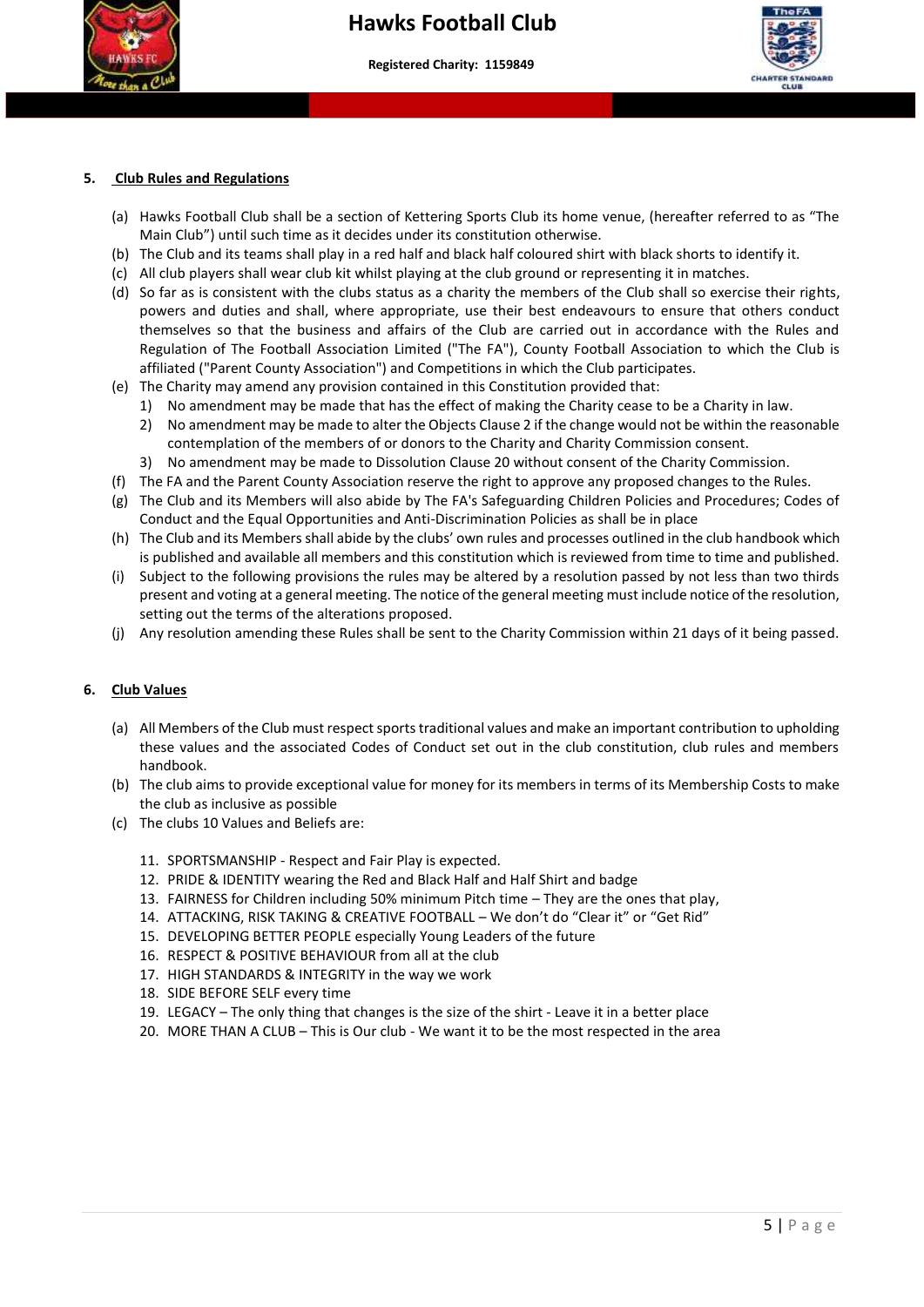



#### **7. Classes of Membership**

- (a) The following classes of membership shall be available for application which may vary from time to time:
	- ➢ Founder Member (Adult Membership with at least 5 continuous years membership)
	- ➢ Full Member (Adult Membership for Playing, Coaching or Volunteer staff)

 **More than a club – Making a difference to young people's lives"**

- $\triangleright$  Family Membership (Membership for Adults and Siblings of the same family)
- ➢ Student Member (A Student of any age in Full time Education)
- ➢ Associate Member (Non-Playing Member)
- ➢ Honorary Life Member (Full Member of the Club for life, without further payment of subscription)
- (b) Voting Members are defined as any Founder Member, Full Member, Student Member aged 18 or above or Associate Member. To be able to vote membership fees must be fully up to date.
- (c) Founder Members of the Club are defined as anyone who is a current member and has been a member for at least 5 continuous years in any of the following three categories.
- (1) any current fully paid-up Full Member OR
- (2) any current fully paid-up Student Member aged 18 or above or
- (3) an Honorary Life Member
- (d) An Associate Member is defined as a person who does not participate in a playing capacity for the club in competition events organised under the club's county FA affiliation but has an active role in the club as a volunteer. Any Associate Member must have applied for Associate Membership and paid the relevant Membership Fee. Only 2 Associate Members are permitted to serve on the Club Committee at any one time.
- (e) Following the recommendation of the General Committee, the Committee may appoint as an Honorary Life Member any person who has given outstanding service to the Club. An Honorary Life Member shall for the purposes of these Rules be deemed to be a Full Member of the Club for life, without further payment of subscription. At no time, however, shall there be more than fifteen Honorary Life Members.
- (f) It should be noted that Parents or Guardians of Student Members are not classed as Club Members nor hold any Voting rights unless they are Full Members or Associate Members of the club.
- (g) All members in all categories are required to comply with the club rules and are subject to the provision of Clause 11 (Resignation & Expulsion)

#### **8. Membership Fees**

- (a) Membership fees and subscriptions for different classes of membership payable by each member shall be determined from time to time by the Club Committee and set at levels that will not preclude open membership.
- (b) Annual Membership Fees are due on  $1<sup>st</sup>$  June each calendar year and shall be paid within 30 days.
- (c) The Treasurer shall be responsible for collecting the annual membership fee from all members and shall pay over any element to the "Main Club" upon receipt of a demand for such payments which are due.
- (d) Any fees shall be payable on a successful application for membership by each member.
- (e) Fees shall not be repayable.
- (f) Any member who leaves the club for any reason part way through a membership cycle shall be liable for any fees due at that time and will be invoiced for these and the replacement value of any unreturned club property or kit.
- (g) The Club Committee shall have the authority to levy further subscriptions or fees from the members as are reasonably necessary to fulfil the objects of the Club.
- (h) In addition to the Membership fee, playing members shall make a monthly subscription in the form of a donation to cover the clubs operating costs which shall be paid by bank transfer each month to the club's bank account.
- (i) Should a members monthly subscription fall into arrears by two payments they shall be suspended from playing until the matter is resolved.
- (j) Should a members monthly subscription fall into arrears by three payments then the club shall refer to Rule 11b.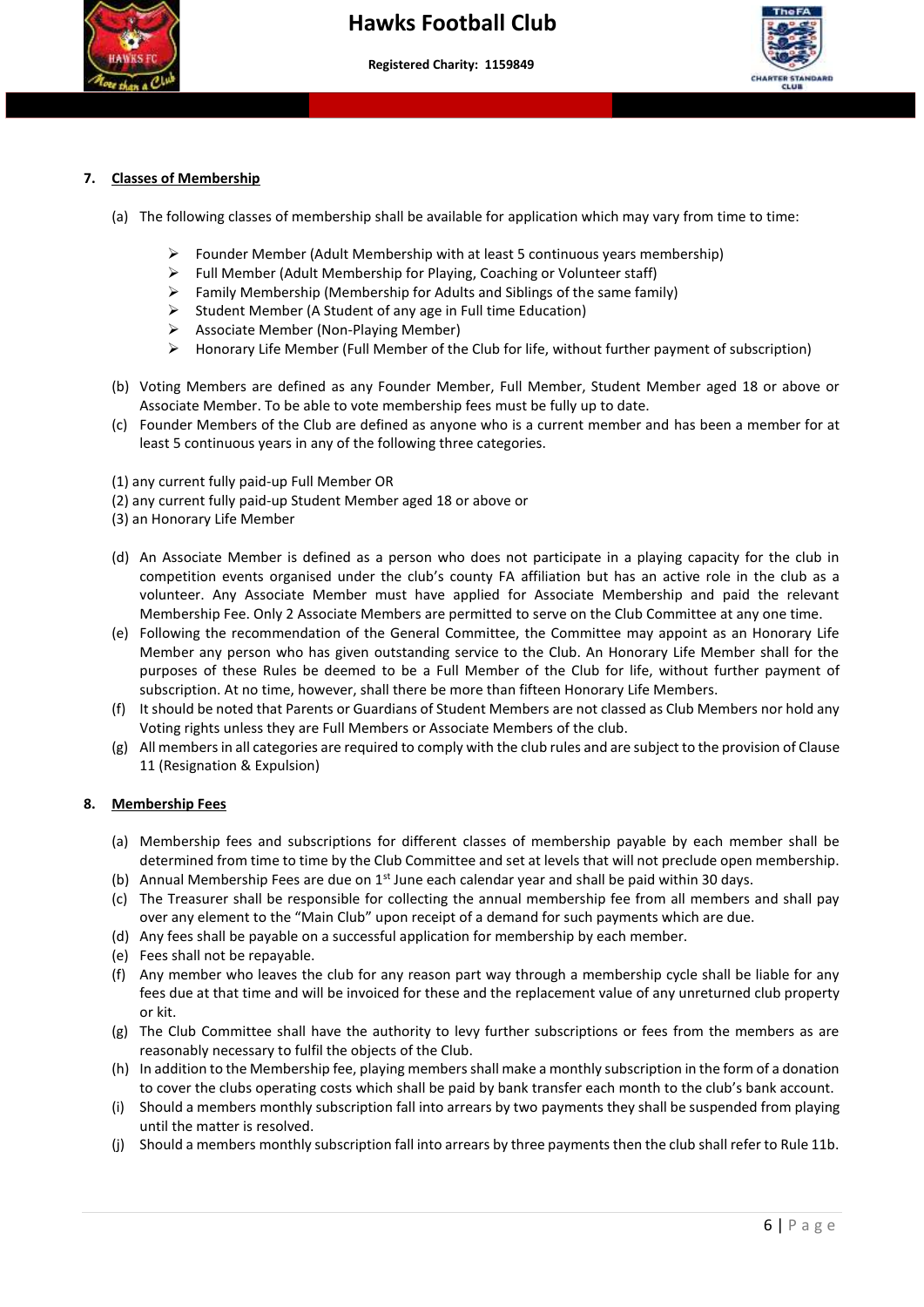



#### **9. Club Membership**

- (a) The Trustees have authority and absolute discretion to refuse Membership or a renewal of Membership where it would be contrary to best interests of the sport or the good conduct and interests of the Club without assigning any reason for such refusal.
- (b) The members of the Club from time to time shall be those persons listed in the register of members (the "Membership Register") which shall be maintained by the Club Secretary, approved by the Trustees, and held on the Clubs Membership System. The register will be renewed annually on 1<sup>st</sup> June.
- (c) Membership shall become effective upon an applicant's name being entered in the Membership Register and the sign on fee being paid.
- (d) Every club member must be a member of the Main club.
- (e) The FA, Parent County Association and Main Club shall be given access to the Membership Register on demand.
- (f) The Club may have different classes of membership on a non-discriminatory and fair basis.
- (g) Memberships are renewed annually each year on  $1<sup>st</sup>$  June by request and payment of any annual fee.
- (h) No person shall be entered onto the club register until the annual membership fee is paid.
- (i) Membership of the Club shall be open to anyone interested in the sport on application regardless of sex, age, disability, ethnicity, nationality, sexual orientation, religion, or other beliefs. However, limitation of membership according to available facilities is allowable on a non-discriminatory basis.
- (j) Any person over the age of 18 who wishes to become a member must complete a Membership Application Form and sign all clubs' consents and complete the payment authority for the Membership Sign On and ongoing monthly fees. This can be completed on our Online Club Register.
- (k) The Parents or Guardian of a person under the age of 18 who wishes to become a member must complete a Membership Application Form on behalf of the minor and sign all clubs' consents and complete the payment authority on their behalf. This can be completed on our Online Club Register. The Minor only applying will be entered on the club register as a member.
- (l) Parents or Guardians of children are not members unless they complete an associate application for approval.
- (m) The Club may hold a waiting list for membership if spaces are not available due to teams being at maximum capacity and an applicant request being added to the waiting list.
- (n) For persons on the club waiting list should any space become available it should be offered in an order of priority based on the length a person is on the waiting list and the availability of a spaces in the age group of the applicant. The person on the waiting list the longest shall be offered the first space.
- (o) In the event of a member's resignation or expulsion they shall be removed from the Membership Register.
- (p) Appeals against refusal of a membership application may be made in writing to the General Secretary. A meeting of the Trustees shall be convened to decide on such matters and a decision made by a majority vote with the Chair of the Trustees meeting having any casting vote.
- (q) Any member who is expelled or resigns from Hawks Football Club shall no longer be a member of the "Main Club".
- (r) Any member who is expelled or resigns from the "Main Club" shall no longer a member of Hawks Football Club.

#### **10. Club Teams**

- (a) The Club and its teams shall play in a red half and black half coloured shirt with black shorts to identify them.
- (b) All club players shall wear club kit whilst playing at the club ground or representing it in matches.
- (c) At its first meeting following each AGM, the Club Committee shall appoint a Club member to be responsible for the Team Managers role each of the Club's football teams.
- (d) The appointed Team Manager shall be responsible for managing the affairs of the team.
- (e) The appointed Team Manager may be asked to present to the Club Committee verbally at Committee Meetings.
- (f) The appointed Team Manager shall present prior to the AGM a written report of the activities of the team in the previous season and its future for the following season.
- (g) In the event of a Club Team failing to complete the season the club may take any necessary and reasonable steps to recover all property and assets held by the team and its members.
- (h) If a team or its members fail to return club property, owe funds, or have funds due to be owed during the remainder of the season from commitments they have entered then the members of that team shall be jointly and severally liable for any debt or amounts outstanding.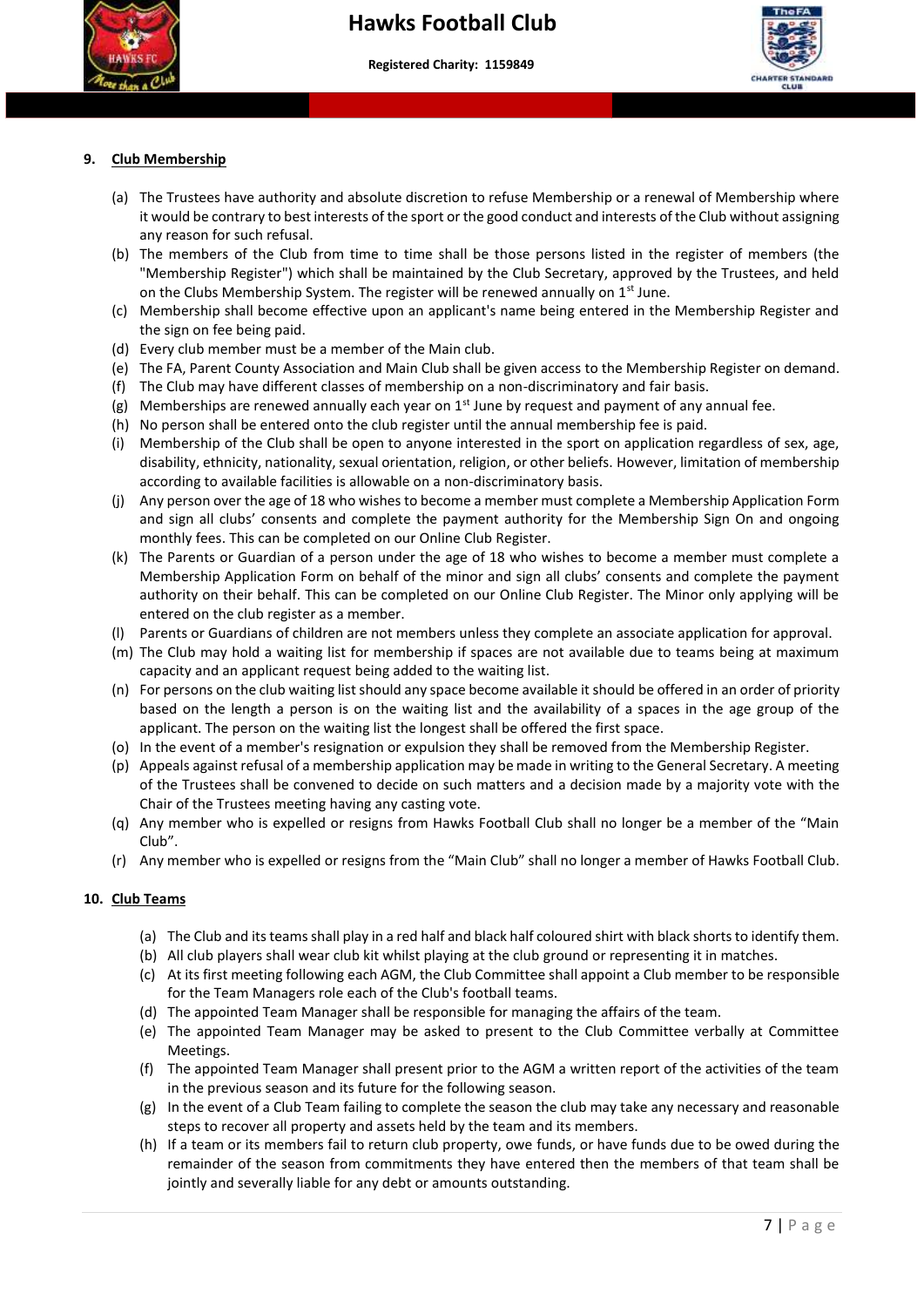



## **11. Resignation and Expulsion**

- (a) A member shall cease to be a member of the Club if, and from the date on which, he/she gives notice to the Club Committee of his / her resignation.
- (b) A member whose annual membership fee or further subscription is more than three months in arrears shall be deemed to have resigned his membership of the Club and shall be removed from the membership register.
- (c) The Club Trustees shall have the absolute discretion and authority to remove a member, or the parent or guardian of a member for good cause such as conduct or character likely to bring the Club or sport into disrepute or a breach of club rules without assigning a reason.
- (d) A member who resigns or is expelled shall not be entitled to claim any, or any share of, any, of the income and assets of the Club (the "Club Property"). In the event of a resignation or expulsion the club has the powers to recover any funds owed or due and club property. The club shall take any steps required to protect its finances
- (e) In the event of any member breaking any club rules as set out in the club handbook or being in breach of the constitution a subcommittee shall meet to decide on any sanctions which shall be applied.
- (f) If a Parent or Guardian of a member is removed from the club under the provision of Clause 11 it would follow that their child who would be considered a member may need to be also removed from the Membership register.
- (g) The meeting shall be convened of three Trustees or the General Secretary, Chairman & Welfare Officer to decide on matters of expulsion. A decision shall be made by a majority vote with the Chair of the meeting having a casting vote.
- (h) Any appeal against expulsion shall be made to the Club Trustees to consider writing within 7 days.
- (i) The Appeal sub-committee shall consist of 3 independent committee members.
- (j) The members of the appeal committee shall include any club Trustees who are independent of the subcommittee who decided on the expulsion. The Appeal committee shall have the power to recommend the expulsion decision is reviewed by the full club committee.
- (k) In this event of a decision review being needed, a full club committee meeting shall be called to consider the matter and a vote called which shall be passed by a majority of those present. The Chair of the meeting shall have a casting vote in the event of deadlock.
- (l) Any member who is expelled or resigns from Hawks Football Club shall no longer be a member of the "Main Club".
- (m) Any member who is expelled or resigns from the "Main Club" shall no longer a member of Hawks Football Club.
- (n) A member's FA registration may be unreleased due to an outstanding debt and any relevant parties informed.

#### **12. Club Trustees**

- (a) The Trustees of the Club act as ambassadors for Hawks FC and are responsible for the long-term strategy of the Club as set out in the role profile of the position. The Trustees shall complete the Fit and Proper Person checklist and will maintain as up to date any required background checks or training requirements.
- (b) The Trustees have absolute discretion and final decision-making powers on all the clubs' affairs under the constitution. This includes the club's values, financial affairs, governance, membership, and charity commission requirements and dissolution.
- (c) Save as provided for in the Rules and Regulations of the FA, the Parent County Association and any applicable Competition, the Trustees shall have the absolute authority to decide all questions and disputes arising in respect of any issue concerning the Club Rules including Clause 11 and Clause 20 of the constitution.
- (d) The Trustees are appointed until and unless they resign from their position, and they have the power to appoint further Trustees. A simple majority of Trustees must approve the request for a new trustee to be appointed.
- (e) The minimum number of Trustees shall be two. The maximum number of Trustees permitted shall be seven.
- (f) If the Trustees see fit, they can request specific support including external support for matters requiring specific advice or support regards the club business.
- (g) The Trustees hold permanent positions on the club committee unless they resign from the position.
- (h) In the event of a Trustee not engaging with the club or attending any form of meeting for a 12-month period they would be considered to have resigned from their position unless the remaining trustees were aware of extenuating circumstances. In these circumstances they will removed from the Charity Commission register.
- (i) The Trustees have the power to invite a person to join the club committee. A simple majority of Trustees must approve the decision.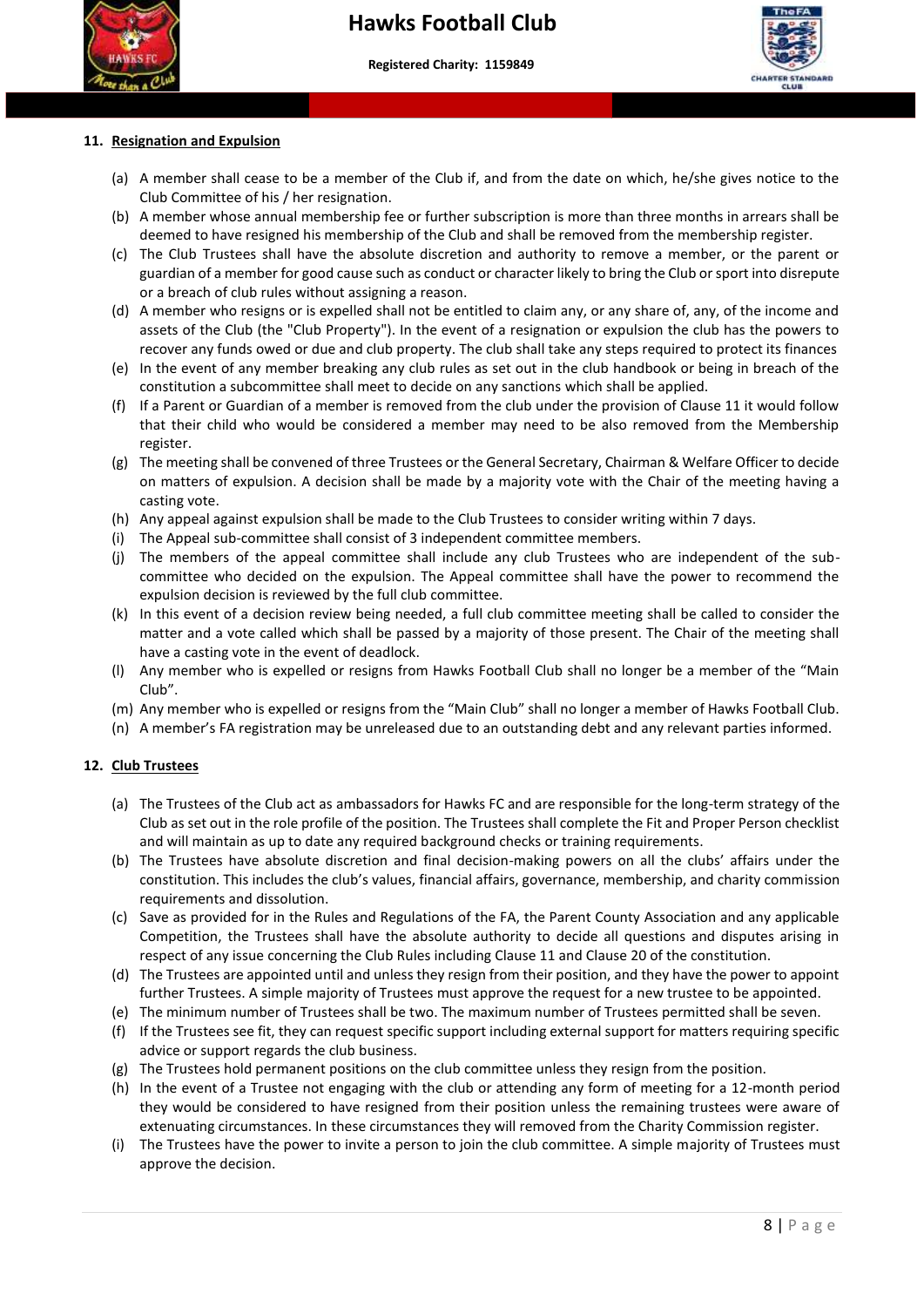



#### **13. Club Committee**

(a) The Club Committee shall be responsible for the day-to-day football operations of the Club.

 **More than a club – Making a difference to young people's lives"**

- (b) The Club Committee shall be responsible to report and advise the Board of Trustees regards the club's day to day operation at committee meetings. They may request help from the Trustees as and when required.
- following Club Officers: Trustees of the Club, Chairperson, Vice Chairperson, Treasurer, General Secretary, (c) The Club Committee shall consist of at least three individuals and not more than twelve and shall include the Welfare Officer and up to five (5) General Representatives all elected at an Annual General Meeting ("AGM").
- (d) A Committee Member may also be a Trustee.
- (e) All members of the club committee must be Voting Members of the club under the membership categories.
- (f) The club committee shall not have more than 2 Associate Members as General Representatives at any one time, all other members of the club committee must hold a minimum full membership of the Club.
- (g) Excepting the Club Trustees each Club Committee Member shall hold office from the date of appointment until the next AGM unless otherwise resolved at an Extraordinary General Meeting ("EGM").
- (h) Any person wishing to apply for a committee position shall submit a nomination for a post, seconded by two people to the Trustees at least 7 days prior to the date of the AGM.
- (i) The Trustees may decide to seek additional references and information regards the persons suitability to join the club committee which may include background checks.
- (j) Subject to a simple majority of committee members agreeing and with the Club Chairman having the casting vote if required they shall recommend any nomination received to join the club committee to the Trustees to agree prior to a proposal to the AGM for vote and new person in post. The Trustees under the provision of their powers in Clause 12 may approve or decline the request.
- (k) A person may hold no more than two (2) positions at any time.
- (l) An outgoing member of the Club Committee may be re-elected annually without a proposer.
- (m) In the event of no new nominations for positions on the club committee prior to the AGM the Club Committee shall be proposed at the AGM to be voted into post on block.
- (n) Any vacancy on the Club Committee which arises between AGMs may be proposed by one (1) and seconded by another one (1) of the remaining Club Committee members and recommended to the Trustees for consideration by a simple vote. The proposal to appoint will need approval by the club Trustees under their powers in Cause 12.
- (o) The position of a Club Officer shall be vacated if such a person is subject to a decision of The FA that such person be suspended from holding office or from taking part in any football activity relating to the administration or management of a football club.
- (p) Club Committee members shall be indemnified out of the assets of the Club in relation to any liability properly incurred by him or her in that capacity. The Club will provide indemnity insurance to cover this risk.

#### **14. Committee Meeting (CM)**

- (a) The Club Committee shall meet quarterly and hold not less than four (4) meetings per year.
- (b) The Club Committee has the discretion to invite Team Managers and Coaches to the club committee meetings if appropriate to report on the activities within their teams but only those with voting powers shall be able to vote on committee decisions.
- (c) Decisions of the Club Committee shall be made by a simple majority of those attending the Club Committee meeting.
- (d) The Chairperson of the Club Committee meeting shall have a casting vote in the event of a tie on any decisions.
- (e) Any member of the Club Committee may call a meeting of the Club Committee by giving not less than seven days' notice to all members of the Club Committee.
- (f) Decisions of the Club Committee shall be entered into the Minute Book of the Club to be maintained by the Club Secretary.
- (g) Meetings of the Club Committee shall be chaired by the Chairman or General Secretary or in their absence the Vice-chair.
- (h) The quorum for the transaction of the business of the Club Committee shall be three (3) Voting Members.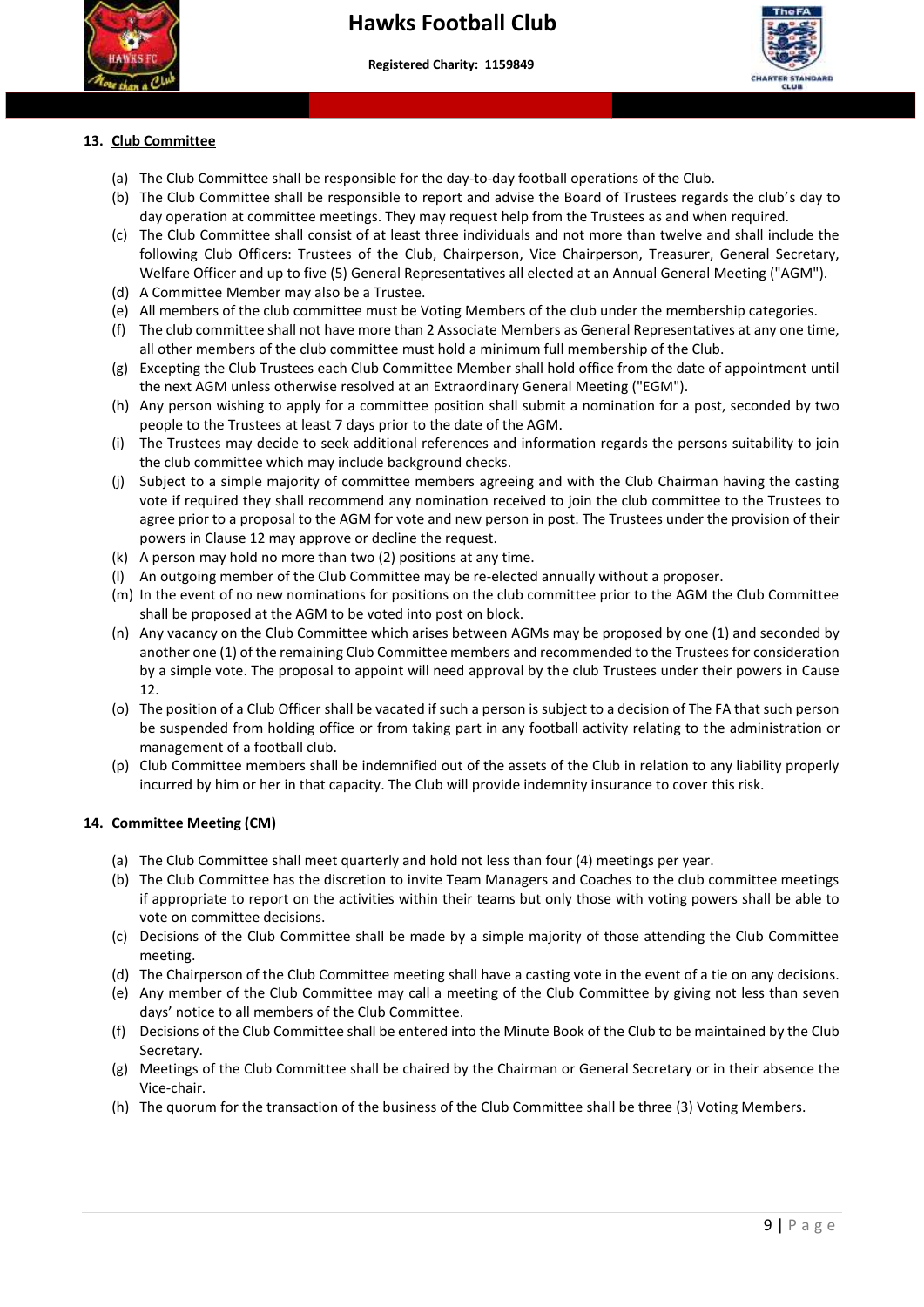



## **15. Annual General Meeting (AGM)**

- (a) The AGM shall be held in June or July each year.
- (b) The quorum for an Annual General Meeting shall be five (5) Voting Members.
- (c) The Chairperson, or in their absence a member selected by the Club Committee, shall take the chair.
- (d) At the AGM there shall be a report on:
	- 1) The Activities of the Club over the previous year.
	- 2) The Clubs Charitable activities over the previous year
	- 3) The Clubs sporting activities over the previous year
	- 4) The Club's finances over the previous year.
	- 5) The election of members of the Club Committee.
	- 6) The considering of any other business.
- (e) Each fully paid-up member present with a membership category holding voting rights shall have one vote.
- (f) Resolutions shall be passed by a simple majority. In the event of an equality of votes, the Chairperson of the Meeting shall have a casting vote.
- (g) Nominations for the election of members of the Club Committee shall be made in writing by the proposer and seconder, both of whom must be existing members of the Club, to the Club Secretary not less than 21 days before the AGM. The Trustees in line with their powers shall consider the nomination for recommendation to the AGM.
- (h) Any notice of any resolution to be proposed at the AGM shall be given in writing to the Club Secretary not less than 21 days before the Meeting.
- (i) The Club Secretary, or in their absence a member of the Club Committee, shall enter the Minutes of General Meetings into the Minute Book of the Club and make these available to all members.

#### **16. Extraordinary General Meeting (EGM)**

- (a) An EGM may be called at any time by the Club Committee and shall be called within 21 days of the receipt by the Club Secretary of a requisition in writing, signed by not less than five members, stating the purposes for which the Meeting is required, and the resolutions proposed.
- (b) Business at an EGM may be any business.
- (c) The Secretary shall send to each member at their last known address or email address notice of the date of a General Meeting (whether an AGM or an EGM) together with the resolutions to be proposed at least 14 days before the meeting.

#### **17. Limitation of Private Benefit**

- (a) Except as provided below no part of the income and property of the Club may be paid or transferred directly or indirectly, by way of distribution, bonus or otherwise by way of profit to the members of the Club.
- (b) No Club Committee member may receive any remuneration or other benefit in money, or money is worth from the Club. This shall not prevent any payment in good faith by the Club to a member or Club Committee member of –
	- 1) any payments in his, her or its capacity as a beneficiary of the Club.
	- 2) reasonable and proper remuneration for goods and services supplied to the Club except in relation to payment for playing for the Club's teams which is not permitted.
	- 3) interest at a reasonable and proper rate on money lent to the Club.
	- 4) any reasonable and proper rent for premises let to the Club.
	- 5) the reimbursement of expenses properly incurred by him or her when acting on behalf of the Club.
	- 6) reasonable and proper premiums in respect of indemnity insurance for members of the Club Committee.
	- 7) a payment under the indemnity provision contained in Rule 9 above to a Club Committee member.
	- 8) No Club Committee member shall take part in any decision or be present at any meeting at which payment to him or her is considered.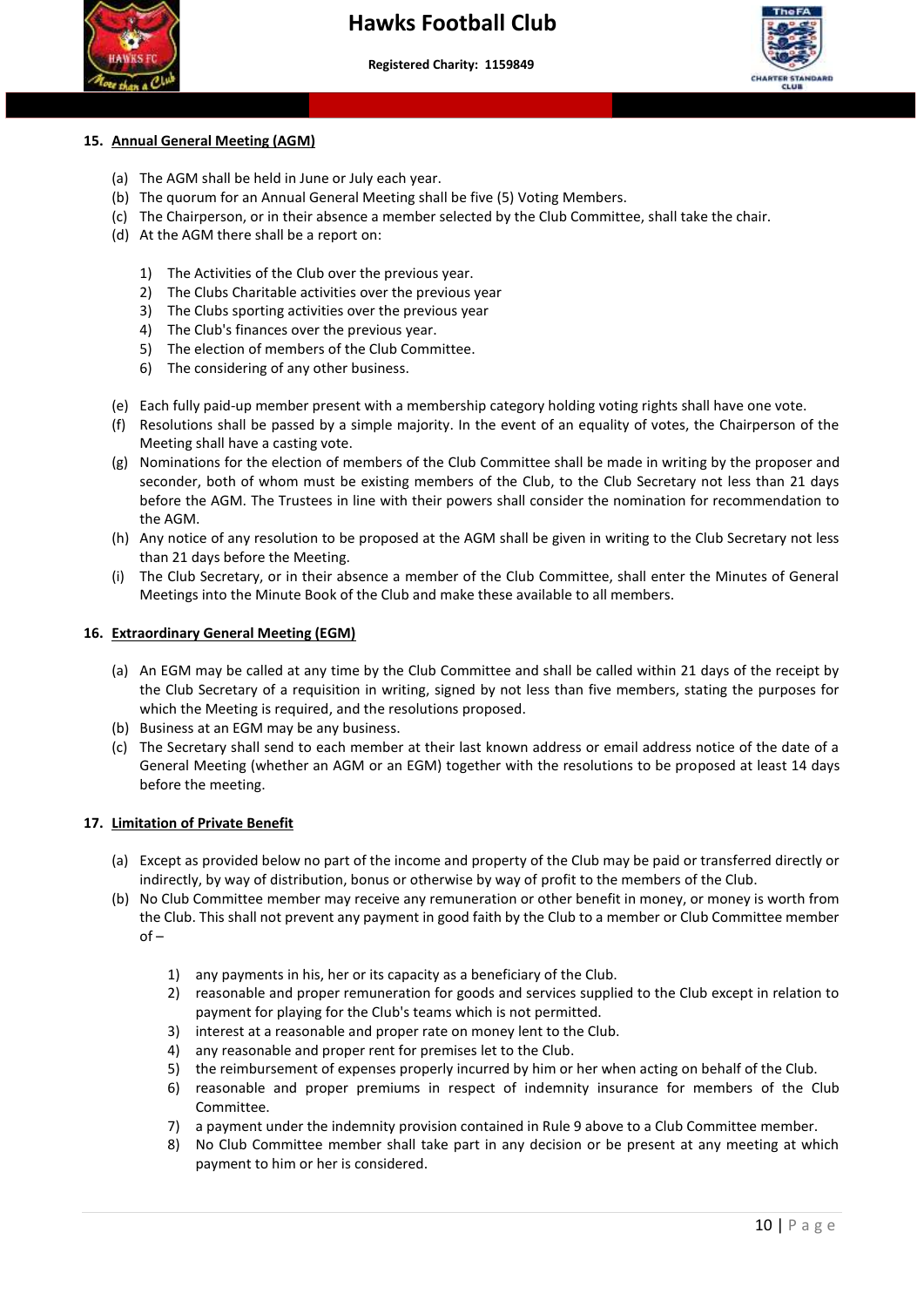



#### **18. Club Finances**

(a) A bank account shall be opened and maintained in the name of the Club (the "Club Account").

 **More than a club – Making a difference to young people's lives"**

- (b) All monies payable to the Club shall be deposited in the Club Account only.
- (c) No Teams shall hold separate bank accounts for running their operation.
- (d) The Club hold funds in its Unrestricted Account for day-to-day operations.
- (e) The Club holds funds in its Restricted Account which are ringfenced for specific purposes.
- (f) The designated account signatories to the bank mandate shall be at least two approved committee members or Trustees including the club treasurer.
- (g) The club bank account shall have dual signing arrangements.
- (h) No sum shall be drawn from the Club Account unless authorised by two bank signatories
- (i) Two persons from the same family household shall not be able to counter sign any bank transactions.
- (j) The bank account signatories may pay for goods or services related to the running of the club by individual Debit Card or via online bank transfer up to the value of £250 in the Clubs name provided both the other signatories has been notified and have both approved the transaction.
- (k) The authorised bank signatories shall countersign or approve all grant or funding applications applied for in the name of the club.
- (l) The Club Committee shall have the power to authorise the payment of remuneration and expenses to any member (although a Club shall not remunerate a member for playing) and to any other person or persons for services
- (m) The Club Property shall be applied only in furtherance of the Objects of the Club.
- (n) Details of all transactions will be entered into the clubs accounting records.
- (o) The Club shall keep accounting records for recording the fact and nature of all payments and receipts to disclose, with reasonable accuracy, at any time, the financial position, including the assets and liabilities of the Club.
- (p) The Club must retain its accounting records for a minimum of six (6) years.
- (q) The Club shall prepare an annual "Financial Statement" that shall be available for The FA for Charity Commission.
- (r) The Financial Statement shall be approved by members at a General Meeting and signed by the Club Trustees.

#### **19. Club Property & Custodians**

- (a) The Custodians shall be appointed by the Club in a General Meeting and shall hold office until death or resignation unless removed by a resolution passed at a General Meeting.
- (b) The Custodians should hold Founder Membership positions under the Membership Categories.
- (c) One Custodians shall be the Club Treasurer.
- (d) Entry in the Minute Book shall be conclusive evidence of such a decision to be a Custodian.
- (e) The Custodians shall not be Custodian Trustees within the meaning of the Public Trustee Act 1906.
- (f) The Custodians who shall act as holding Trustees and deal with the Club Property as directed by decisions of the Club Committee and Trustees.
- (g) The Club Property and Assets shall be vested in not less than two (2) and not more than four (4) custodians. (the "Custodians").
- (h) In the event of the club being dissolved under the provision of Clause 20 (Dissolution) the remaining account balance after the payment of any liabilities or debts shall become a club asset.
- (i) On their removal or resignation, a Custodian shall execute a Conveyance in such form as is published by The FA from time to time to a newly elected Custodian or the existing Custodians as directed by the Club Committee.
- (j) The Club shall, on request, make a copy of any Conveyance available to the FA.
- (k) On the death of a Custodian, any Club Property vested in them shall vest automatically in the surviving Custodians.
- (l) If there is only one surviving Custodian, an EGM shall be convened as soon to appoint another Custodian.
- (m) The Custodians shall be entitled to an indemnity out of the Club Property for all expenses and other liabilities reasonably incurred by them in carrying out their duties.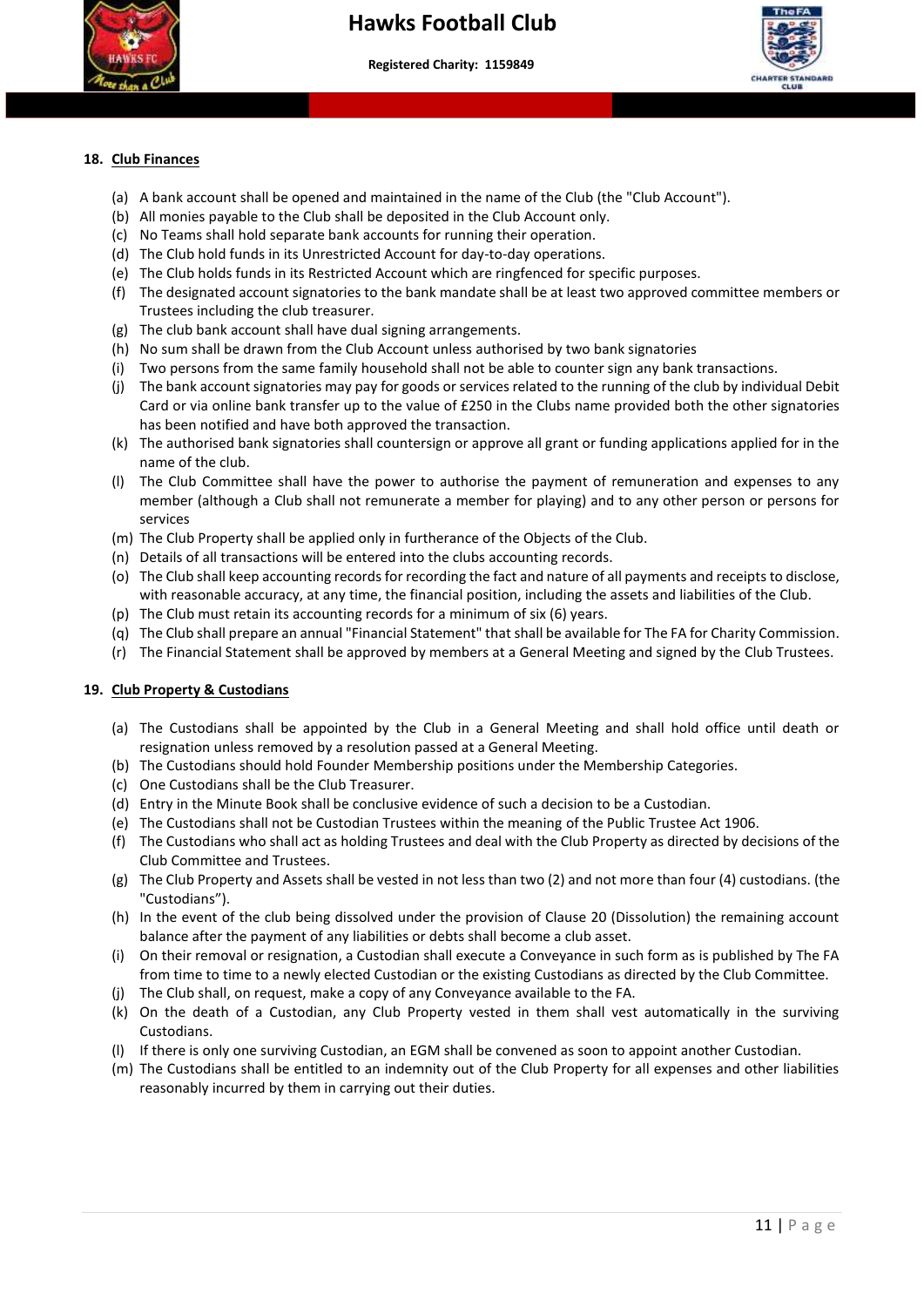



#### **20. Dissolution**

- (a) A resolution to dissolve the Club shall only be proposed at a General Meeting and shall be carried by the majority of at least three-quarters of the eligible voting members present.
- rules within the constitution the Trustees shall have the power to decide on the matter of the dissolution rules within the constitution the Trustees shall have the power to decide on the matter of the dissolution (b) In the event of a resolution to dissolve the club not being passed by the committee but the club not having sufficient committee members and Trustees to continue with the running of the club under the provisions and resolution by a simple vote
- (c) The dissolution shall take effect from the date of the resolution and the members of the Club Committee shall be responsible for the winding up of the assets and liabilities of the Club.
- (d) Upon dissolution of the Club any assets remaining after the discharge of the proper debts and liabilities of the Club shall be dealt with by the club custodians and trustees.
- (e) The Trustees and Custodians shall gift or transfer any remaining assets to a charity with similar purposes associated with the Football Association, a Not-for-profit football club, other charitable institution or institutions having objects similar to the Club as the members of the Club may determine or failing that shall be applied to some other charitable purpose.

#### **The Hawks Football Club's Constitution was adopted by the Club Committee on 6th December 2014, amended on 9th May 2021 and amended 14th March 2022**

**Signed:** 

**James Bambridge – Trustee Sarah Chandler – Trustee General Secretary Chairman**

Athandle

……………………………………… ………………………………………………

**Carla Bambridge – Trustee Luke Doughty - Trustee Vice- Chairman Club Welfare Officer** 

**Dated: 14th March 2022**

………………………………………. ………………………………………………….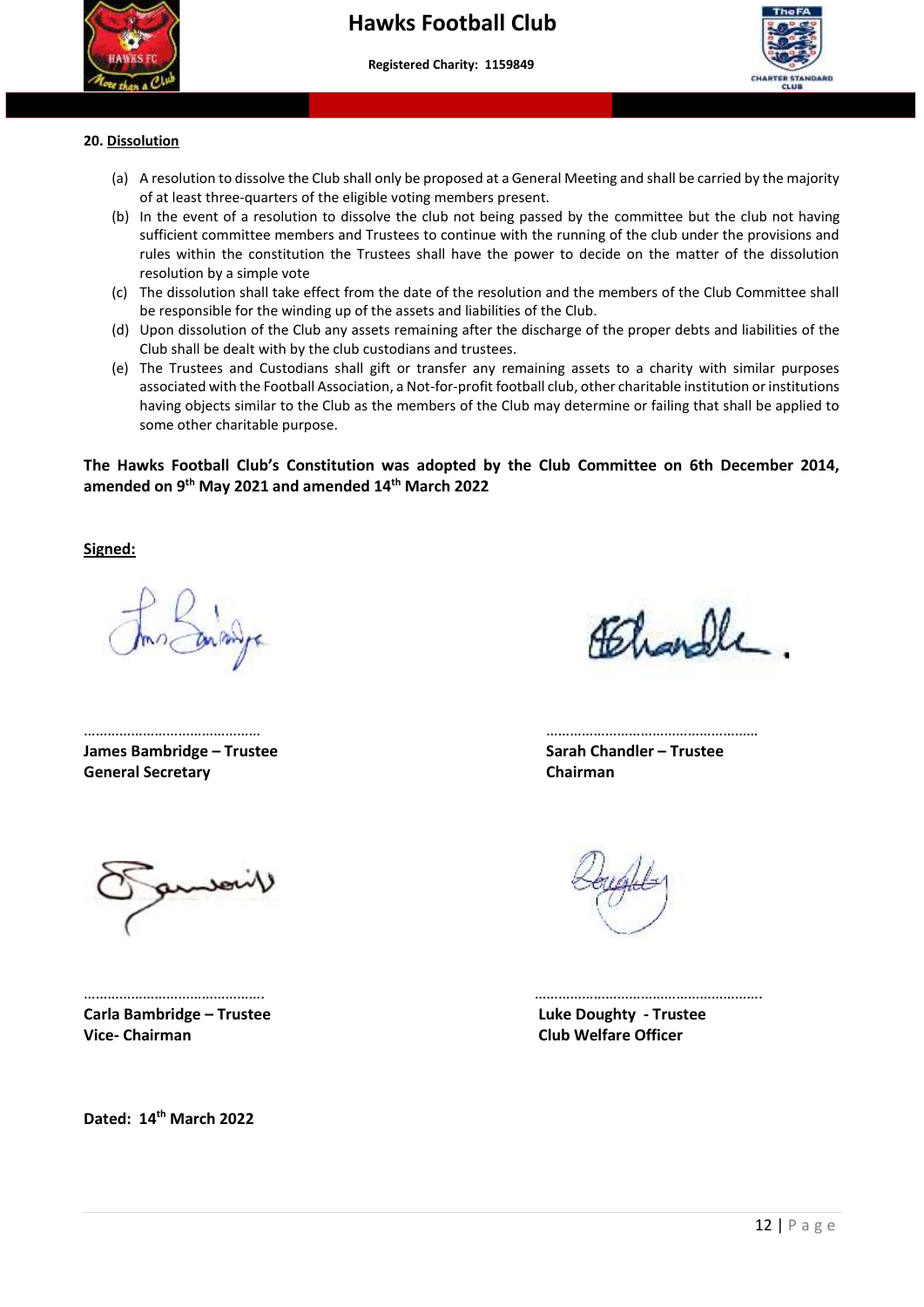



#### **INSURANCE COVER**



#### **Schedule of Insurance**

This Schedule of Insurance should be read in conjunction with the Certificate of Insurance.

| <b>Agreement Reference</b>     | SKLN100                                                                                                                                                |  |  |  |  |
|--------------------------------|--------------------------------------------------------------------------------------------------------------------------------------------------------|--|--|--|--|
| Unique Market Reference Number | B6089HSA027N21AA                                                                                                                                       |  |  |  |  |
| <b>Certificate Number</b>      | SG/PA/301105                                                                                                                                           |  |  |  |  |
| Name of insured club or team   | Weetabix Kettering & District Youth Football League                                                                                                    |  |  |  |  |
| insured sport(s)               | Football, Futsal                                                                                                                                       |  |  |  |  |
| Number of Teams                | 4,200 players                                                                                                                                          |  |  |  |  |
| insured person(s)              | All playing members including officials recorded on the team register prior to<br>participating in team events and matches (up to 25 people per team). |  |  |  |  |
| <b>Geographical Limits</b>     | <b>United Kingdom</b>                                                                                                                                  |  |  |  |  |
| period of insurance            | From: 01/07/2021 to: 30/06/2022<br>(both days inclusive - Greenwich Mean Time)                                                                         |  |  |  |  |
| Premium                        | GBP 4.416<br>including insurance premium tax (where applicable)                                                                                        |  |  |  |  |
| <b>Administration Fee</b>      | GBP 1.135                                                                                                                                              |  |  |  |  |

#### **Death by Natural Causes section**

Sportsguard has arranged the insurance against death by natural causes provided under this certificate with Quantum Leben AG.

#### **Personal Accident section**

Sportsguard has arranged the insurance against bodily injury caused by an accident provided under this certificate in accordance with the authorisation granted to it under a contract of delegated authority by Tokio Marine Kiln Syndicate 510 and 1880 at Lloyd's (the reference of the delegated authority agreement is as shown under the Agreement Reference above).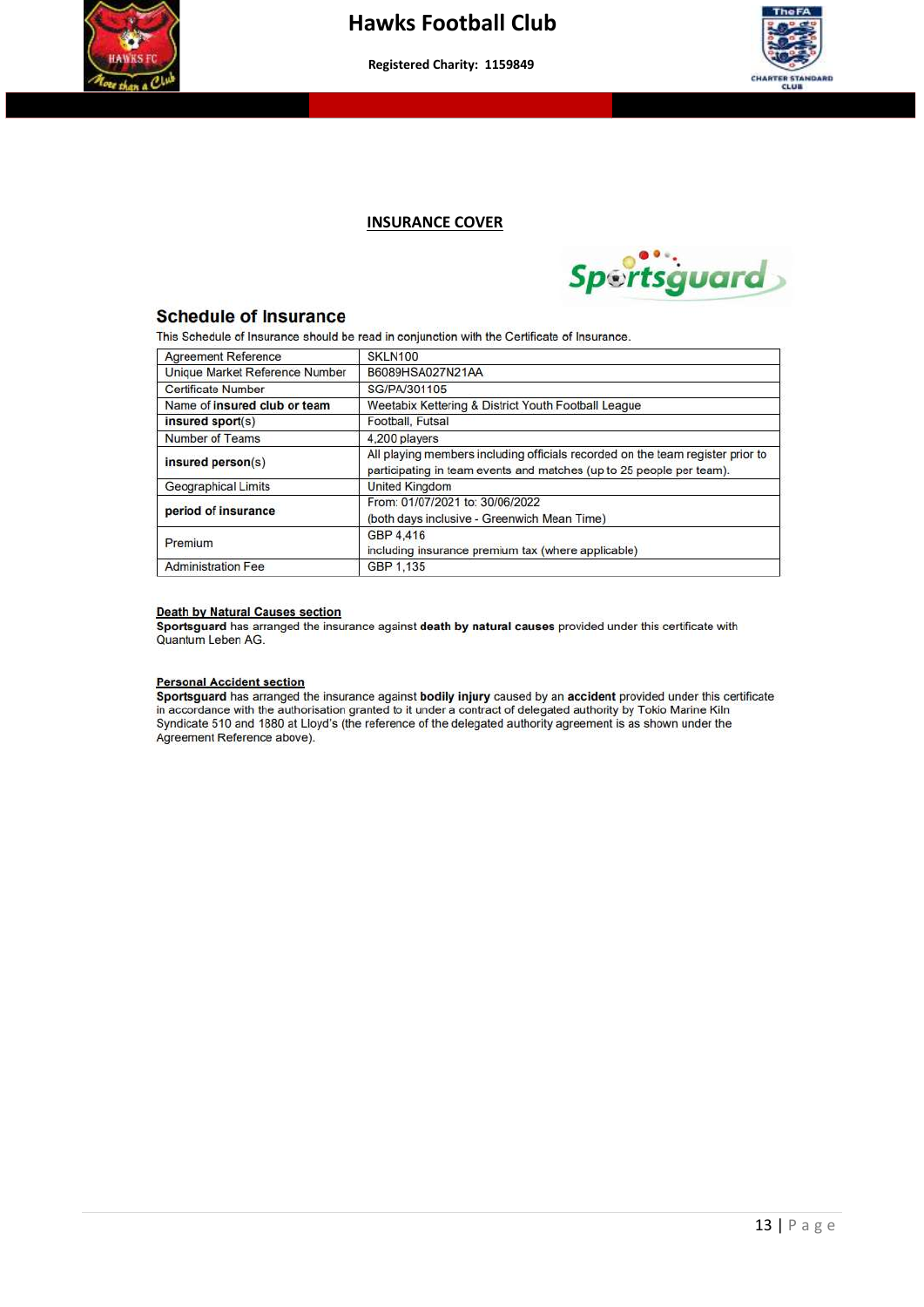



#### **Hawks FC and Hawks and Supporters Foundation**

#### **1. Objectives**

Hawks FC's objectives are:

- a) To advance the amateur sport of association football.
- b) To promote the principle of "Sport for All", with equality of opportunity regardless of ability or skill, in a safe environment played within the Spirit of Sport, Club Values as well as the Laws of the game.
- c) To act with fairness and integrity with the aim of setting high standards of conduct in the sport.
- d) To promote community participation in healthy recreation by providing facilities in the town of Kettering for playing Association football.
- e) To provide and assist in providing facilities for sport, recreation and other leisure time occupation of people who have need of such facilities because of their youth, age, infirmity or disablement, poverty, or social and economic circumstances or for the public at large in the interests of social welfare and with the object of improving their conditions of life.
- f) To advance the education and wellbeing of children and young people whether or not undergoing formal education.

The Hawks and Supporters Foundation's objectives are:

a) To act as an Independent Supporters committee to support and organise fundraising activities and social events that engage both the players and their families

#### **2. Hawks and Supporters Foundation's Beneficiaries**

a) The Foundation has nominated a "Beneficiary Club" where youngsters play sport in the Kettering area: Hawks Football Club and its associated team(s).

b) The Foundation has the powers to support other Beneficiaries subject to approval by the Committee and in line with its Objectives. It is the aim of the Foundation that as it grows, it will be able to support teams in different age groups.

#### **"MORE THAN A CLUB" - OUR VISION**

- 1) To be the most respected Club in local grassroots sport
- 2) To build a strong reputation based on High Standards & Our Values of Pride, Identity & Belief
- 3) To support our young people's sporting, educational and cultural development to develop young leaders.
- 4) For Hawks FC to be the number one Football choice for all young people on the Kettering Leisure Village
- 5) To promote Association Football and other sporting activities within the Spirit of Sport & Laws of the Game
- 6) To promote the principle of Sport for All at our club in a fun and welcoming environment for everyone
- 7) To create a fantastic culture at our club linked to our motto "More than a Club"
- 8) To have the "Wow" Factor in terms of our facilities to attract young players and volunteers.
- 9) To start new age starter teams for reception aged children each year.
- 10) To develop a Legacy that will be the envy of the local football community.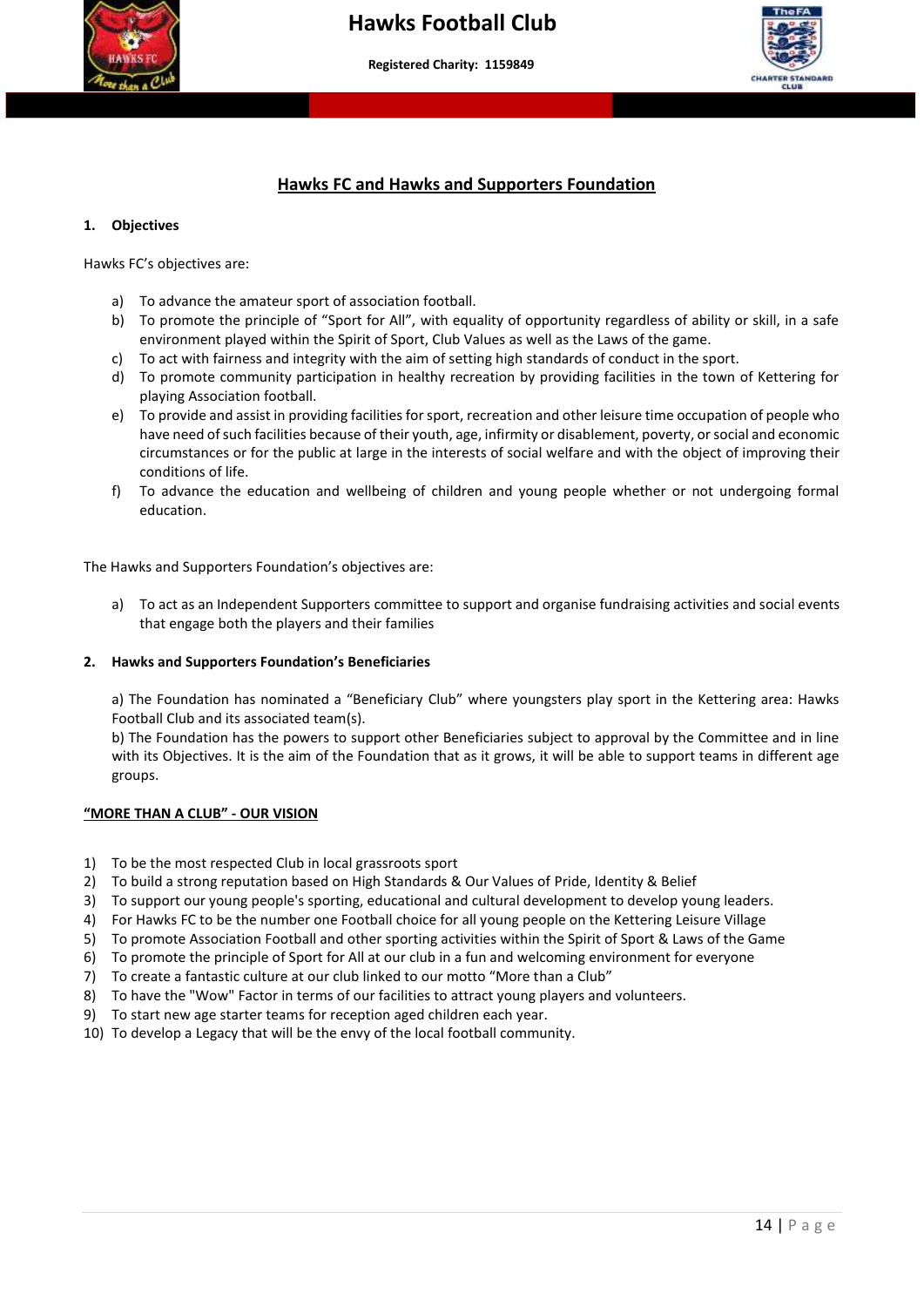



#### **Hawks FC Trustees & Club Committee 2021/2022**

#### **The Trustees**

 Hawks FC governance is strong with Charity Trustees and a General Committee which is elected annually at the AGM in line with the club constitution. We welcome people to get involved who can make a positive contribution to the club and its future. There is a Coaching Sub-group and Social Sub-Group.

#### **The Trustees and Full Members of the Club with their positions and authority are**

| Sarah Chandler      | Trustee, Chairman & Club Custodian                                            |
|---------------------|-------------------------------------------------------------------------------|
| Carla Bambridge     | Vice-Chairman & Trustee, Club Values Leader, `Club Custodian                  |
| James Bambridge     | Trustee, General Secretary, Licensed Coach, Treasurer & Club Custodian        |
| Luke Doughty        | Committee Member & Licensed Coach, Welfare Officer & Trustee & Club Custodian |
| <b>Scott Farrar</b> | Committee Member, Licensed Coach & Trustee                                    |

**The Trustees** are supported by additional committee General Representatives who hold positions annually and are Voted in at the Annual General Meeting. The club is allowed to have a maximum of 2 Associate Members (Non-Playing or Non-Coaching) on its committee.

#### **General Representatives - (Maximum 5)**

| Peter Bourne  | Committee Member - General Representative - Full Member      |
|---------------|--------------------------------------------------------------|
| Adam Doughty  | Committee Member - General Representative - Full Member      |
| Marcus Lewis  | Committee Member - General Representative - Full Member      |
| Simon Hawes   | Committee Member - General Representative - Full Member      |
| Leanne Bourne | Committee Member - General Representative - Associate Member |

#### **Coaching Team:**

| James Bambridge     | FA Licenced Coach - Level 2, FA Youth Modules - Level 2, FA Futsal - Level 1 |
|---------------------|------------------------------------------------------------------------------|
| <b>Scott Farrar</b> | FA Licenced Coach - Level 1, FA Goalkeeping Coach - Level 1                  |
| Luke Doughty        | FA Licenced Coach - Level 1                                                  |
| <b>Adam Doughty</b> | FA Licenced Coach - Level 1                                                  |
| Peter Bourne        | FA Licenced Coach - Level 1                                                  |
| Andreas Palmer      | FA Licenced Coach - Level 1                                                  |
| Simon Hawes         | FA Licenced Coach - Level 1                                                  |
| Mark Baker          | FA Licenced Coach - Level 1                                                  |
| Vasu Shan           | FA Licenced Coach - Level 1                                                  |

#### **Fundraising**

The Committee will aim to organise fundraising events throughout the year. It will also aim to raise funds via sales of refreshments at match days, friendlies, and tournaments.

The Club & Foundation will also apply for grants and look for sponsorship opportunities, whenever possible. The funds raised are to be spent on the costs arising from running the Football Club, new equipment, football kits and any other items or services the Foundation approves the purchase for. The purchase of items or services needs to be proposed to the Trustees by the Coaches, or a member of the Foundation or a Committee member. The purchase must be approved by the Trustees for the funds to be released.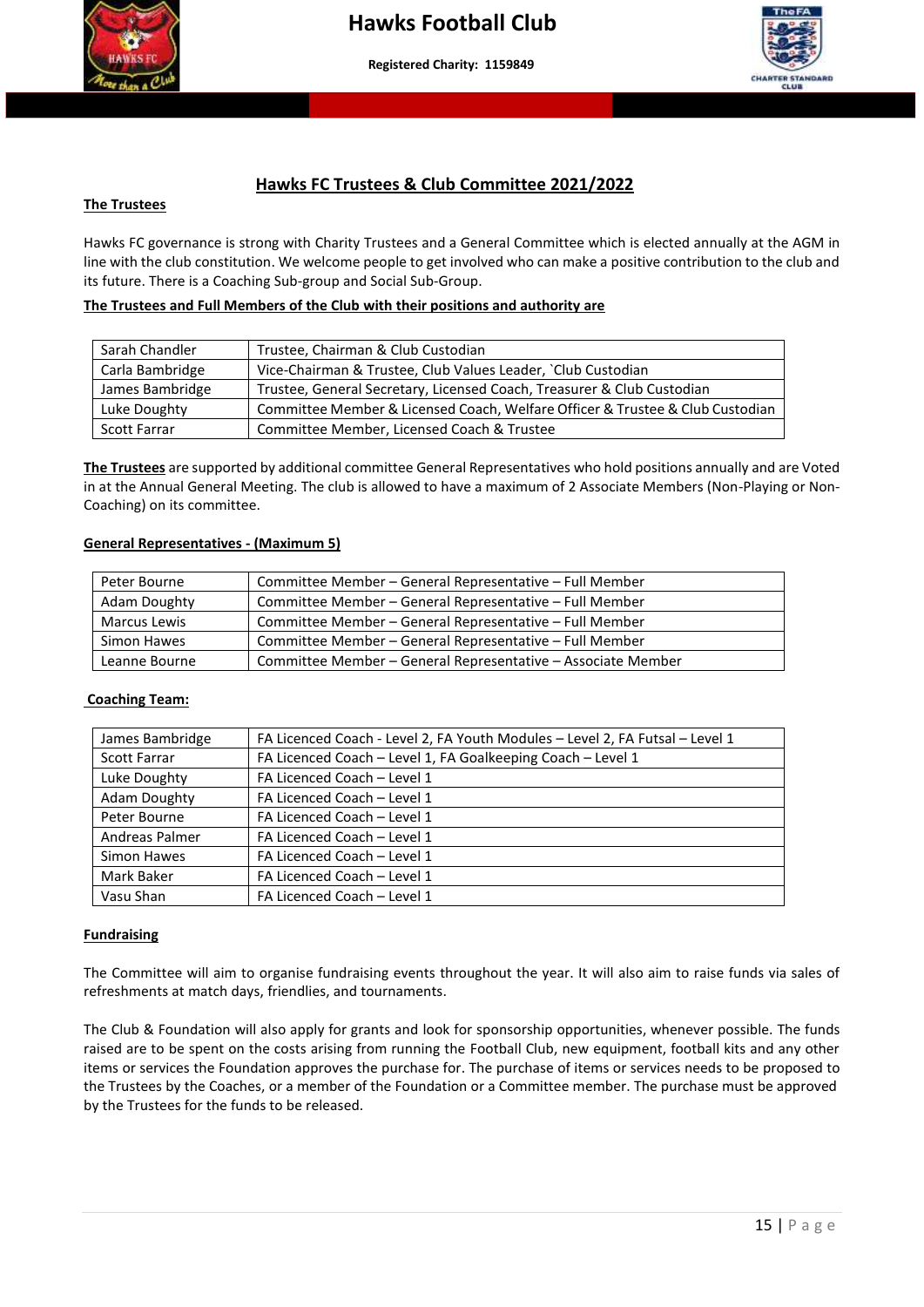**More than a club – Making a difference to young people's lives"**



#### **Membership Fees – 2022/23 Season**

Hawks FC incurs various running costs to enable Football matches and training sessions to go ahead. We will endeavour to make football as affordable as possible and spread this cost as evenly as possible over the course of the 12-month annual membership cycle which commences on  $1<sup>st</sup>$  June each year.

 The current Membership Fee is £210 per annum which covers contributions to the Hawks FC Membership, Kettering Sports Club Membership, Insurances, Match Fees, Training Fees, FA Affiliation, League Membership, Player Registrations, Kit / equipment & Coaching. The Membership Fee will be reviewed annually at the AGM to ensure our costs are covered. The registered players and Licensed Coaches have an FA Online Player passport, which is kept by the club officials to present to match officials on match days.

The Membership £210 Annual Fee is charged as follows:

- £180 at £15 per month standing order mandate (£180) June to May.
- £30 Sign of Fee to cover Membership and Registration.

Members must have a standing order set up to join each season. The Fees will be in the form of a Donation to the club to allow us to claim some Charitable Gift Aid on the amounts received subject eligibility.

*Please Note: If a player leaves the club part way through the membership period (1st June to 31st May) we will calculate whether all fees paid are on balance up to date and may invoice the player to recover any balances due if the club has incurred costs in excess of those collected. Any playing or training kit provided remains the property of Hawks FC and would need returning to us in a good condition or will be invoice for replacement costs. The club may hold any player registrations on its books until such time as any debt is settled and will inform the various football authorities and competitions of any unpaid debt. The club may charge an admin fee at its discretion if a debt needs recovering.*

**Registration:** If a player has registered to play for Hawks FC in any FA Approved Competition for that season, he/she is required to register with Hawks FC as a player, The FA, and any League. Players are expected to abide by the Club & League / Competition Rules and Codes of conduct as set out in this Handbook. We expect our players to play and train solely with the Hawks during the season unless permission is sought from the coaches or a formal transfer request is made in line with League Rule 17. If a player chooses to train with another club whilst signed for the Hawks FC. we reserve the right to give 7 days' notice to suspend his club membership

**Kettering Sports Club:** Hawks FC is a sports section of Kettering Sports Club where we are based. The Sports Club is a membership only club and was founded in 1885. The club owns the sportsground and clubhouse on Northampton Road. To be able to play and use the facilities at Kettering Sports Club all playing members & Coaches need to join Kettering Sports club as members. Any members may also request to join any of the other sections (Cricket, Riffle, Tennis, Hockey & Archery) without having to pay another Sports Club membership fee. The other sections may charge a section fee, which is used for the section's running expenses. Parents/guardians may also join as non-playing or social members (Contact the Sports club for details).

The membership enables us all to use the Sports Ground, Clubhouse & Bar. The current annual fee charged for a child membership is £20 and Adults £75. There is a family Membership option. The fee contributes to the running costs of the Sports club which includes the Grounds and Clubhouse maintenance plus general running costs. Membership renewals are due in June each year and are collected as part of your monthly Standing Order to Hawks FC once you confirm you wish to sign on for the next season. Hawks FC then pays the Sports club annually the membership fees on your behalf and you are added to the membership register. To use Hawks FC & Sports Club facilities, including being able to play games your monthly fees must be up to date.

**Match Fees / Training fees** are collected as part of the monthly standing order. No training takes place at Easter, Xmas & during August.

**Other fees** may be charged from time to time to cover costs for attending events organised by the Club (e.g., Awards Ceremony, Summer Tournaments or Small Sided Leagues which have an entrance fee charged.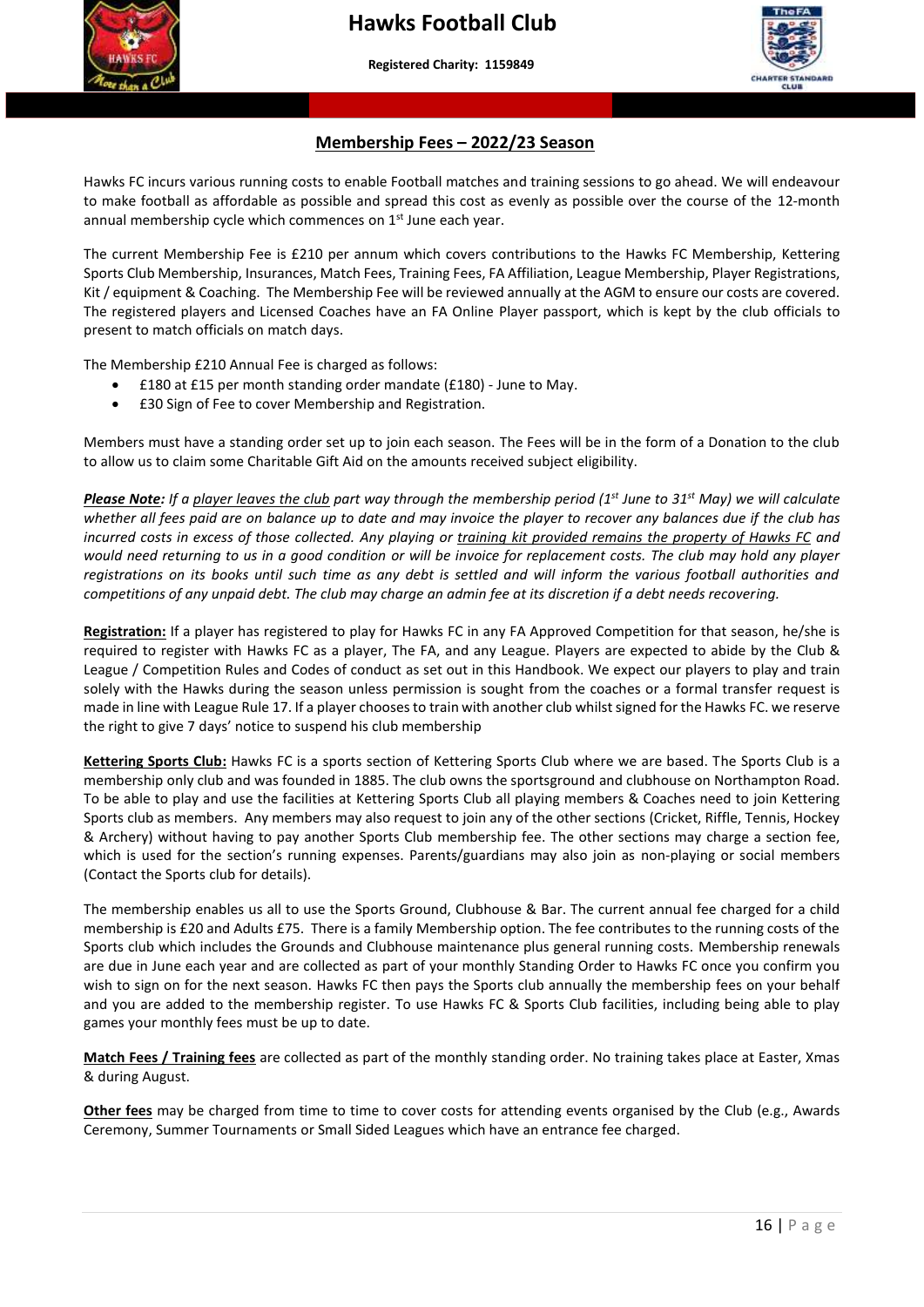



#### **Referees Bursary & Fee Policy**

We want to support the development of our young members who wish to volunteer to coach and referee at the club and in the league.

Bursary

In order to do this the club will accept an application to subsidize the cost of any relevant training course in return for a volunteering commitment at the club which shall be agreed by the committee.

As a first-choice club coaches should ask club young members suitably qualified to referee games at the club. This is about developing our own people. If this is not possible due to availability, then other young referees in the local area should be offered the chance to officiate.

#### Tariff

We expect the set league tariff to be paid to all referees officiating in games involving the club and this fee should be based on the correct length of the game an age group.

If a referee is asked to extend the length of a game, he should be paid a higher fee based on the game length.

Weetabix League Rules 23(E) confirms the following referee tariffs shall apply to league games and Hawks expects these to be pad for friendly games.

Coaches should maintain a game log to claim back referee expenses from the club.

| (i)   | Under 7-8          | (30 mins game) | £10 |
|-------|--------------------|----------------|-----|
| (ii)  | Under 9-10         | (40 mins game) | £15 |
| (iii) | <b>Under 11-12</b> | (60 mins game) | £22 |
| (iv)  | <b>Under 13-14</b> | (70 mins game) | £25 |
| (v)   | <b>Under 15-16</b> | (80 mins game) | £30 |
| (vi)  | <b>Under 17-18</b> | (90 mins game) | £35 |

#### For Home Fixtures at Hawks FC

The away team should be advised of the referee and fee and be asked to pay this to the referee before kick-off. Hawks FC will cover the cost of the Pitch fee. Referees for home games should be offered refreshments if possible, during and after the game as a gesture of good will. The team manager and team captain should meet the referee on arrival and introduce themselves and the club.

#### For Away Fixtures

Hawks FC coaches should offer to pay the referee the set tariff and ensure this is paid before kick off.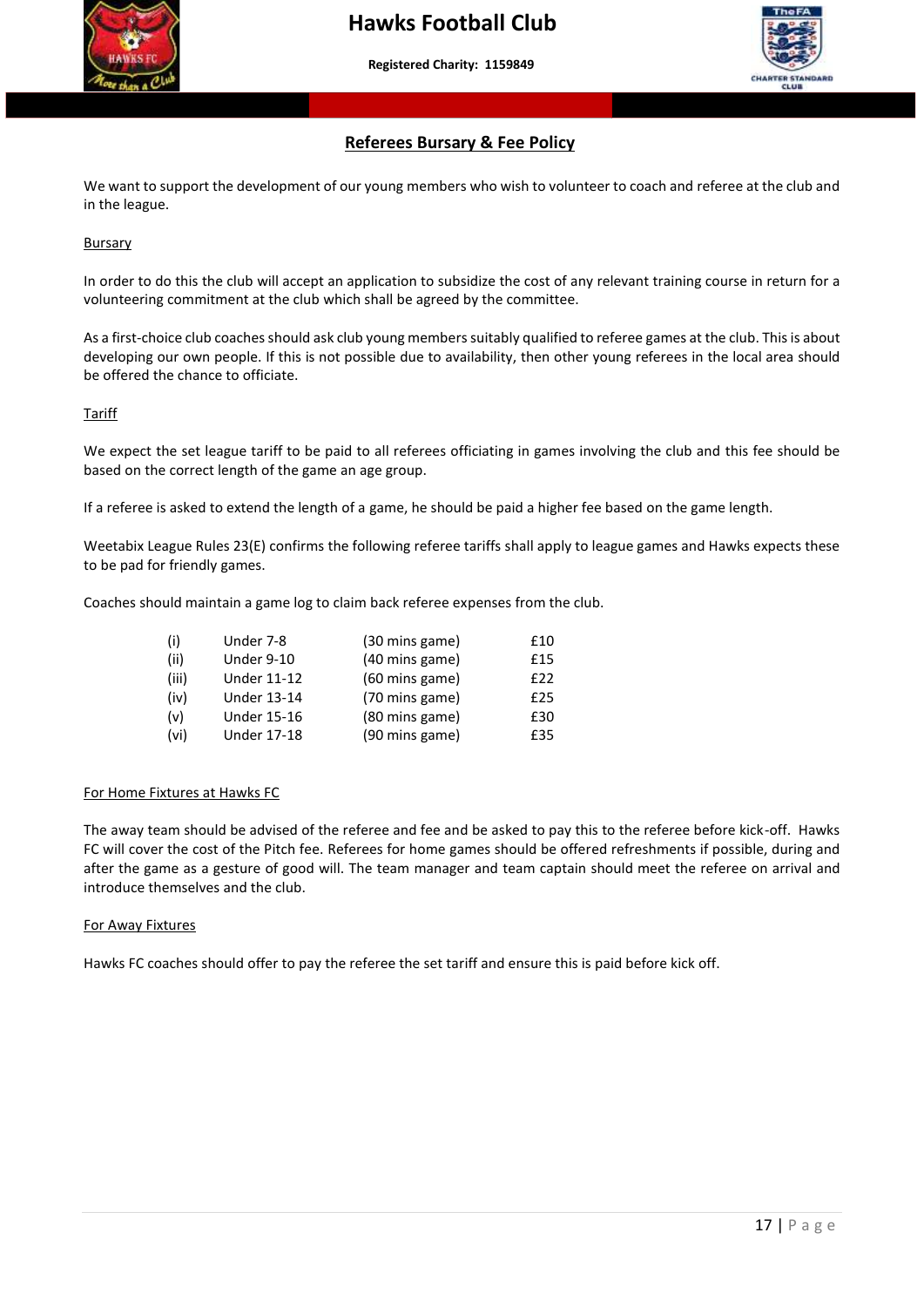



#### **Venues**

- 1. Hawks FC Home Ground is Kettering Sports Club, Northampton Road, Kettering NN15 7JT
- 2. During the Autumn/Winter season, training will take place on a 3G AstroTurf pitch. From Spring onwards, training takes place at the Hawks Football Club Home Ground.
- 3. Home matches for Teams aged Under 11 upwards will take place at the Kettering Sports Club
- 4. Away matches will take place at the opponent's home ground
- 5. Mini Soccer League Games (under 7 Under 10) take place at North Park, Bath Road, Kettering

**Rules & Policy Reviewed 10th May 2022**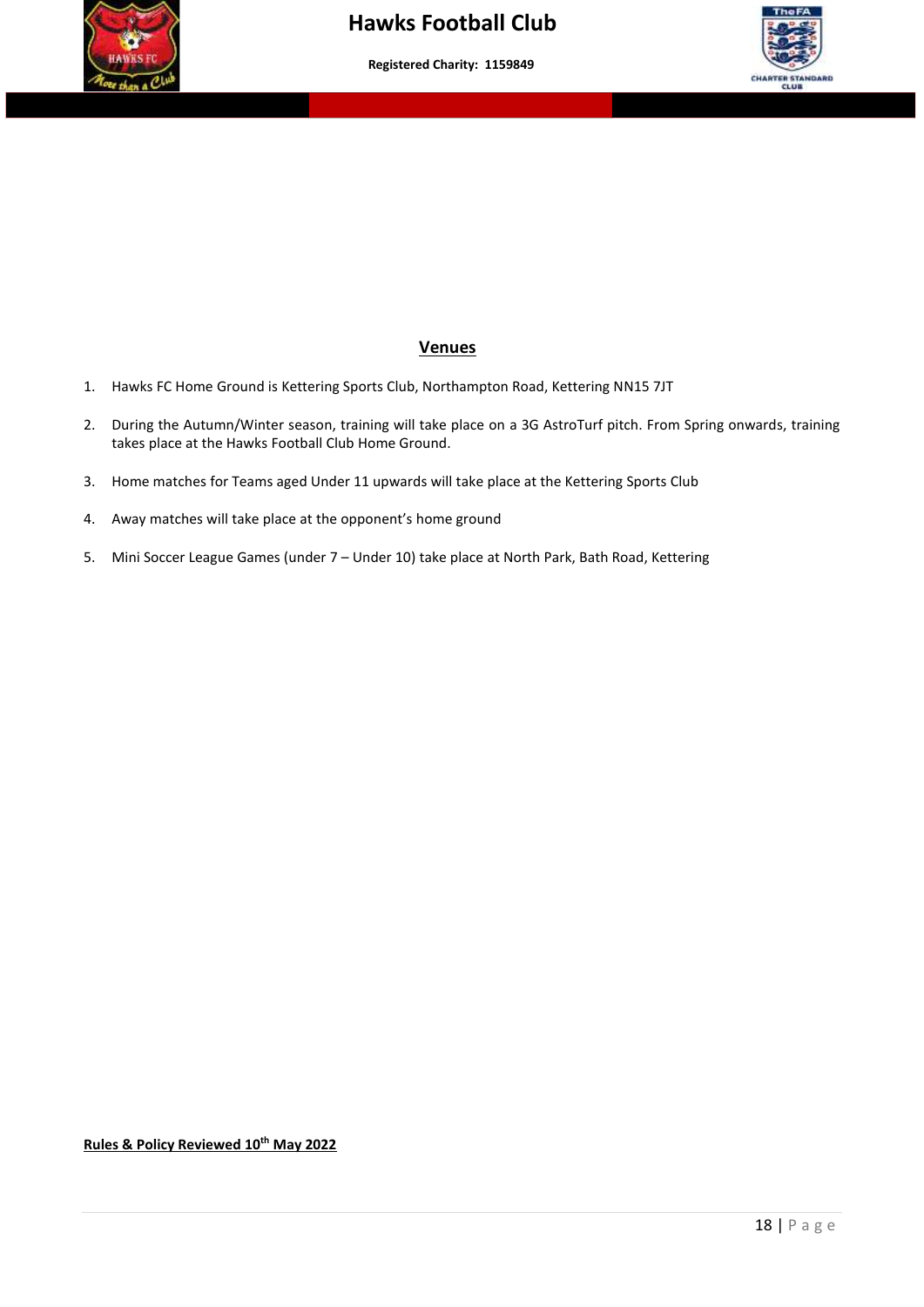



#### **Home Ground Rules**

 **More than a club – Making a difference to young people's lives"**

The Hawks home ground is located at the Kettering Sports & Cricket Club. The ground is also used by all the other sports sections, which include Cricket, Archery, Riffle, Tennis and Hockey.

The Football area is **a NON-SMOKING and NON-VAPING** area as children are present

#### **For your safety and the safety of others**:

- Be aware of other sports taking place when you arrive and do not approach if there is any risk of getting yourself or others hurt
- If archery is taking place, you should not approach or enter the football area under no circumstances
- Dogs **are not allowed on site**.
- The ground is also shared with a toddler group.
- Dog fouling spreads bacteria that can easily be picked up by our young players and these toddlers. Also, it is not very nice for our players and other members of the Cricket club, to play sport in a messy ground.

During Winter, the club used local facilities which we hire out for our training. These are subject to their own rules, and we are required to sign a consent to ensure we abide by the site rules. Everyone attending external venues with the club is required to abide by their rules. Any breach would be considered a breach of club rules and subject to any sanctions as appropriate. These are mainly on school premises so include No Smoking and when using Astro facilities players are required to wear appropriate footwear such as not wearing metal studs.

Mini Soccer matches take place at the Central Venue at North Park. The league informs the club of venue rules relating to conduct, usage, and parking. League and club officials monitor this to ensure we respect the facilities and game are played in a child friendly atmosphere.

#### **Anti-bullying and safeguarding of children**

Hawks FC is committed to Safeguarding children and Anti-bullying policies.

The children play football because they love the game. Also, the coaches, their assistants and all the people that make training and matches happen, are there for their own love of football and their fulfilment to be able to play a part in the children development as players. Therefore:

- We will not tolerate foul and abusive language
- Match & club officials are always to be respected
- We will inform opponent teams of our Ground Rules prior to matches, friendlies, or tournaments

#### Anyone attending our venue is reminded that the ground is **private property, and we are a private members club**

As such anyone not respecting the ground rules **will be asked to leave** and be reported to the Club & Sports club committee as well as the County FA and any competition organisations or leagues, we enter.

The club reserves the right to report/ bar any individual in serious breach of the club or ground rules from visiting the club's ground at future events whether these be Football or other Sports club related activities if it deems appropriate.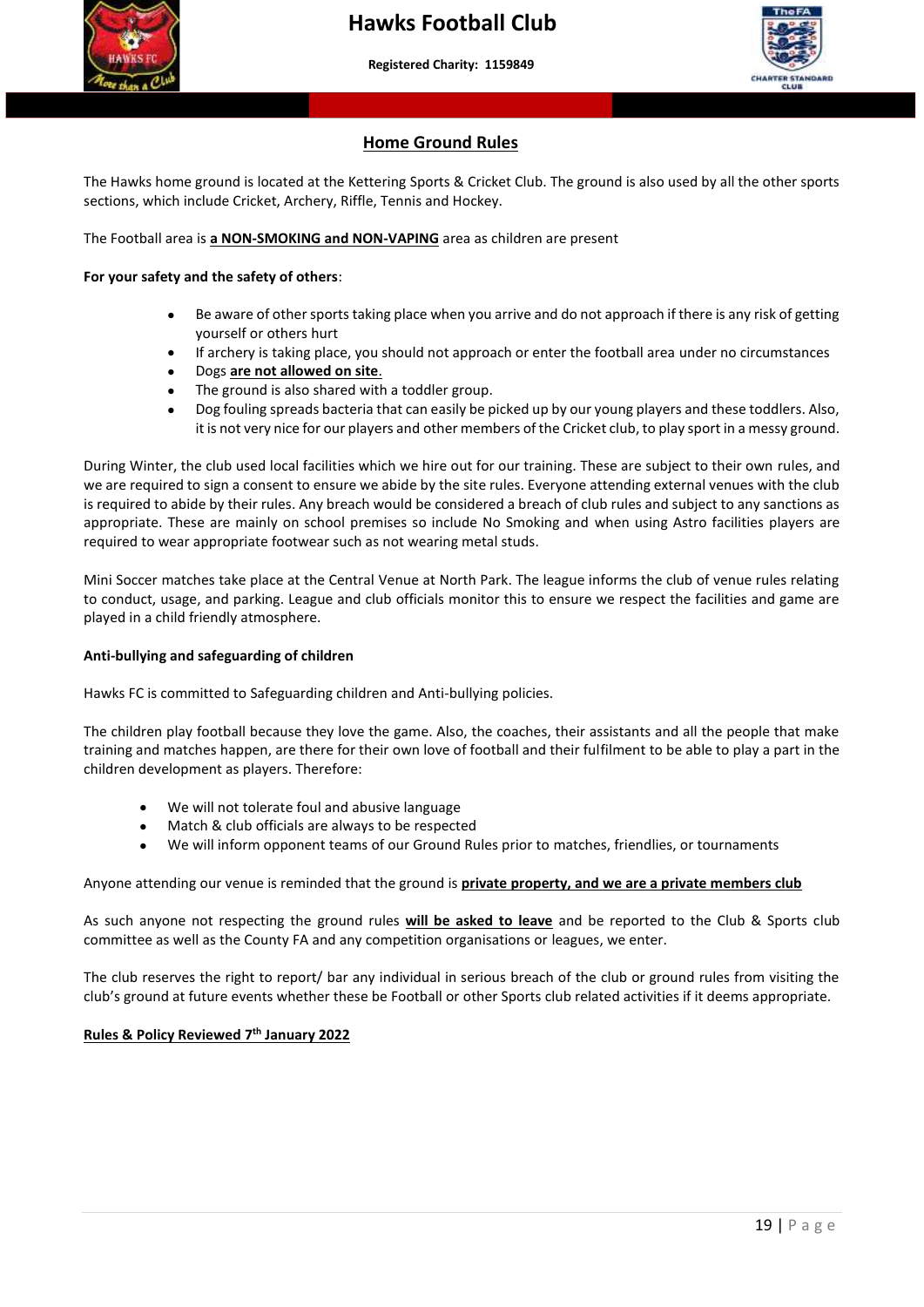



#### **Respect Code of Conduct**

#### **Players**

 handed to the players at the start of each season and are on display at the club. All Players are expected to abide by the FA RESPECT Codes and Club, League Rules and uphold our club values. Copies are

Club members, coaches, and players, all have a responsibility to promote high standards of behaviour. Players have a big part to play. That is why the FA and the Club asks every player to follow a Respect Code of Conduct.

When playing football, the Hawks Players will:

- Play for the enjoyment of the game Football is fun and always play to the best of their ability
- Play fairly No cheating, complaining or waste time
- Respect the team-mates, the other team, the referee, and coach/manager.
- Play by the rules, as directed by the referee
- Shake hands with the other team and referee at the end of the game
- Listen and respond to what the coach/team manager tells you
- Talk to someone you trust or the Club Child Welfare Officer if you are unhappy about anything.
- Not engage in any play that is dangerous, like slide tackles
- Arrive at match venues no later than 30 minutes prior to kick off, for the pre-game passport check and warm up.

Players should understand that if they do not follow the Code of Conduct, any/all of the following actions may be taken by the Club, County FA, or the FA.

Players:

- may be required to apologise to team-mates, the other team, referee, or coach
- will receive a formal warning from the coach or the Foundation Committee
- may be dropped or substituted
- may be suspended from training
- may be required to leave the team

In addition, the Club & Foundation, County FA, or the FA may make the parents/guardians aware of any infringements of Code of Conduct.

In some cases, the FA/County FA could impose a fine, which will be passed on to their respective parents and the club may suspend a player from playing until this is settled in cases of serious misconduct.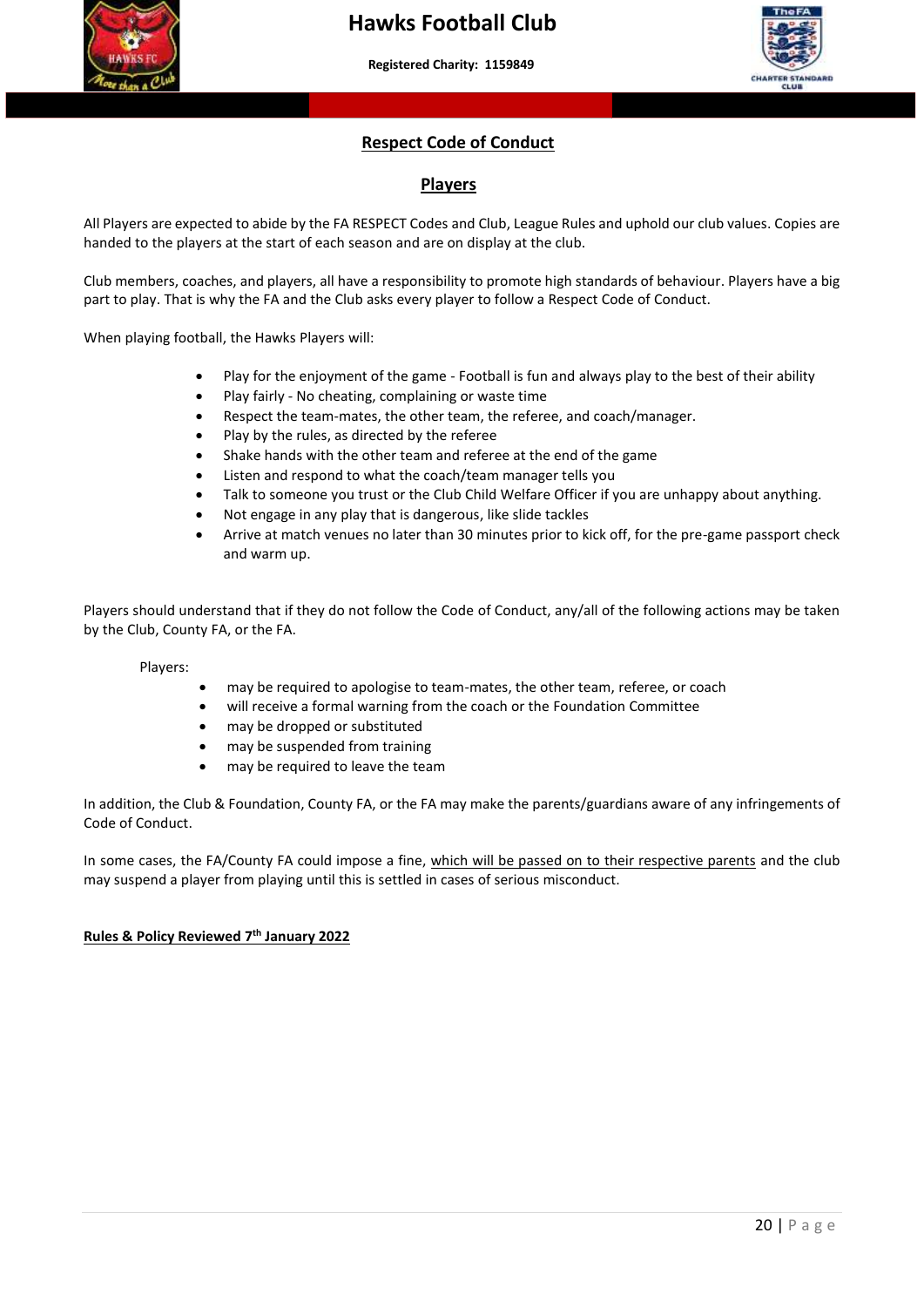

 **More than a club – Making a difference to young people's lives"**



#### **Respect Code of Conduct**

#### **Spectators and Parents/Guardians**

#### **TheFA.com/Respect**

We all have a responsibility to promote high standards of behaviour in the game. Hawks FC is a private members club and has strong principles and values which we expect everyone at the club to uphold. We have zero tolerance on abusive or offensive behaviour at the club.

The club supports The FA's Respect programme and the Kick it Out Campaign to eliminate discrimination and abuse in the game to ensure football can be enjoyed in a safe, positive environment by all involved in the game such as Players, Match officials, Coaches, Club and League Officials.

Remember children's football is a time for them to develop their technical, physical, tactical, and social skills. Winning is not everything!

Always play your part and observe The FA's Respect Code of Conduct for spectators and parents/guardians.

#### **Parents / Guardians or Spectators will:**

- Remember that children play for FUN
- Applaud effort and good play as well as success
- Always respect the match officials' decisions
- Remain outside the field of play and within the Designated Spectators' Area
- Let the coach do their job and not confuse the players by telling them what to do
- Encourage the players to respect the opposition, referee, and match officials
- Avoid criticising a player for making a mistake mistakes are part of learning
- Never engage in, or tolerate, offensive, insulting, or abusive language or behaviour at the club to anyone.
- Report poor behaviour to club / match officials or a member of the Club's committee

#### **If a breach of the code takes place any or all of the following, actions may be taken by the Club Trustees, Committee, Team Managers, County FA, League, or the FA.**

#### **Parents / Guardians or Spectators may be:**

- Issued with a verbal warning from a club, league, or FA official.
- Issued with a formal written warning from a club, league of FA official.
- Required to meet with the Club, League, or County FA Welfare Officer
- Required to meet the Club Trustees
- Obliged to undertake an FA education course
- Told to leave the match venue or training facility.
- Requested by the club not to attend future games
- Suspended from the club for a period or have their membership ended.
- Required to leave the club along with any dependents and return any club items.

#### **In addition:**

• The FA/County FA could impose a fine and/ or suspension on the club for failing to control spectators, which will be passed on to the parent/spectator in question. If this is the case this would need to be settled in full before a return to the club would be permitted.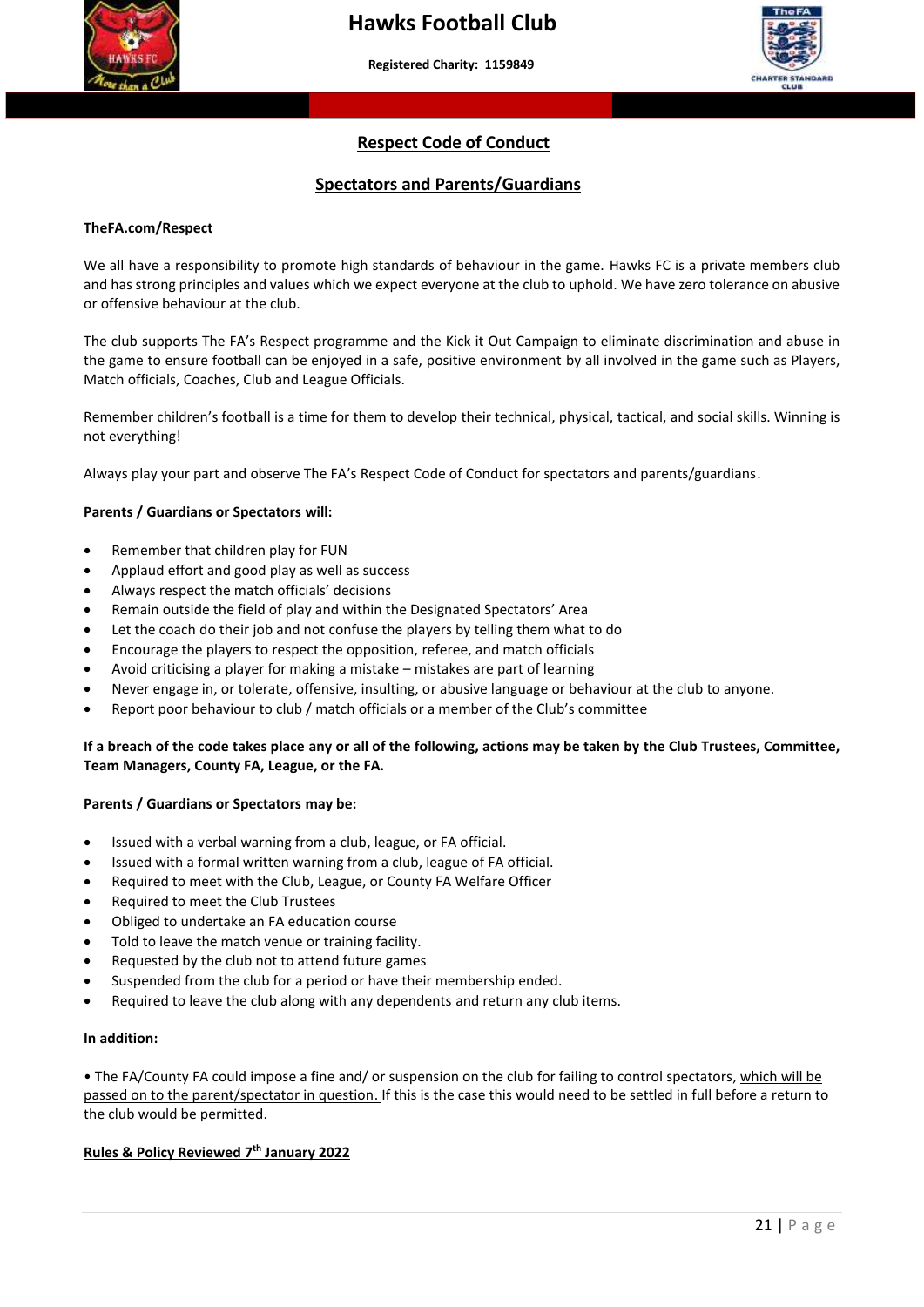



#### **Respect Code of Conduct**

 **More than a club – Making a difference to young people's lives"**

#### **Coaches, Team Managers & Club Officials**

 understanding of our club values and culture as well as our playing strategy. Our club philosophy is found clearly on our The Hawks FC Coaching & Volunteer Team will be clear and consistent to develop our players and supporters' Hawks FC DNA Website and is very important to us.

#### **HAWKS FC IS COMMITTED AS A KEY FUNDAMENTAL VALUE TO FAIRNESS & EQUALITY IN OPPORTUNITIES FOR ALL OF OUR PLAYERS**

All coaches across all teams are expected to uphold the values of the club to support our young players. We have a versatile team and specialist Coaches in Goalkeeping, Futsal, Girls Football and Level 2 Coaches as well as specialists in the FA Youth Awards. We expect our Coaches and volunteers to Play their part and support The FA's Code of Respect Code of Conduct and "we only do positive" campaign.

#### **On and off the field, I will**:

- Set High Standards for a great game
- Be a positive role model for everyone
- Always show respect to everyone involved in the game
- Stick to the rules and celebrate the spirit of the game
- Encourage fair play and high standards of behaviour
- Always respect the Referee and encourage players to do the same
- Never enter the field of play without the referee's permission
- Never engage in, or tolerate offensive, insulting, or abusive behaviour
- Be aware of the potential impact of bad language on others
- Be gracious in victory and defeat
- Respect the facilities home and away
- Act with integrity and consistency
- Remember that children see things in a different way to adults.

#### **When working with players, I will:**

- Place the well-being, safety, and enjoyment of each player above everything
- Never tolerate any form of bullying or discrimination and deal with it firmly
- Ensure all activities are suited for the players' ability and age
- Work with others (e.g., officials, doctors, welfare officers, physiotherapists) for each player's best interests.
- I will make myself familiar with safeguarding practices & review guidance on physical contact (5.6) & Acceptable Behaviours When Working with Young People (5.7) documents on the safeguarding section of EnglandFootball.com
- Ensure everyone is treated fairly in line and in line with our club values and policies.
- Ensure our minimum 50% pitch time commitment is upheld.

#### **I understand that if I do not follow the Code, I may be**:

- Required to meet with the club trustees, Club Committee, Club, or league Welfare officer
- Suspended by the club from attending matches or Training
- Suspended or fined by the County FA
- Required to leave, lose my position and/or have my license withdrawn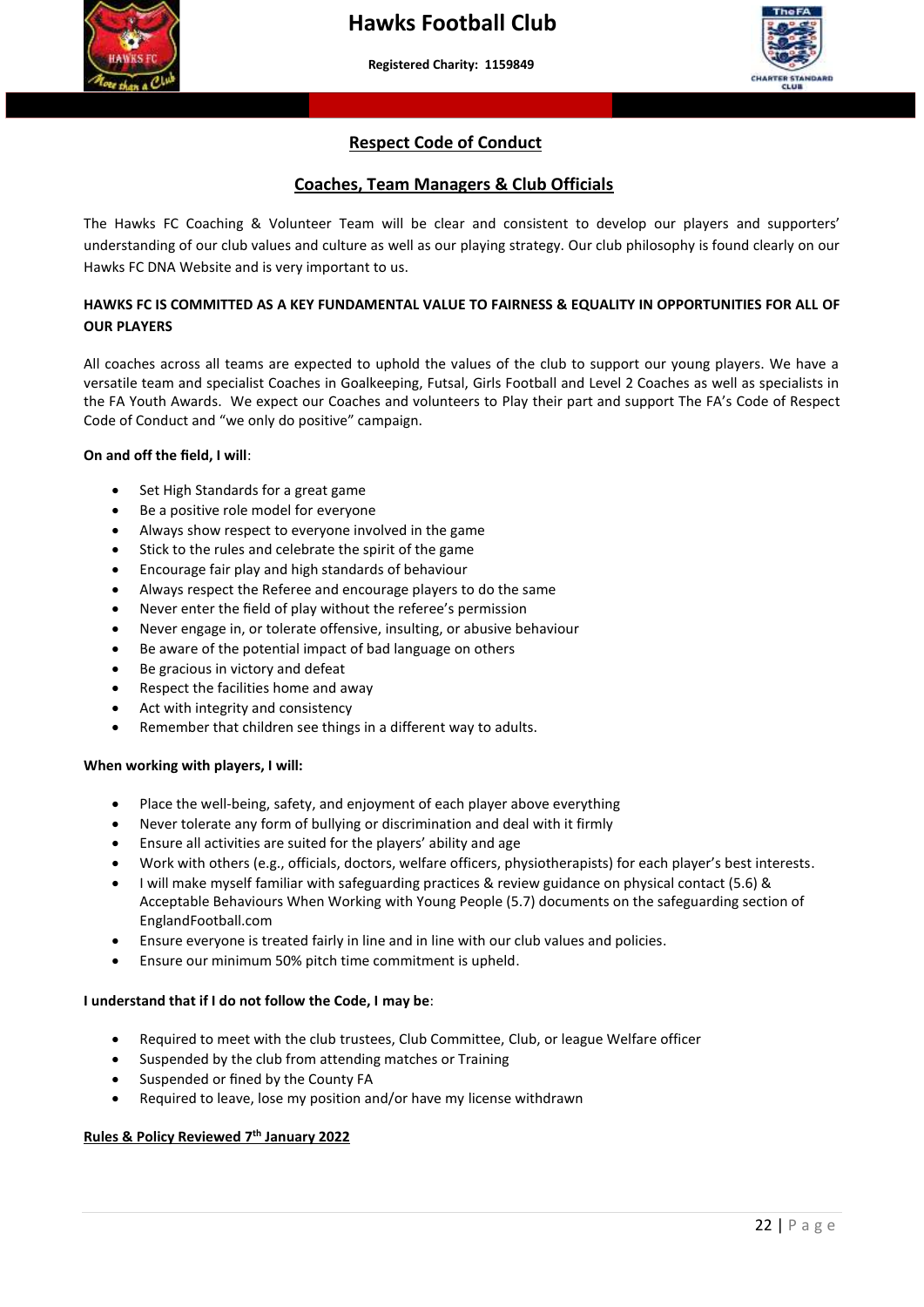



#### **MANAGING CHALLENGING BEHAVIOUR PROTOCOL**

 **More than a club – Making a difference to young people's lives"**

Hawks Football Club is based on mutual respect, support, and encouragement to bring out the best in everyone. All Players and Parents of under-18 players will all be provided with information about what we expect as a club and our codes of conduct, as well as information on who they should contact should they have concerns.

#### **OUR COMMITMENT**

- Set High Standards and maintain these for all
- Clearly communicate expectations of behaviour for everyone connected with the club
- Make clear what is considered acceptable practice at the club
- Not tolerate poor practise or unacceptable conduct at the club from anyone.
- Share the club's process for responding to behaviour that is considered unacceptable.

#### **ADDITIONAL NEEDS**

When children are identified as having additional needs or behaviours that are likely to require additional supervision, specialist expertise or support, this should be discussed with their parents/carers and, where appropriate, the child to ensure that an appropriate approach is agreed.

#### **RESPONDING TO CHALLENGING BEHAVIOUR**

The type of behaviour and age of the child will determine the actions used, but we encourage the following:

- Continuing to praise appropriate behaviour of those positively completing the task/activity.
- Offering extra responsibility to a child to help refocus their energy e.g., leading a part of the activity.
- Reasoning with the child, including advising them about the consequences of their actions.
- De-escalating the situation, for example by talking with the child and distracting them
- Using a verbal reprimand (including advice on how to improve) Yellow Card.
- Implementing a time out from the current activity  $-$  Sin Bin
- Implementing a temporary exclusion from the next task/activity Red Card
- In the event of two players being involved ensure a handshake takes place or any required apology
- Requesting Parents remove the child from the training session in the event of a tantrum Exclusion

#### **MISCONDUCT DURING MATCHES**

Misconduct during matches may result in County FA disciplinary action. If this occurs, our committee will be informed who will liaise with the County FA Designated Safeguarding Officer regarding support at disciplinary hearings. If misconduct occurs during the game or there is a risk of it due to the behaviour and demeanour of the child, the following should take place:

- An immediate substitution and time out.
- Check on the player to ensure they in the correct frame of mind before allowing them play again.

#### **PHYSICAL INTERVENTION**

It is important that club officials understand this to protect the child, their own position, and the reputation of our club. Physical contact to prevent something happening should always be the result of conscious decision-making and not a reaction. Physical intervention should be avoided unless necessary to prevent

- a child injuring themselves or others,
- causing serious damage to property, or
- when working with children with an impairment that necessitates such intervention.

#### **Reviewed 7th January 2022**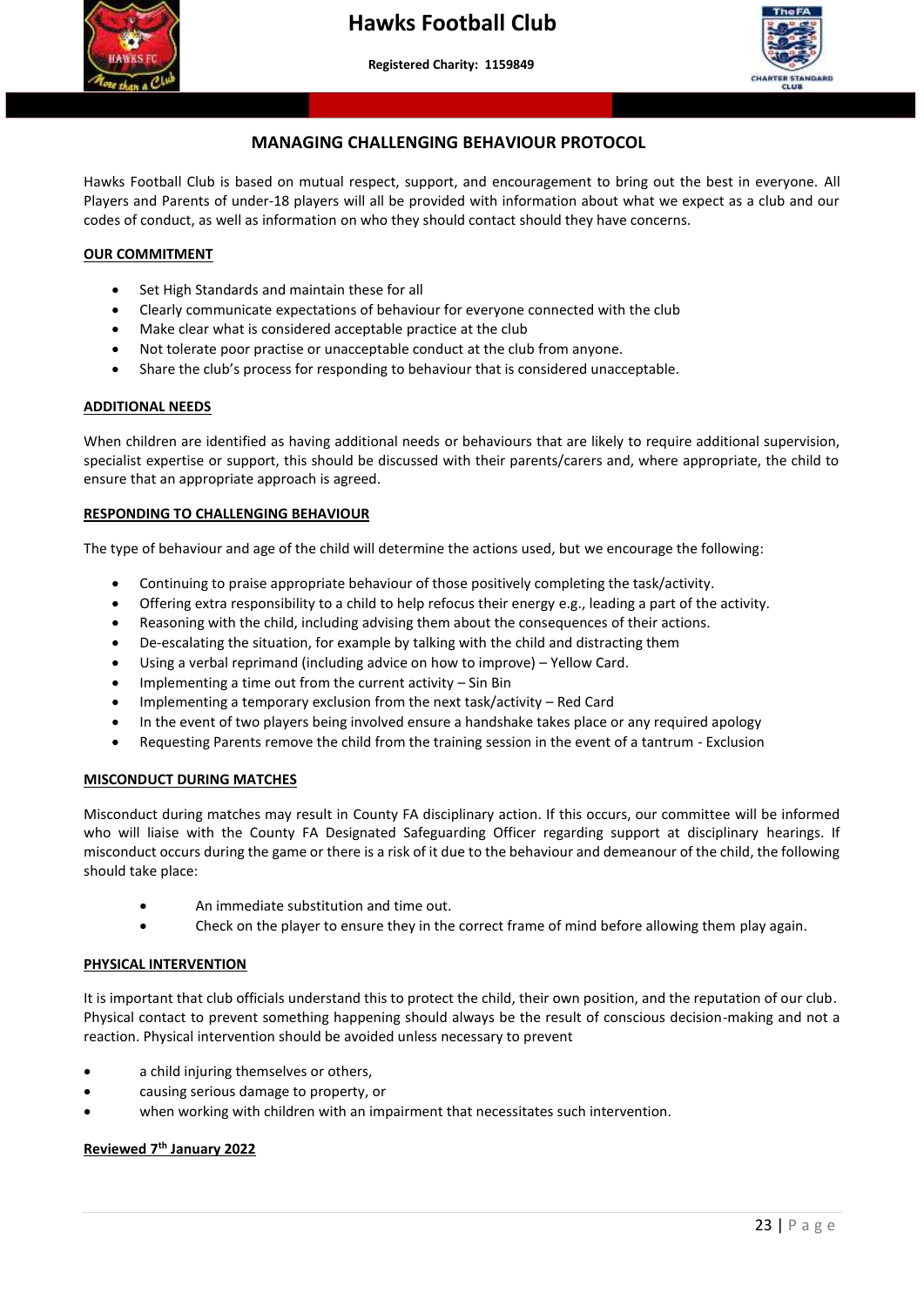



#### **Health & Safety Policy**

 reasonably practicable, be put at risk. Only Games, Events & Tournaments and Competitions approved by the Club Hawks FC recognises and accepts its responsibility to provide a safe and healthy environment for all its members and visitors, including Coaches, Players, Parents, Match Officials and wishes to ensure that no one will be, so far as is Committee and published on the club's website, Team App or Competition Websites such as FA Full time will be deemed to be Hawks FC events.

We recognise that the Health and Safety Act places a general duty on everyone to exercise personal responsibility and care for the health and safety of themselves and others, and to co-operate fully with the employer in meeting its responsibilities under the Act.

#### **Aim**

We aim to ensure that all Coaches, Players, Parents, Match Officials, and visitors are safe. We will ensure that all are made aware of the appropriate measures that have been put in place and will undertake any training that is required.

#### **Relevant Legislation**

- Health and Safety at Work 1974
- And any relevant regulations that follow from the act, those referred to in the policy below.

#### **Responsibilities**

- 1. The Club recognises its health and safety responsibilities under the Health and Safety at Work Act 1974 and the Management of Health and Safety at Work Regulations 1992 and concomitant protective legislation including the Environmental Protection Act 1990 and the Regulatory Reform (Fire Safety) Order 2005, and to that end has appointed an external Health and Safety qualified Hawks FC to keep workplace procedures relating to Health and Safety under constant review and to liaise with the Health and Safety Executive/Local Authority wherever necessary, so as to keep the Hawks FC and its Trustees updated on any new legislation affecting them, EC Directives, Regulations, and British Standards in order to ensure compliance with the same.
- 2. In accordance with its duties under the Reporting of Injuries, Diseases and Dangerous Occurrences Regulations 1985 (RIDDOR), the Hawks FC has instituted a system for reporting accidents, diseases and dangerous occurrences to the Health and Safety Executive/Local Authority/Funding Bodies (as is required by contractual obligation, legislation and regulation) including injury to any learner's and this is in addition to its statutory duty to keep an accident book available for inspection by an Inspector of the Health and Safety Executive/Local Authority.
- 3. In furtherance of these duties the Club proposes always to comply with its duties under Section 2 of the Health and Safety at Work Act and The Management of Health and Safety at Work Regulations 1992, Regulations 3 to 6, towards its Trustees, Coaches & Volunteers and, more particularly, so far as is reasonably practicable to:
	- ➢ Provide and maintain a safe place of work, a safe learning environment, safe systems of work, safe appliances for work and a safe and healthy working environment.
	- ➢ Provide such information and instructions as may be necessary to ensure the health and safety at work of all its service recipients and also compliance with the Health and Safety Information for Trustees, Coaches & Volunteers Regulations 1989, the Personal Protective Equipment Regulations 1992, the Workplace (Health, Safety and Welfare) Regulations 1992 and the Regulatory Reform (Fire Safety) Order 2005 and to promote awareness and understanding of health and safety throughout the workforce;
	- $\triangleright$  Ensure safety and absence of health risks in connection with use, handling, storage and transport of articles and substances.
	- ➢ Undertake annual review of site risk assessments.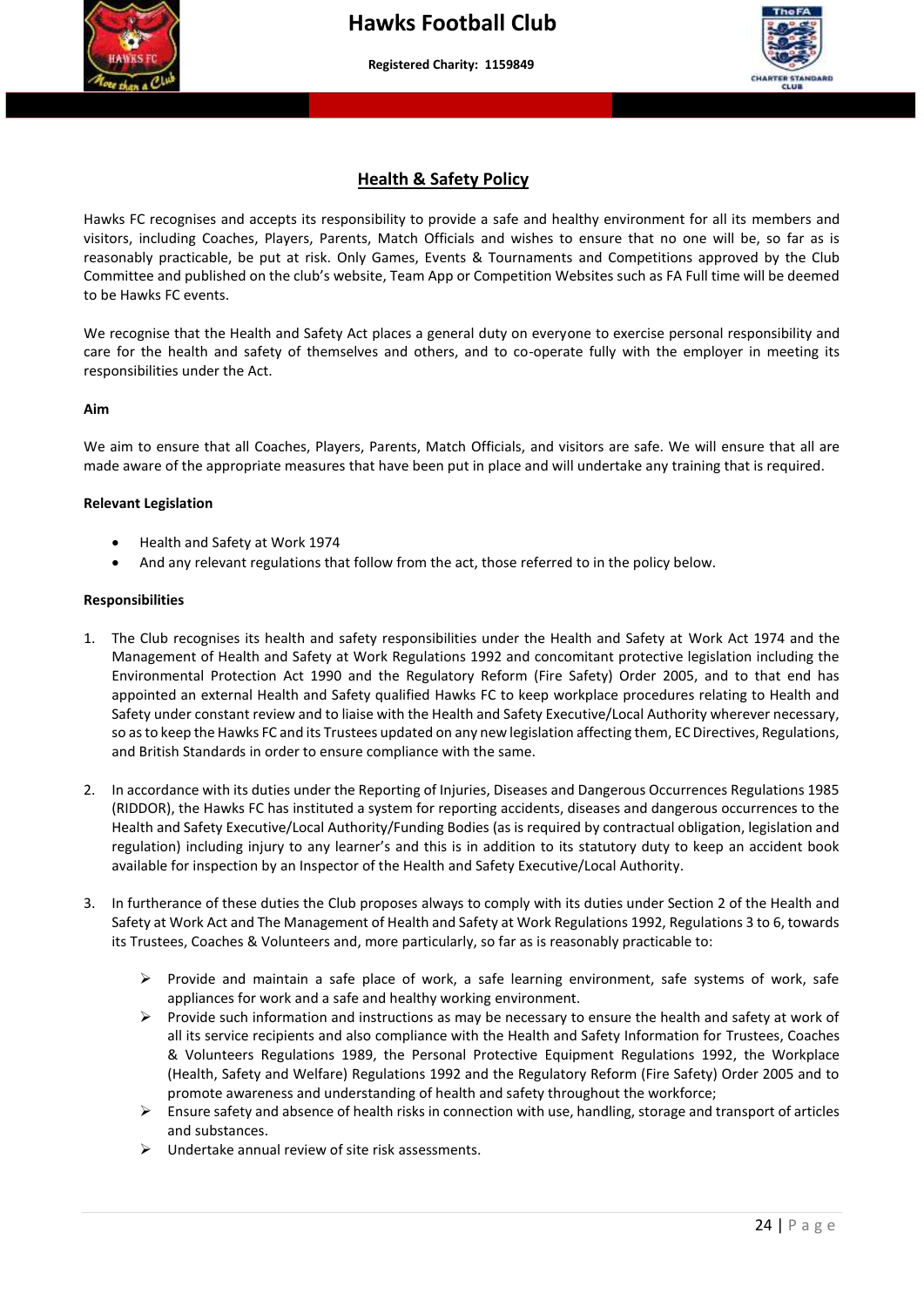



- ➢ Take appropriate preventative/protective measures including drug and alcohol testing of those workers whose impairment would adversely affect the Health and Safety of Trustees, Coaches & Volunteers, or others.
- $\triangleright$  Appoint competent personnel to secure compliance with statutory duties.
- & Volunteers and arising out of and in the course of employment, provided only that the same was caused ➢ In further recognition of its statutory and common law duties the Hawks FC has taken out insurance, with an approved insurer, against liability for death, injury and/or disease suffered by any of its Trustees, Coaches by the negligence and/or breach of statutory duty on the part of the Hawks FC; such certificate of insurance being prominently displayed so as to be available for inspection at all reasonable times by Trustees, Coaches & Volunteers and a Health and Safety Inspector.
- 4. All Trustees, Coaches & Volunteers agree to comply with their individual duties under Section 7 of the Health and Safety at Work Act Regulation 12 of the Management of Health and Safety at Work Regulations 1992 and generally to co-operate with the Hawks FC, to enable the Hawks FC to carry out his health and safety duties towards them. Failure to comply with health and safety duties and training received, regulations, work rules and procedures regarding health and safety, on the part of any service provider, can lead to dismissal from employment; in the case of serious breaches, or repeated breaches, dismissal may be instant without prior warning.
- 5. Prime responsibility for health and safety lies with the Trustees of the Hawks FC and that Hawks FC regards itself as bound by any acts and/or omissions of the Centre Trustees, or any or all of the Senior Trustees, giving rise to liability provided only that such acts and/or omissions arise out of and in the course of the Hawks FC's business, and prosecution of any or all of the Trustees shall not prevent a further prosecution against the Hawks FC.
- 6. In recognition of its duties under Section 6 of the Health and Safety at Work Act and the Consumer Protection Act 1987 towards its customers, the Hawks FC proposes (expressed as a normal term or condition of its trade in its terms or conditions of trade) always to supply machinery and parts which so far as reasonably practicable, are safe for normal operational use and free from foreseeable health and hygiene risks to customers. To that end the Hawks FC will provide customers, on an on-going basis, with such official and trade information, including relevant EC standards and British Standards relating to new and existing health and safety risks that may or indeed have come to its attention in the normal course of trade, and which can reasonably be obtained from the Health and Safety Executive/Local Authority, British Standards Institution and the EC.
- 7. In recognition of its duties towards the general public and all lawful visitors to the Hawks FC's premises the Hawks FC regards the extent of its duties as compatible with Sections 2 and 5 of the Health and Safety at Work Act and the Occupiers Liability Acts 1957 and 1984, in particular where visitors are under a statutory duty to wear protective clothing or otherwise take reasonable precautions for their own health and safety, failure to do so will be regarded as breach of policy entitling the Hawks FC to take such measures as it considers appropriate including asking the visitor to leave the premises.
- 8. This policy has been prepared in furtherance of Section 2(3) of the Health and Safety at Work Act 1974 and binds all Trustees, Coaches & Volunteers in the interests of the Club and its Players & visitors. We request that our Every Member and visitors respect this policy, a copy of which can be obtained upon demand.
- 9. All Committee Members & First Aiders must complete the FA Online Safeguarding Course for committee members and keep these up to date. It is noted and accepted that The Football Association Regulations apply to everyone in football, whether in a paid or voluntary capacity, whether you are a volunteer, match official, helper on club tours, coach, club officials or medical staff.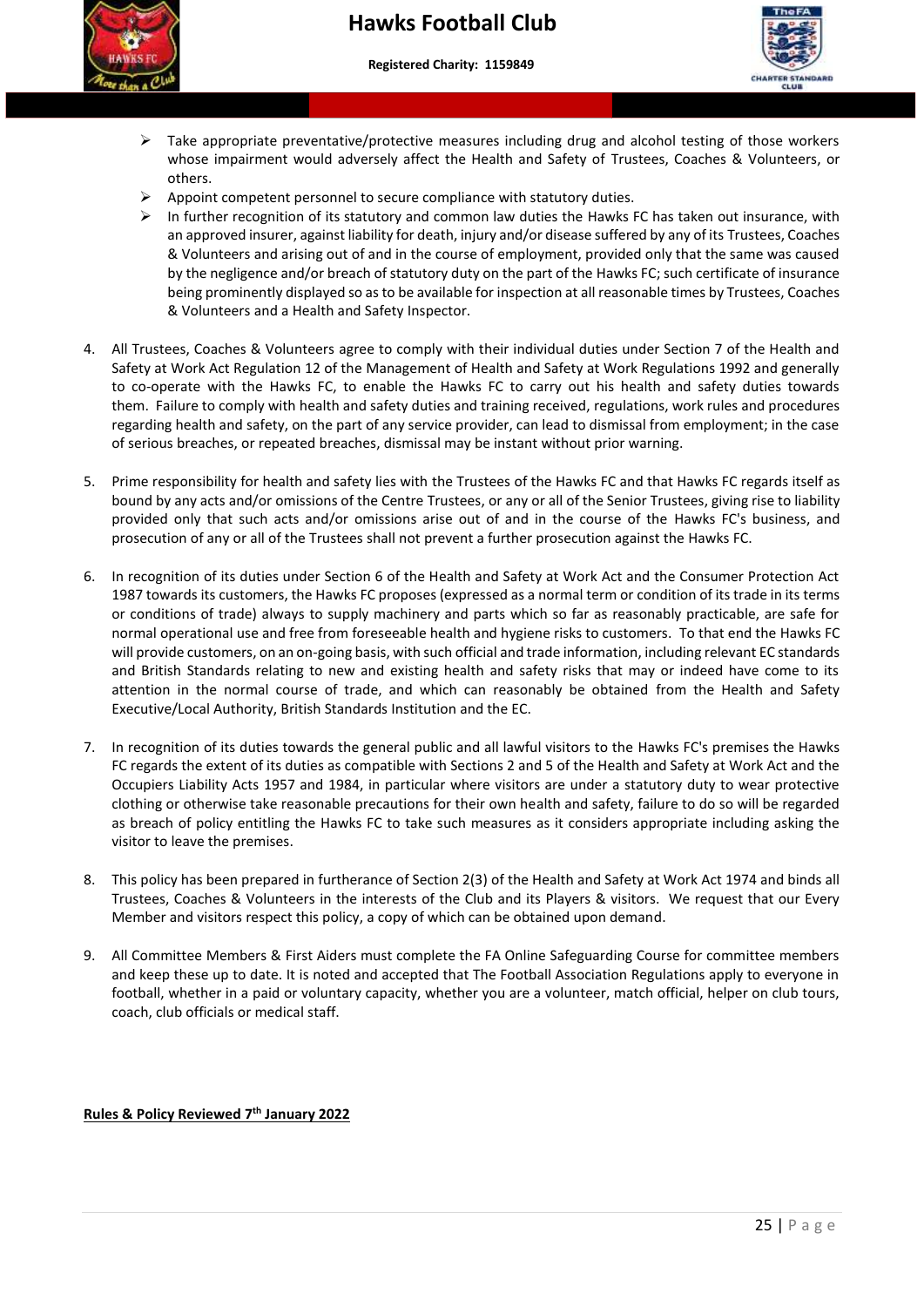



#### **COVID 19 PROTOCOL**

Hawks FC follows closely the ongoing guidance from the UK Governments and Football Association. We have in place a COVID Protocol and constantly evolving Risk Assessment to ensure we provider a COVID Safe environment for all players and parents at the club and those attending the club

. A summary of key points to consider from our guidelines are listed for ease below:

- Parents/ Guardian of all players will be aware of the clubs COVID Protocol and Risks
- Everyone should self-assess for COVID-19 symptoms before every training session or match. If you are symptomatic or living in a household with possible or actual COVID-19 infection you must not participate or attend.
- As Part of the Self Check Parents must confirm on our online Team App by RSVP to any events they are attending.
- We will ask any visiting Teams to confirm to us before attending the club they have undertaken Self Checks with all players and coaches and request they provide full details including contact tracing details of everyone playing.
- We will ensure that our facility is compliant with current Government legislation and guidance.
- We will limit Competitive training in groups to a maximum of recommended limits of participants in line with the latest FA and Government guidelines including coaches
- We will support competitive match play with social distancing in place before and after the match, and in any breaks in play.
- We will provide sanitising gels for all coaches and players so support Hand hygiene before, during and after a game as well as scheduled breaks throughout a game or training session
- We will ensure ball handling is kept to a minimum and the ball disinfected in breaks of play
- We will limit persistent proximity of participants during match play and training
- We will avoid Goal celebrations.
- We will ensure equipment is not shared, and goalkeepers should ensure they disinfect their gloves regularly in breaks in training or matches and thoroughly afterwards. Where possible, coaches should only handle equipment in training
- Where possible, players, coaches and officials should arrive changed and shower at home. Use of changing and shower facilities must follow government advice on the use of indoor facilities.
- We will encourage by messaging that participants should follow best practice for travel including minimising use of public transport and walking or cycling if possible. People from a household or support bubble can travel together in a vehicle
- We will ensure we keep a record of attendees at a match or training session, including contact details, to support NHS Test and Trace; This includes requesting visiting teams to provide this information.
- We will undertake a COVID 19 and Club Risk Assessment of the Medical Emergency Action Plan regularly.
- We will ensure we regularly communicate via our COVID Safety officer up to date guidance and remain vigilant to risk.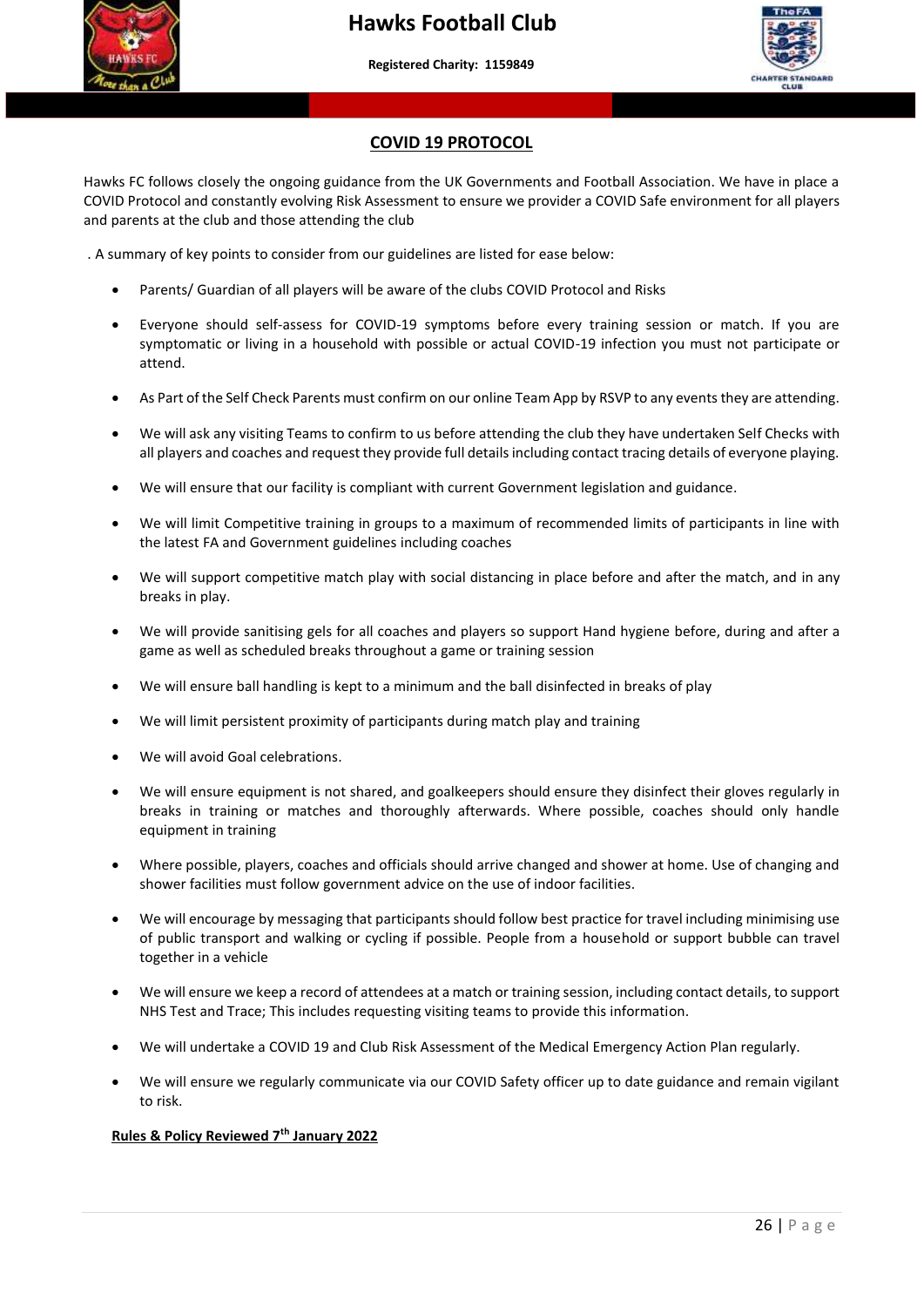

 **More than a club – Making a difference to young people's lives"**



#### **Medical Emergency Action Plan**

 circumstances will be judged to have acted "reasonably" and in the Casualty's best interests. Hawks FC is a Chartered Standard Club and as such Licensed Coaches at the Club are required to hold in date FA Emergency Aid & Safeguarding qualifications. The club encourages all committee members to also undertake these qualifications to support the coaches. First Aiders will assist when required within the scope of their training and in these

In football life threatening events occur infrequently however accidents and injuries do happen from time to time, and it is the responsibility of the trained  $1<sup>st</sup>$  aiders to intervene and assist where necessary.

First Aiders should not underestimate their role in preventing player disability or even death resulting from a medical condition or sports injury.

The club has a medical emergency action plan this includes ensuring:

- Parents/ Guardian of all players will have supplied a Medical Consent Form authorising the Club to act to assist any player requiring attention.
- Parents/ Guardians of all players will have supplied the club with a Medical Declaration Form which includes Emergency Contact details, Doctors details and details of any pre-existing medical Conditions.
- Players must have immediate access to any medication they need (such as an inhaler) and will not be allowed to play or train unless this is available.
- An appropriately trained  $1<sup>st</sup>$  aider will be available whenever Football Activity is taking place.
- A phone will be available to contact the Emergency Services during activity.
- An appropriately stocked  $1<sup>st</sup>$  Aid kit will always be accessible.
- 2 Defibrillators on site one held In the Football Building and one in the main clubhouse.
- 1<sup>st</sup> Aiders will remain full trained, and licenses are in date.
- Vehicle Access to the playing Area in case of an emergency
- Players will be told about General Safety awareness at the venues.
- Players will be told about safety whilst participating to ensure everyone can play with minimum risk of a sporting injury.
- An Injury report Form, or FA Head Injury Card is completed where necessary and is held in the Club records.
- In date Insurance will be held by the Club under the Northants FA Affiliation.
- An annual Risk Assessment of the Medical Emergency Action Plan takes place.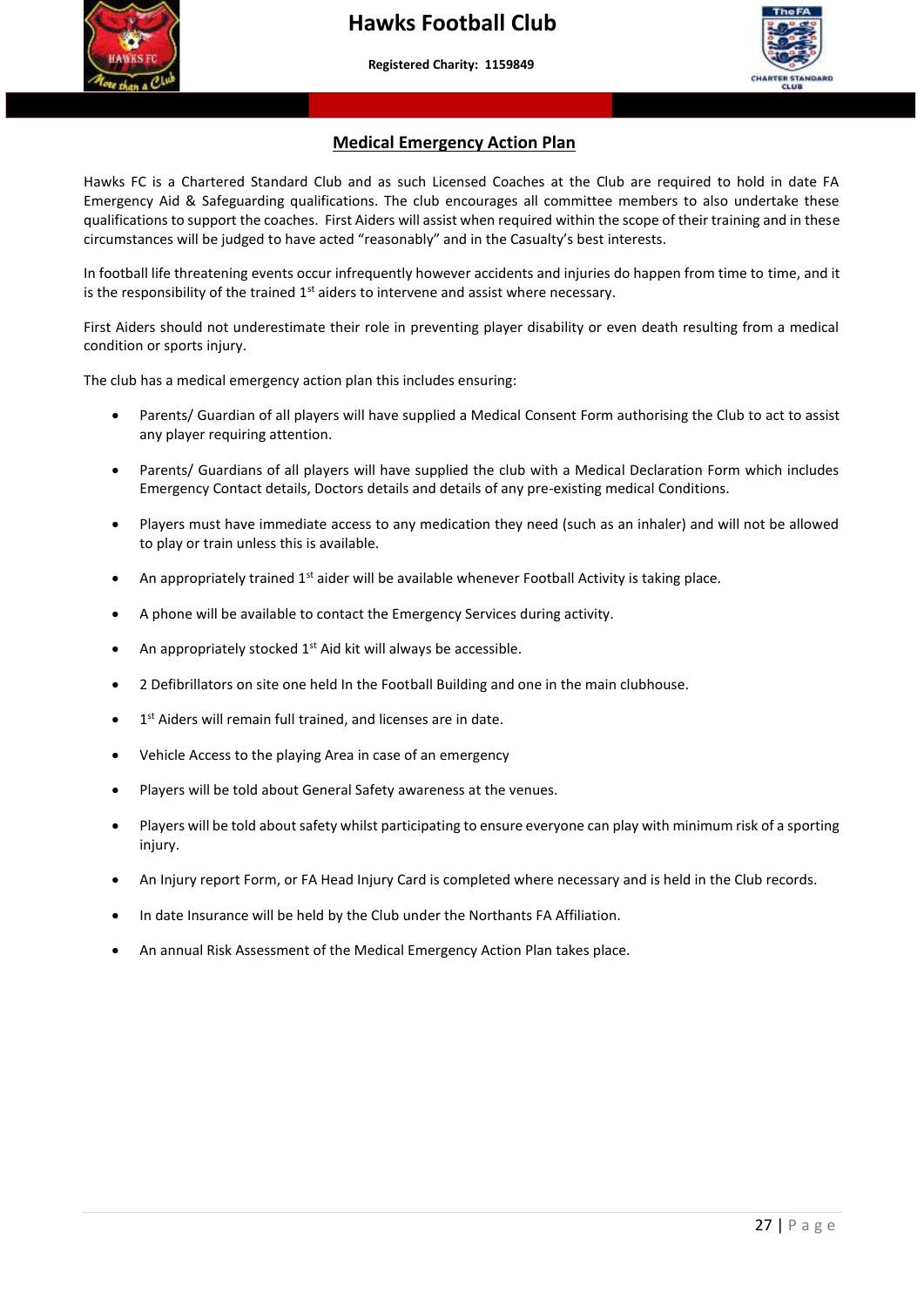



#### j **FIRST AIDER HELPER INFORMATION**

| <b>NAME</b>         | <b>PHONE NUMBER</b> | <b>QUALIFICATION</b>                           | <b>EXPIRY DATE</b>         |
|---------------------|---------------------|------------------------------------------------|----------------------------|
| James Bambridge     | 07598 275841        | FA Level 1 Introduction to 1st Aid in Football | 22nd Dec 2020              |
| Marcus Lewis        | 07875 685630        | FA Emergency 1 <sup>st</sup> Aid               | 11 <sup>th</sup> July 2024 |
| <b>Adam Doughty</b> | 07871076228         | FA Emergency 1st Aid                           | 2 <sup>nd</sup> Mar 2020   |
| Luke Doughty        | 07983 572709        | FA Emergency 1 <sup>st</sup> Aid               | 12 <sup>th</sup> Mar 2021  |
| Peter Bourne        | 07736 687589        | FA Emergency 1 <sup>st</sup> Aid               | $1st$ July 2022            |
| Simon Hawes         | 07515 381357        | FA Emergency 1 <sup>st</sup> Aid               | 25th April 2022            |
| Vasu Shan           | 07540 798667        | FA Emergency 1 <sup>st</sup> Aid               | 11 <sup>th</sup> Aug 2024  |
| Andreas Palmer      | 07590 829352        | FA Emergency 1st Aid                           | 11 <sup>th</sup> Jan 2025  |
| Mark Baker          | 07989 350907        | FA Emergency 1st Aid                           | 13 <sup>th</sup> Jan 2025  |

## **DEFRIBULATOR, FIRST AID EQUIPMENT & FACILITY**

| <b>ITEM</b>          | <b>LOCATION</b>                                                                  |
|----------------------|----------------------------------------------------------------------------------|
| DEFRIBULATOR x 3     | Main Clubhouse - Behind the Bar. Football Hut in the Kitchenette, External Patio |
| $1^{\rm st}$ AID KIT | On the Shelf in the Football Hut                                                 |
| $1st$ AID ROOM       | Clubhouse                                                                        |

| <b>OTHER INFORMATION</b> |                                                                                                       |
|--------------------------|-------------------------------------------------------------------------------------------------------|
| <b>ITEM</b>              | <b>LOCATION</b>                                                                                       |
| <b>ADDRESS</b>           | Hawks FC, Kettering Sports Club, Northampton Road, Kettering NN15 7JT                                 |
| <b>NEAREST HOSPITAL</b>  | Kettering General Hospital, Rothwell Road, Kettering NN16 8UZ                                         |
| DIRECTIONS TO HOSPITAL   | DISTANCE 1 mile - 5 mins                                                                              |
|                          | Leave the Club Car Park and drive along slip road and cross the small bridge.                         |
|                          | Turn right unto Lake Avenue and right onto Northampton Road at the T-Junction                         |
|                          | Drive under the Railway bridge then turn left $(1st Ext)$ at the Roundabout onto<br>Northfield Avenue |
|                          | Drive along Northfield Avenue and cross the 1 <sup>st</sup> mini roundabout                           |
|                          | At the next roundabout take the 1 <sup>st</sup> exit left onto Rothwell Road                          |
|                          | Drive up the hill and the hospital in on the left-hand side                                           |
|                          | The Entrance is on the left and on entering the site turn immediate left to A&E.                      |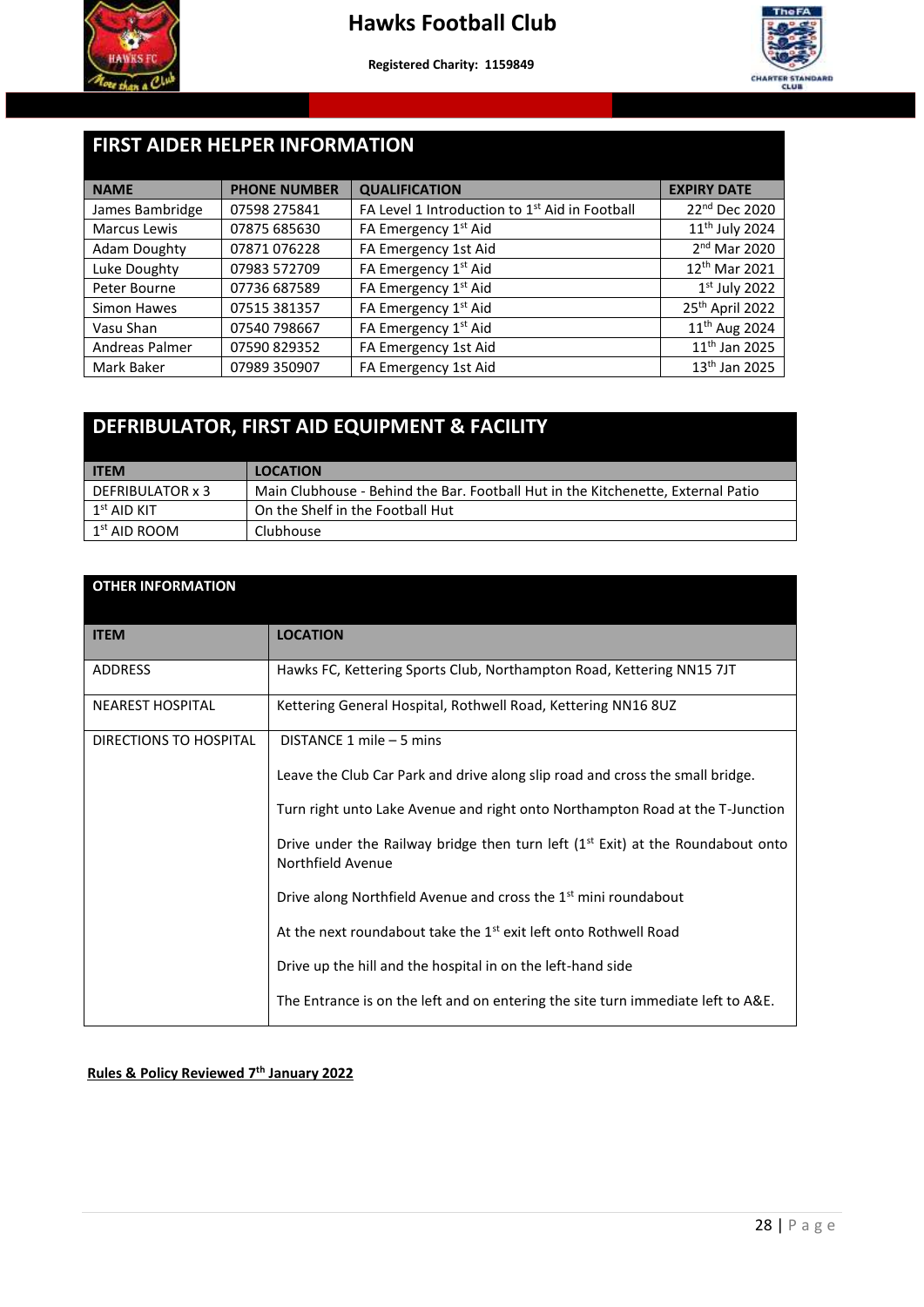



#### **Equality Policy**

 with respect and to encourage equal opportunities for all. Hawks Football club adopts the FA's Equality Policy. The aim of this policy is to ensure that everyone is treated fairly and

Hawks Football Club is responsible for setting standards and values to apply throughout the club at every level. Football belongs to and should be enjoyed by anyone who wants to participate in it.

Hawks Football Club in all its activities will not discriminate or in any way, treat anyone less favourably on grounds of age, gender, gender reassignment, sexual orientation, marital status, race, nationality, ethnic origin, colour, religion or belief, ability, or disability.

The club will ensure it treats people fairly and with respect and that it will provide access and opportunities for all members of the community to take part in and enjoy its activities.

Hawks Football Club will not tolerate harassment, bullying, abuse or victimisation of an individual, which for the purposes of this policy and the actions and sanction applicable is regarded as discrimination. This includes sexual or racially based harassment or other discriminatory behaviour, whether physical or verbal. The club will work to ensure that such behaviour is met with appropriate action in whatever context it occurs.

This policy is fully supported by the Club Officers who are responsible for the implementation of this policy.

Hawks Football Club is committed to taking positive action where inequalities exist and to the development of a programme of ongoing training and awareness raising events and activities to promote the eradication of discrimination and promote equality in football and sport.

Hawks Football Club is committed to a policy of equal treatment of all members and requires all members to abide and adhere to these policies and the requirements of the Equality Act 2010. Hawks Football Club commits itself to the immediate investigation of any claims when brought to its attention, of discrimination on the above grounds and where such is found to be the case, a requirement that the practice stop, and sanctions are imposes as appropriate.

Our Commitment is to confront and eliminate discrimination whether by reason of age, gender, gender reassignment, sexual orientation, marital status, race, nationality, ethnic origin, colour, religion or belief, ability, or disability and to encourage equal opportunities

#### *In addition to adopting the FA Equality Policy:*

*Hawks FC is also committed to promoting equality by treating people fairly and with respect, by recognising that differences may exist, by taking steps to address them and by providing access and opportunities for all members of the community to take part in and enjoy our activities.*

*Hawks FC has its own Hawks DNA, viewable on its website outlining its values around participation and opportunities. All coaches at the club are expected to give fair and reasonable playing time to all participants as equally as is possible within matches regardless of ability and the situations of games.* 

*All children must be allowed at least a minimum 50% of playing time in games with an expectation that this is more.*

*Hawks FC will consider if necessary whether other club rules have been breached and will also act under its other policies and club constitution if needed. In extreme cases, the Club will exclude the member in question from the club.*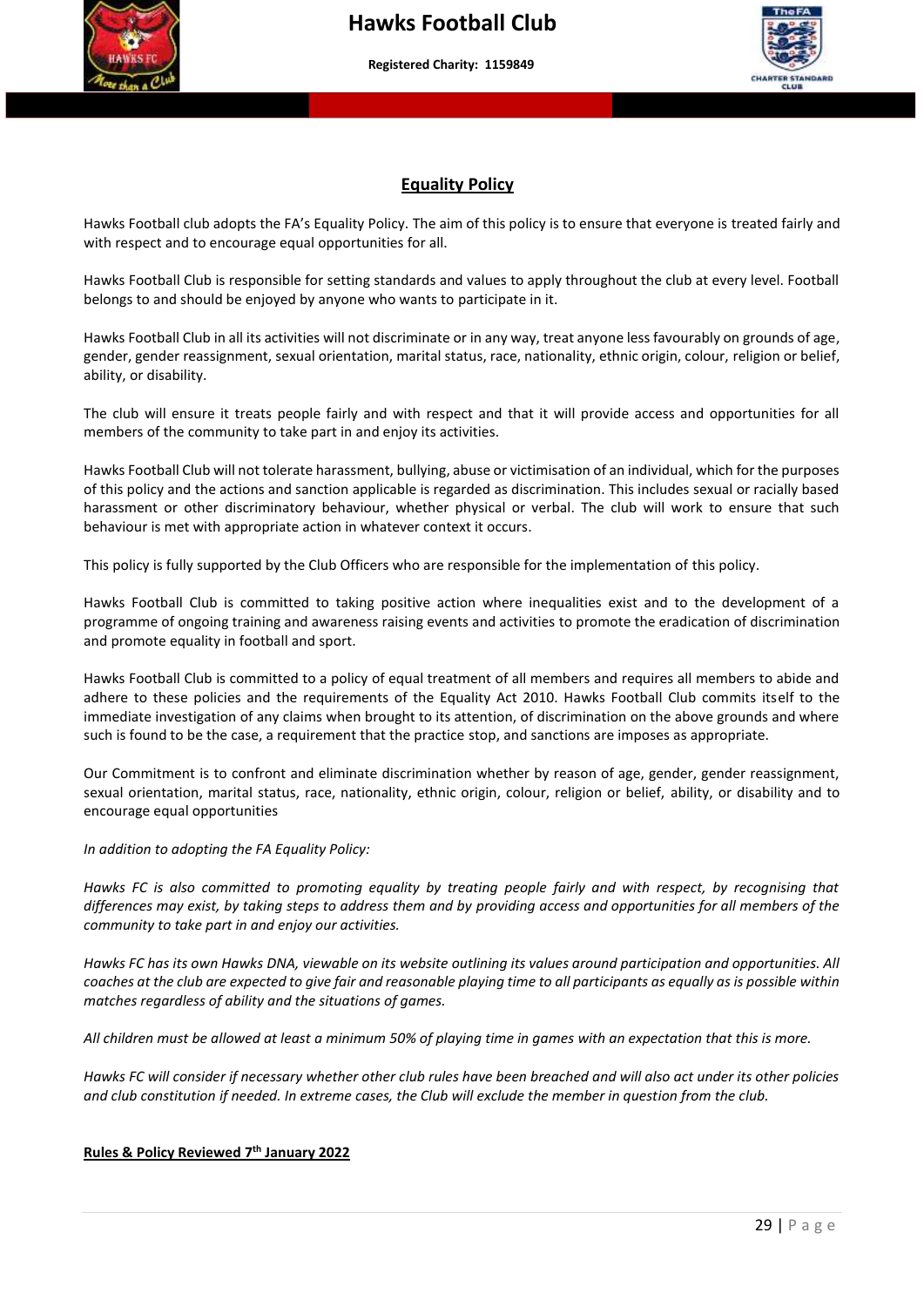



#### **The Football Leadership Diversity Code**

 National League system, Women's pyramid, and grassroots football by seeking to tackle inequality and improve The Football Leadership Diversity Code will help clubs to better represent our modern and diverse society across the representation of historically underrepresented groups across senior leadership positions, wider team operations and coaching roles

By signing this code, we commit to being Leaders in Football Diversity, ensuring that we promote and deliver the highest standards across our club, including:

#### **CLUB LEADERSHIP**

We commit that our club's leadership should reflect the diversity of our local community. We will achieve this by:

- Ensuring that our leadership reflects the local population in terms of gender, ethnicity, disability, and all other historically underrepresented communities
- Ensuring equality of opportunity for all
- Carrying out selection based on merit, whilst seeking to source volunteers from a diverse pool of talent
- Monitoring all protected characteristics, cultural and social backgrounds within our leadership

#### **COACHING & SELECTION**

We commit to ensuring diversity within our volunteer coaching workforce. We will achieve this by:

- Supporting individuals from all historically underrepresented groups and across age groups to become the next generation of coaches
- Selecting coaches openly and encouraging people from a diverse range of backgrounds to coach within the club
- Monitoring the diversity of our coaches and working towards them reflecting our player base

#### **CULTURE**

We commit to continuing to strive for the most inclusive club culture. We will achieve this by:

- Having a 'Club Equality Policy' which promotes equality, diversity, and inclusion, adopted by all club members / players / officials as a condition of membership annually
- Ensuring all club officials attend The FA's equality, diversity, and inclusion online offerings, refreshing this at appropriate intervals
- Signposting all members to The FA's equality, diversity and inclusion online training each season
- Ensuring that young people are involved meaningfully in our club (through a youth committee or other suitable mechanism) if our club provides a youth offering or youth teams
- Monitoring our cultural progress through an annual club culture survey with a template provided by the FA

#### **REPORTING DISCRIMINATION**

We commit to encouraging the reporting of discrimination. We will achieve this by:

- Distributing information on how to report discrimination to all club members, every season. This will include information on the importance of immediately notifying a match official of any incident that occurs on a match day
- Acknowledging that in some instances, discriminatory abuse or behaviour may be a criminal offence. In these instances, we will be proactive and report this to the Police by calling 101
- Reporting all incidences of discrimination immediately to our local County FA, Kick It Out or the FA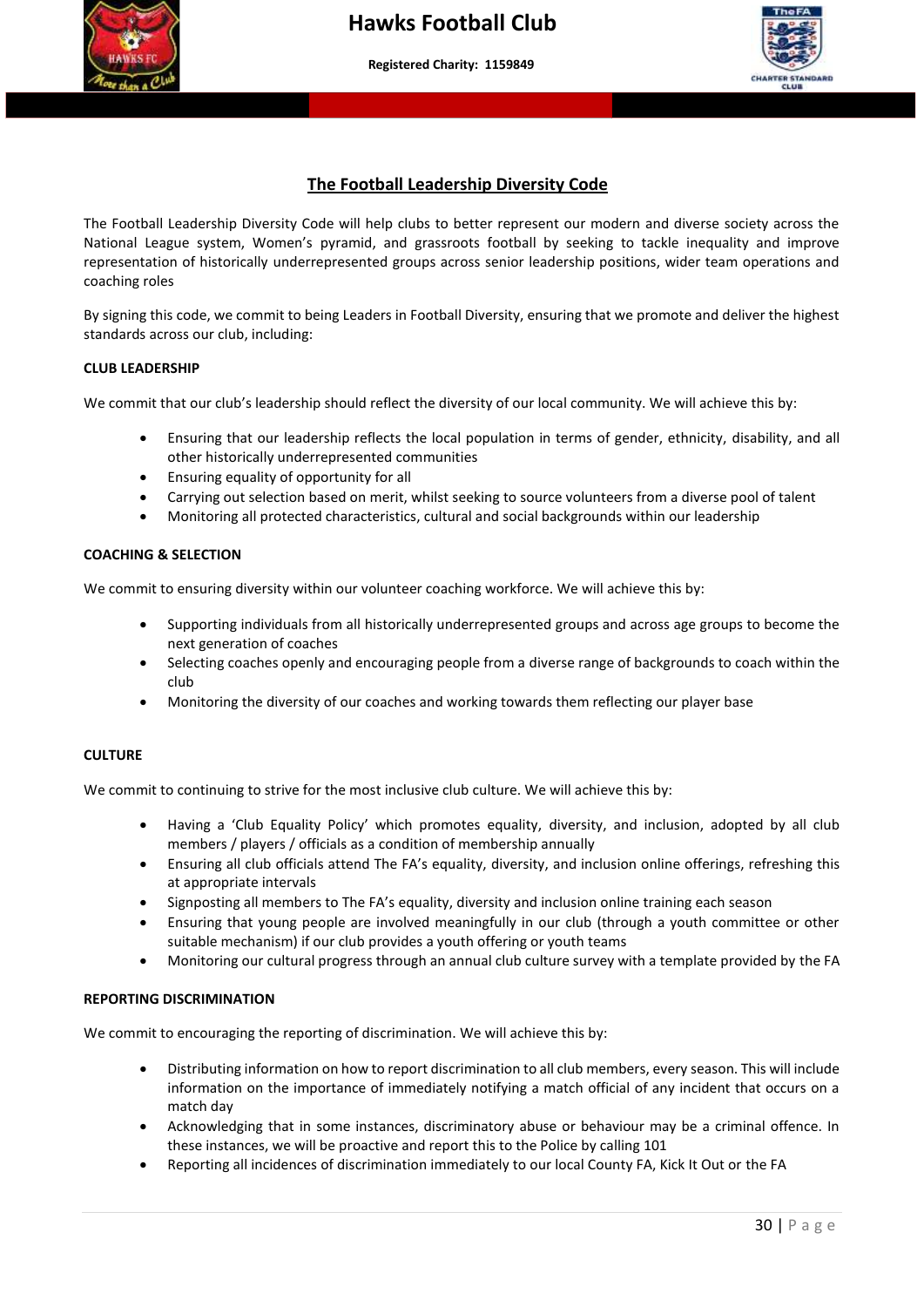



#### **RAISING AWARENESS**

We commit to raising awareness on the topic of equality, diversity, and inclusion. We will achieve this by:

 **More than a club – Making a difference to young people's lives"**

- Using The FA's Diversity Code resources to promote our support and raise awareness with others
- Making efforts to engage with local media and other local bodies to publicise our commitment to equality, diversity, and inclusion
- Supporting The FA and other anti-discrimination body campaign

#### **NOTES:**

- Club Leadership means the club's committee or anyone who makes day to day decisions concerning the running of the club
- Each club can receive a breakdown of local diversity data from their local County FA for comparison purposes
- The FA will provide templates of recruitment resources for clubs to use The FA will provide guidance on monitoring club diversity
- The FA will provide a template for a Club Equality Policy
- The FA will provide online club officials diversity training accessible and trackable via FAN number
- The FA will provide a template for an annual internal club culture survey
- The FA will provide reporting resources and videos to clubs via online mechanisms
- The FA will create digital Diversity Code promotional resources for clubs
- The FA will assist in providing mechanisms to help monitor all the above measures, which aligns to the current League and Club accreditation process.

The above supporting mechanisms in place to support clubs with the Football Leadership Diversity Code may change over time to drive adoption of the code. Other protected characteristics mentioned above means all areas covered under the Equality Act 2010.

These are:

- Gender
- **Ethnicity**
- Disability
- Age
- **Faith**
- Sexual orientation
- Marriage or civil partnership
- Maternity/Paternity
- Gender reassignment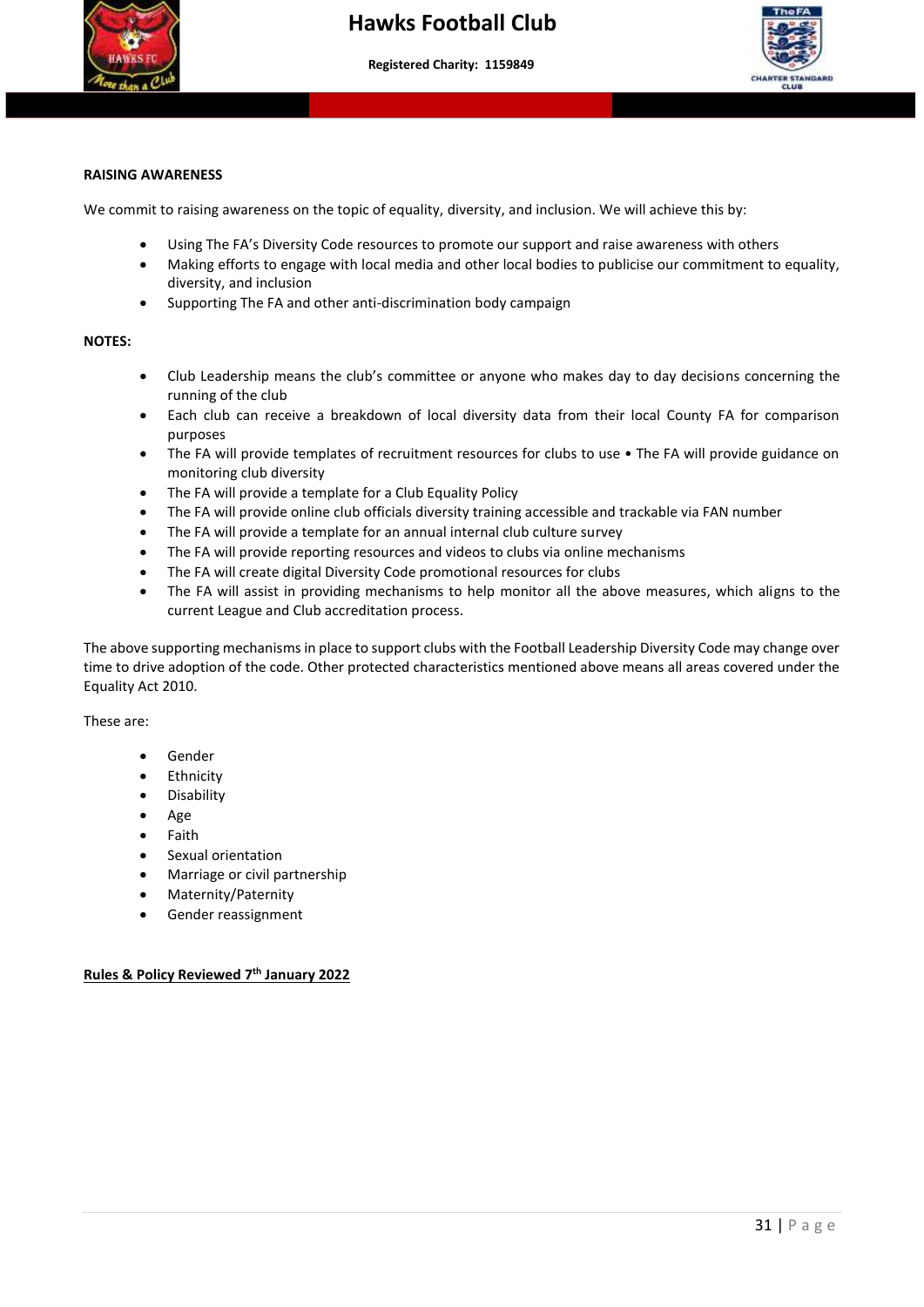



#### **Safeguarding Children Policy (Youth Teams)**

#### **1. OUR RESPONSIBILITIES**

As an England Football Accredited Club, Hawks Football Club acknowledges our responsibility to safeguard the wellare<br>of every child and young person and are committed to providing a safe environment for all. We recognise t As an England Football Accredited Club, Hawks Football Club acknowledges our responsibility to safeguard the welfare anyone under the age of 18 and subscribe to The Football Association's (The FA) Safeguarding Children Policy and Procedures.

*In addition to adopting the Football Associations Policy the club also has its own Anti-Bullying Policy and Safe Recruitment of Volunteers Policy.*

Our Football Club endorses and adopts the following key safeguarding principles:

- 1. the child's welfare is, and must always be, the paramount consideration.
- 2. all children and young people have a right to be protected from abuse regardless of their, age, gender, gender reassignment, sexual orientation, marital status or civil partnership, race, nationality, ethnic origin, colour, religion or belief, ability or disability, pregnancy, and maternity.
- 3. all suspicions and allegations of abuse will be taken seriously and responded to swiftly and appropriately; and
- 4. working in partnership with other organisations, children and young people and their parents/ carers is essential.

Hawks Football Club acknowledges that every child or young person who plays or participates in football must be able to take part in an enjoyable and safe environment and be protected from poor practice, inappropriate behaviour, and abuse.

This is the responsibility of every adult involved in our club, including the parents/carers of our players and we will effectively communicate this to our members throughout the season. Hawks Football Club commits to ensuring that children and young people have the right to take part, be heard and have their views and opinions taken into consideration when making club decisions and actions that concern them.

#### 2. **OUR ROLE**

Hawks Football Club has a responsibility to safeguard the welfare of all children and young people by protecting them from physical, sexual, or emotional harm and from neglect or bullying. It is noted and accepted that The FA's Safeguarding Children Regulations (see The FA Handbook) apply to everyone in football whether in a paid or voluntary capacity, including coaches/managers, volunteers, match officials, helpers on club tours, or medical staff or other club officials/helpers.

#### **3. SAFER RECRUITMENT**

We endorse and adopt The FA's Safer Recruitment guidelines and where an individual is going to take on a specific role for the club we will:

- 1. Specify what the role is and what tasks it involves
- 2. Request identification documents
- 3. As a minimum meet and chat with the applicant(s) and where possible interview people before appointing them
- 4. Ask for and follow up with 2 references before appointing someone
- 5. Where eligible require an FA-accepted DBS enhanced with barred list Check, in line with The FA's current Safeguarding Children Policy and Regulations. Everyone working in eligible roles with children and young people, such as coaches/managers, first aiders and physiotherapists, are required to hold an in-date FA-accepted DBS enhanced with barred list Check as part of safer recruitment practice and we commit to managing this consistently with individuals in current roles and those new to role.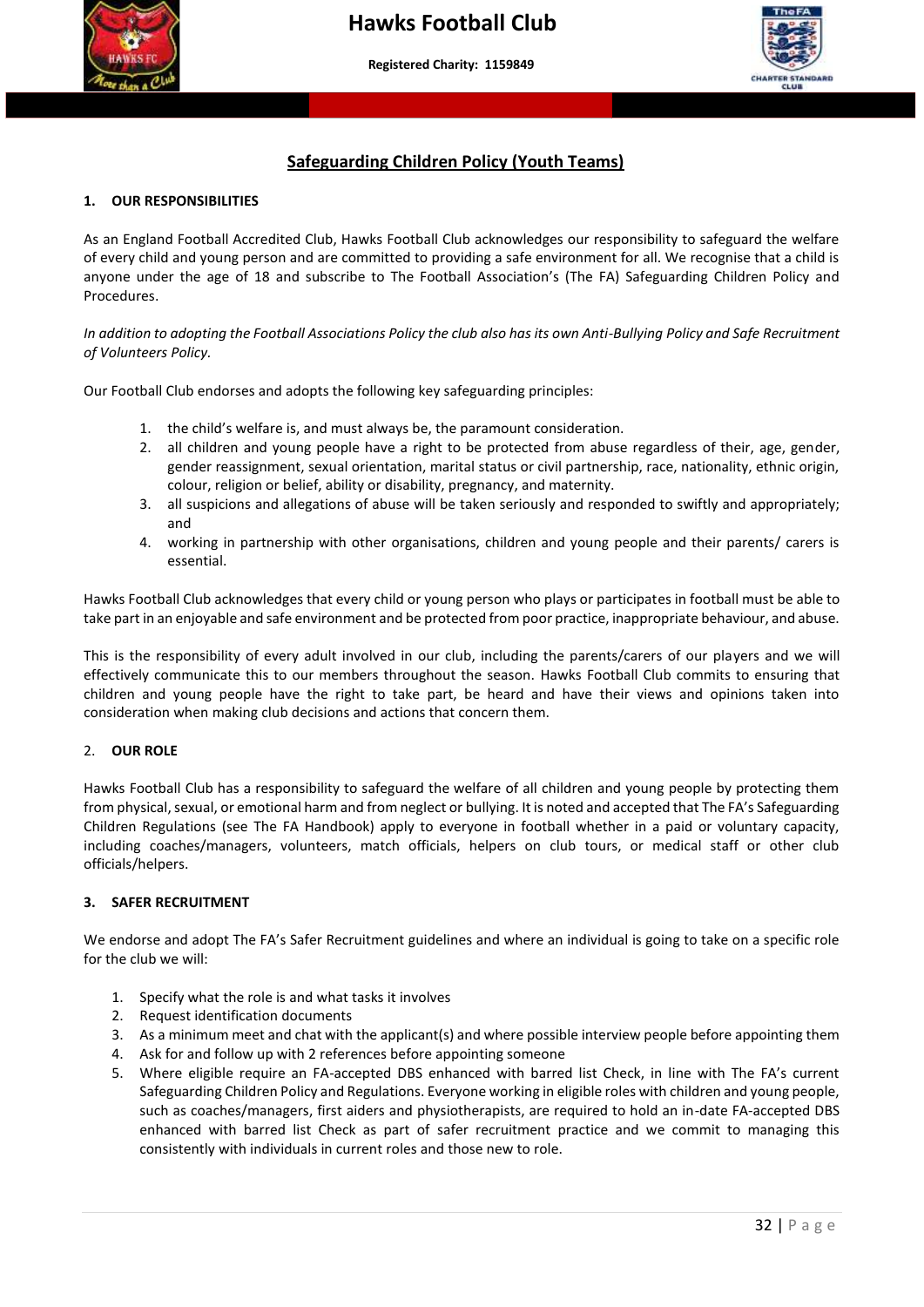



If there are concerns regarding the appropriateness of an individual who is already involved or who has approached us to become part of Football Club, guidance will always be sought from the County Football Association (CFA) Designated Safeguarding Officer (DSO).

 It is accepted that The FA aims to prevent people with a history of relevant and significant offending from having contact with children or young people and the opportunity to influence policies or practice with children or young people. This is to prevent direct sexual or physical harm to children and to minimise the risk of football being used in the grooming of children.

#### 4. **OUR CLUB WELFARE OFFICER**

Hawks Football Club has appointed a Club Welfare Officer (Youth Teams) ("CWO") in line with The FA's role profile who has completed the Safeguarding Children and Welfare Officer Courses. We commit to supporting the post holder to be involved with ongoing Welfare Officer training provided by The FA and/or CFA. Our CWO is the first point of contact for all parents/ carers and club officials regarding concerns about the welfare of any child or young person.

The role of the CWO and their contact information is widely communicated throughout the club. The CWO will liaise directly with the CFA DSO and will be familiar with the procedures for referring any concerns. The CWO will also play a proactive role in increasing awareness of respect, acceptable behaviours, how to deal with low-level concerns and how to report abuse.

We recognise the need for proportionality in appointing individuals to the role of CWO (Youth Teams) and where appropriate Assistant CWO (Youth Teams) to ensure visibility for our membership.

Where needed, we will appoint Assistant Club Welfare Officers (Youth Teams) to support the club and CWO to bring this policy to life and to drive safer working practice and a proactive culture as is necessary.

#### **5. BULLYING**

We acknowledge and endorse The FA's identification of bullying as a category of abuse. Bullying of any kind is not acceptable at our club.

All players and parents/carers will be able to access our anti-bullying policy and know that incidents will be dealt with appropriately. Incidents need to be reported to the CWO and in cases of repeated and/or serious bullying the CFA DSO may be contacted.

#### **6. ACCEPTABLE BEHAVIOUR WHEN WORKING WITH YOUNG PEOPLE**

Everyone who works or volunteers with children is responsible and accountable for the way in which they behave around and towards them. Every child has a right to be treated with respect and dignity. We always require adults within our club to exhibit acceptable behaviour.

We adopt The FA's 'Acceptable Behaviours guidance (5.7)'. Codes of conduct for Players, Parents/Spectators, Officials and Coaches have been implemented by our Club.

The club has clear actions it will take regarding breaches of the codes, repeated or serious misconduct at club level and acknowledges the possibility of potential sanctions which may be implemented by the CFA in more serious circumstances.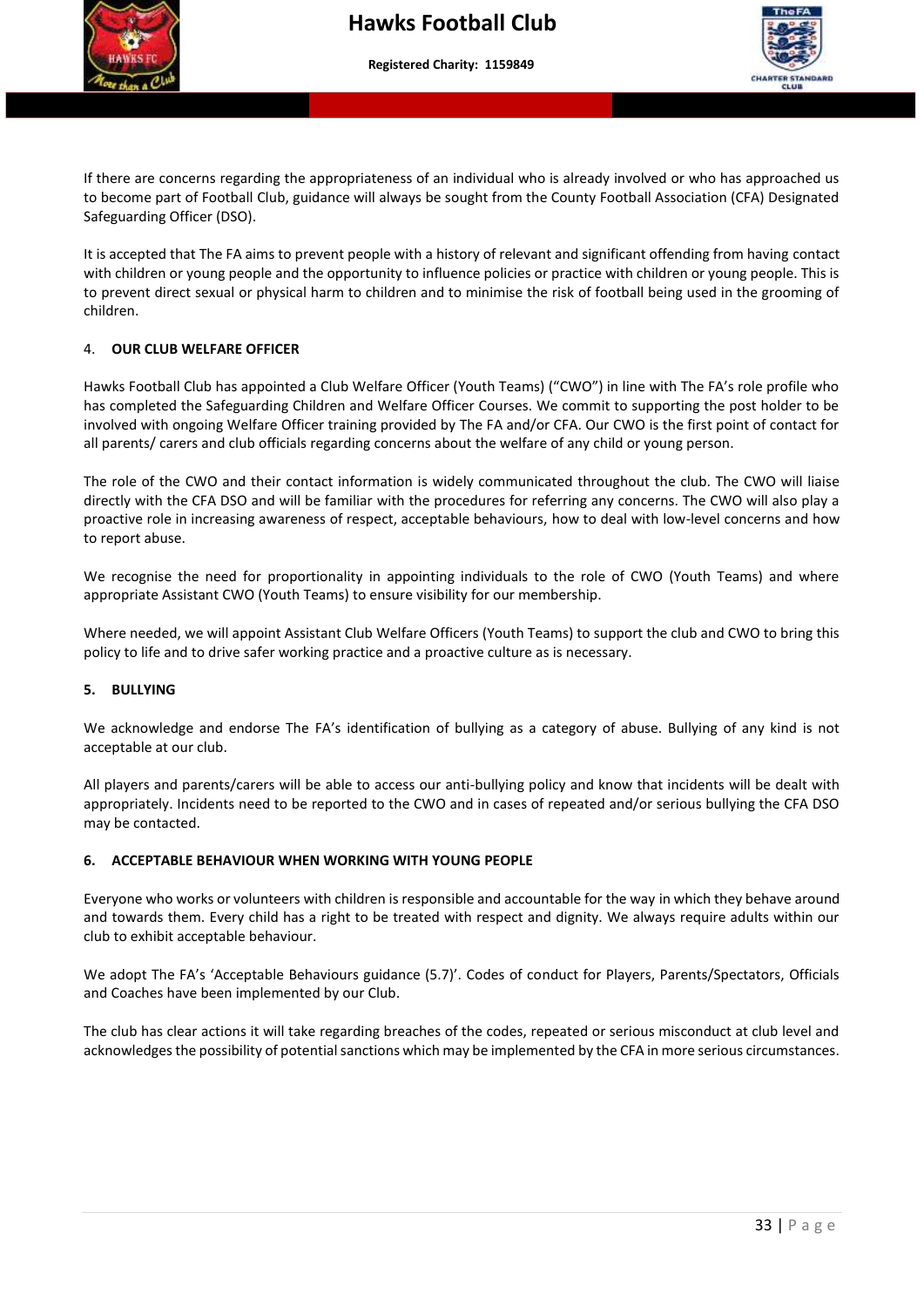



#### **7. REPORTING CONCERNS**

In this Club, safeguarding is everyone's responsibility, and we know that inaction is not an option. If anyone is worried about a child, they must report their concerns to our CWO (Youth Teams).

Our CWO will manage low-level concerns and where necessary seek advice from the CFA DSO.

- 1. Our CWO will make referrals about more serious concerns to the CFA DSO, or in an emergency contact the Police or Children's Social Care. We will ensure that if the child needs immediate medical treatment that we take them to a hospital or call an ambulance and tell them it is a child protection concern.
- 2. Our CWO will keep records of the actions taken and keep the CFA DSO informed. If at any time our CWO is not available, or the matter is clearly serious, all our members must be aware that they can:
- 3. Contact the CFA DSO directly
- 4. Contact The FA's Safeguarding Team via [Safeguarding@TheFA.com;](mailto:Safeguarding@TheFA.com)
- 5. Contact the Police or Children's Social Care; and/or Call the NSPCC Helpline (Monday to Friday 8am-10pm or 9am-6pm at the weekends) for advice on 0808 800 5000 or text 88858 or email [help@nspcc.org.uk.](mailto:help@nspcc.org.uk)

#### *In addition:*

- *The Club will work co-operatively with the County FA on any compliance visits they make to the club*
- *The Club will contact the County FA for guidance in the event of a conflict of interest linked to a concern raised about coaches or club staff.*
- *The Club will maintain a low-level concern log sheet to record warning flags against parents, coaches or officials which shall be reviewed on an ongoing basis to check if any matter needs escalating*.

#### **8. WHISTLEBLOWING**

Hawks Football Club supports The FA's Whistle Blowing policy (as described in this paragraph) which requires any adult or young person with concerns about an adult in a position of trust within football to 'whistle blow' by contacting The FA Safeguarding Team by writing to The FA Case Manager at The Football Association, Wembley Stadium, PO Box 1966, London SW1P 9EQ, by emailing Safeguarding@ TheFA.com or alternatively by going direct to the Police, Children's Social Care or the NSPCC. We encourage everyone to know about The FA's WhistleBlowing Policy and to use it when necessary.

#### **9. OUR COMMITMENT**

As an England Football Accredited Club, our committee understands and accepts the collective responsibility to adhere to our safeguarding children policy and procedures and to ensure that safeguarding is always an agenda item at our committee meetings.

All Coaches must hold an in date Safeguarding and Emergency Aid Qualification and be required to renew these when required by the FA. Licensed Coaches will also be required to hold a clear DBS check as part of their License to Practise.

All Committee Members & First Aiders must complete the FA Online Safeguarding Course for committee members and keep these up to date.

It is noted and accepted that The Football Association Regulations apply to everyone in football, whether in a paid or voluntary capacity, whether you are a volunteer, match official, helper on club tours, coach, club officials or medical staff.

We commit to proactively sharing our policy, procedures and CWO contact details with our members.

#### **Reviewed 7th January 2022**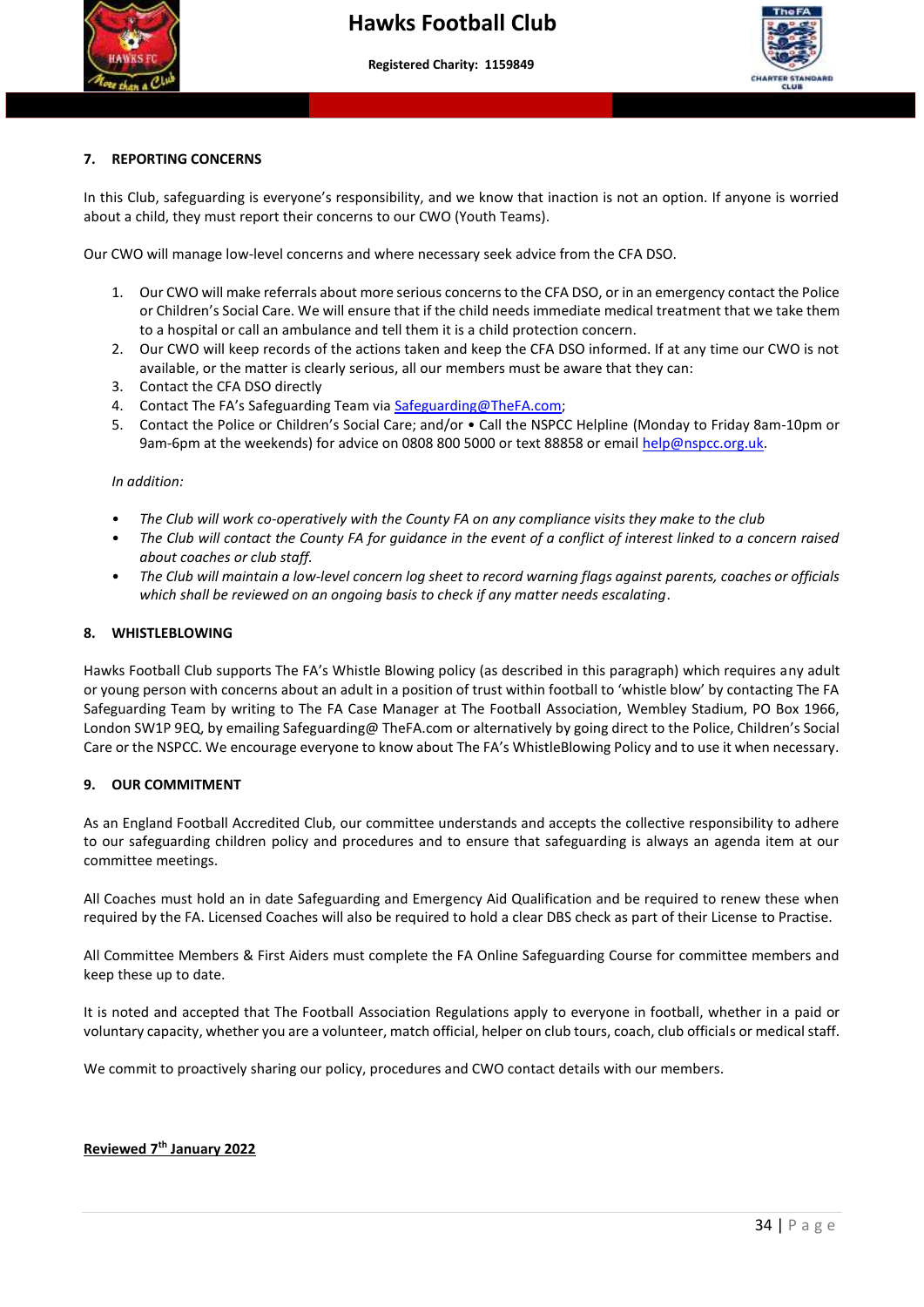



#### **Safeguarding Children Policy (Adult Teams with U18 Players)**

 **More than a club – Making a difference to young people's lives"**

#### **OUR RESPONSIBILITIES**

l. As an England Accredited Club, Hawks Football Club acknowledge our responsibility to safeguard the welfare of every child and young person directly connected with our club and are committed to providing a safe environment for all. #

We recognise that those aged 16/17 years-of-age are legally defined as children and therefore we have a responsibility to ensure appropriate safeguards are in place. As such we subscribe to The Football Association's (The FA) Safeguarding Children Policy and Procedures.

*In addition to adopting the Football Associations Policy the club also has its own Anti-Bullying Policy and Safe Recruitment of Volunteers Policy.*

Our football club endorses and adopts the following key safeguarding principles:

- The child's welfare is, and must always be, the paramount consideration
- All children and young people have a right to be protected from abuse regardless of their, age, gender, gender reassignment, sexual orientation, marital status or civil partnership, race, nationality, ethnic origin, colour, religion or belief, ability or disability, pregnancy, and maternity.
- All suspicions and allegations of abuse will be taken seriously and responded to swiftly and appropriately; and working in partnership with other organisations, children and young people and their parents/carers is essential.

Hawks Football Club acknowledge that every child or young person who plays or participates in football should be able to take part in an enjoyable and safe environment and be protected from poor practice inappropriate behaviour and abuse. This is the responsibility of every adult involved in our club including the parents/carers of our players and we will effectively communicate this to our members throughout the season.

We commit to ensuring that young people have the right to take part, be heard and have their views and opinions taken into consideration when making club decisions and actions that concern them.

#### **OUR ROLE**

Hawks Football Club has a responsibility to safeguard the welfare of all children and young people by protecting them from physical, sexual, or emotional harm and from neglect or bullying. It is noted and accepted that The FA's Safeguarding Children Regulations (see The FA Handbook) apply to everyone in football whether in a paid or voluntary capacity, including coaches/managers, volunteers, match officials, helpers on club tours, or medical staff or other club officials/helpers.

#### **SAFER RECRUITMENT**

We endorse and adopt The FA's Safer Recruitment guidelines and where an individual is going to take on a specific role for the club we will:

- Specify what the role is and what tasks it involves.
- Request identification documents.
- As a minimum meet and chat with the applicant(s) and where possible interview people before appointing them.
- Ask for and follow up with 2 references before appointing someone.
- Where eligible require an FA- accepted DBS enhanced with barred list Check, in line with The FA's current Safeguarding Children Policy and Regulations.

Hawks Football Club members working in eligible roles with children and young people, such as coaches/ managers, first aiders and physiotherapists, are required to hold an in-date FA accepted DBS enhanced with barred list check as part of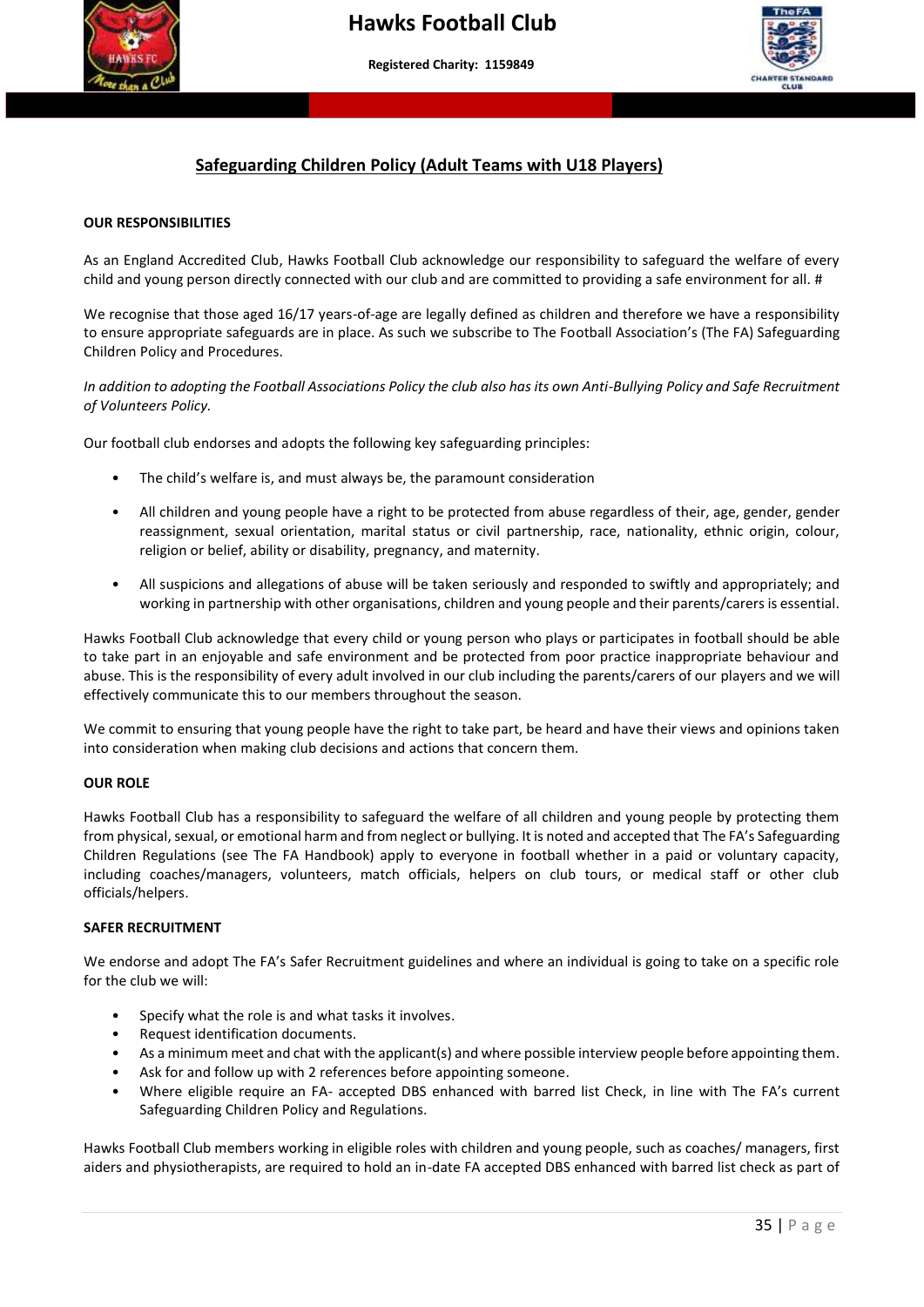



 safer recruitment practice and we commit to managing this consistently with individuals in current roles and those new to role.

If there are concerns regarding the appropriateness of a club official who is already involved or who has approached us to become part of Football Club, guidance will be sought from the County Football Association (CFA) Designated Safeguarding Officer (DSO).

It is accepted that The FA aims to prevent people with a history of relevant and significant offending from having contact with children or young people and the opportunity to influence policies or practice with children or young people. This is to prevent direct sexual or physical harm to children and to minimise the risk of football being used in the grooming of children.

#### **WHISTLE-BLOWING**

Hawks Football Club supports The FA's Whistle Blowing policy (as described in this paragraph), which requires any adult or young person with concerns about an adult in a position of trust within football can 'whistle blow' by contacting The FA Safeguarding Team by writing to The FA Case Manager at The Football Association, Wembley Stadium, PO Box 1966, London SW1P 9EQ, by emailing Safeguarding@TheFA.com or alternatively by going direct to the Police, Children's Social Care or the NSPCC.

Hawks Football Club encourages everyone to know about The FA's Whistle Blowing Policy and to utilise it as necessary.

#### **BULLYING**

We acknowledge and endorse The FA's identification of bullying as a category of abuse. Bullying of any kind is not acceptable at our club. All players and parents/carers will be able to access our anti-bullying policy and know that incidents will be dealt with appropriately.

Incidents need to be reported in accordance with paragraph 7 below. In cases of repeated and/or serious bullying the CFA DSO may be contacted.

#### **ACCEPTABLE BEHAVIOUR WHEN WORKING WITH YOUNG PEOPLE**

Everyone who works or volunteers with children is responsible and accountable for the way in which they behave around and towards them and every child has a right to be treated with respect and dignity. We always require adults within our club to exhibit acceptable behaviour.

We adopt The FAs 'Acceptable Behaviours When Working with Young People; Guidance for Grassroots Football (5.7) available here. Codes of conduct for Players, Parents/Spectators, Officials and Coaches have been implemented by our Club.

To police these codes of conduct the club has clear actions it will take regarding repeated or serious misconduct at club level and acknowledges the possibility of potential sanctions which may be implemented by the CFA in more serious circumstances.

#### **REPORTING CONCERNS**

In this Club, Safeguarding is everyone's responsibility, and we know that inaction is not an option and if anyone is worried about a child it is important that they report their concerns to the Club Welfare Officer or a member of the Club committee, who will deal with reported concerns as follows:

- 1. The Club Welfare Officer ("CWO") or a member of the Club committee will manage poor practice and where necessary seek advice from the CFA DSO.
- 2. The CWO or a member of the Club committee will make referrals about more serious concerns to the CFA DSO, or in an emergency contact the Police or Children's Social Care.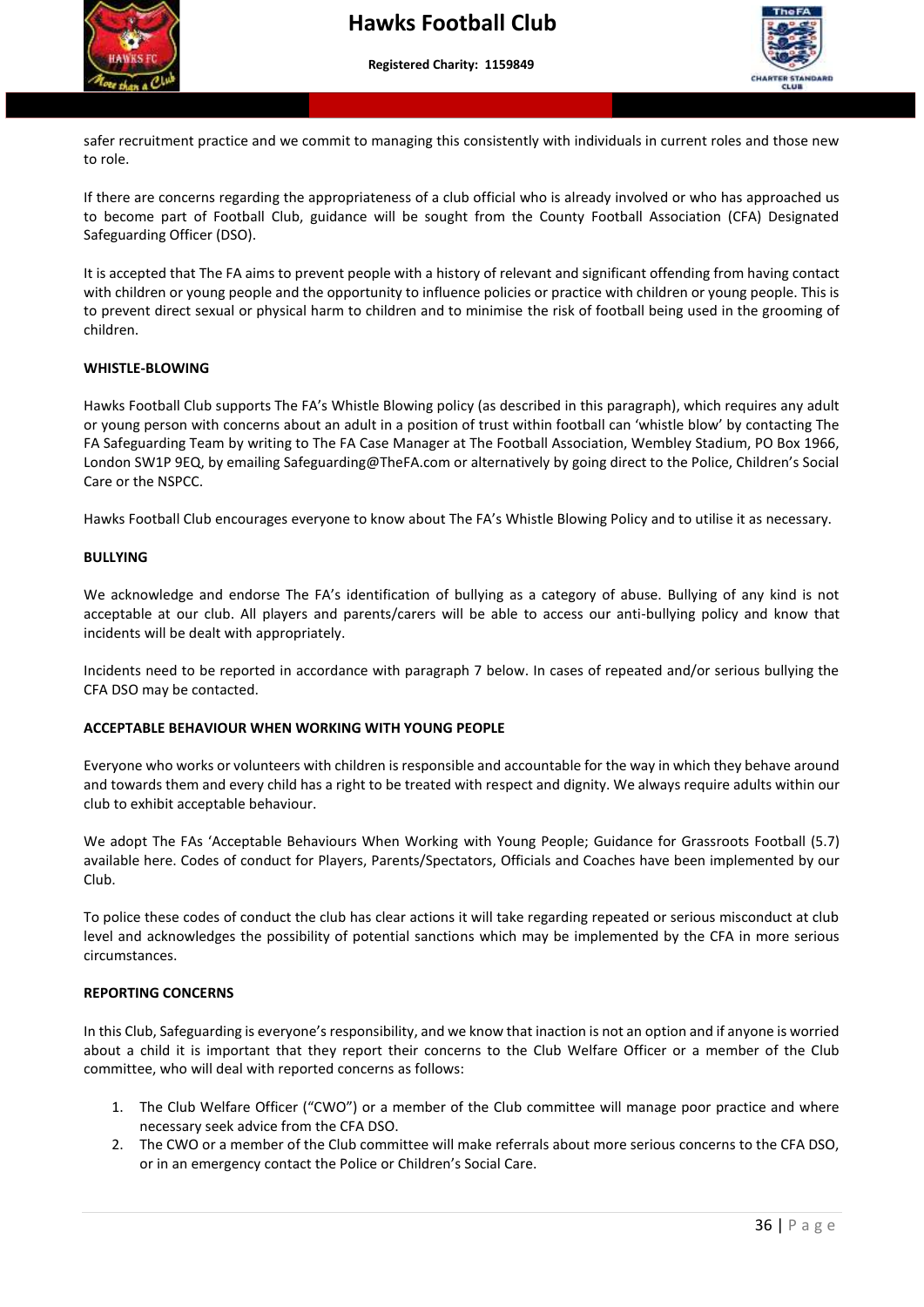# $\overline{\phantom{a}}$

 **More than a club – Making a difference to young people's lives"**



- 3. We will ensure that if the child needs immediate medical treatment that we take them to a hospital or call an ambulance and tell them it is a child protection concern.
- 4. The CWO or a member of the Club committee will keep records of the actions taken and keep the CFA DSO informed.
- 5. If the CWO or a member of the Club committee is not available at any time, or the matter is clearly serious, all our members should be aware that they can:
	- Contact the CFA DSO directly.
	- Contact The FA's Safeguarding Team via [Safeguarding@TheFA.com;](mailto:Safeguarding@TheFA.com)
	- Contact the Police or Children's Social Care; and/or
	- Call the NSPCC Helpline (Monday to Friday 8am-10pm or 9am-6pm at the weekends) for advice on 0808 800 5000 or text 88858 or email help@ nspcc.org.uk.

#### **OUR COMMITMENT**

As an England Football Accredited Club, our committee understands and accepts our collective responsibility to adhere to our safeguarding children policy and procedures and ensure that safeguarding is always an agenda item at our committee meetings.

All Coaches must hold an in date Safeguarding and Emergency Aid Qualification and be required to renew these when required by the FA. Licensed Coaches will also be required to hold a clear DBS check as part of their License to Practise.

All Committee Members & First Aiders must complete the FA Online Safeguarding Course for committee members and keep these up to date.

It is noted and accepted that The Football Association Regulations apply to everyone in football, whether in a paid or voluntary capacity, whether you are a volunteer, match official, helper on club tours, coach, club officials or medical staff.

We commit to ensuring our members are aware of and have access to our policies.

#### **Reviewed 7th January 2022**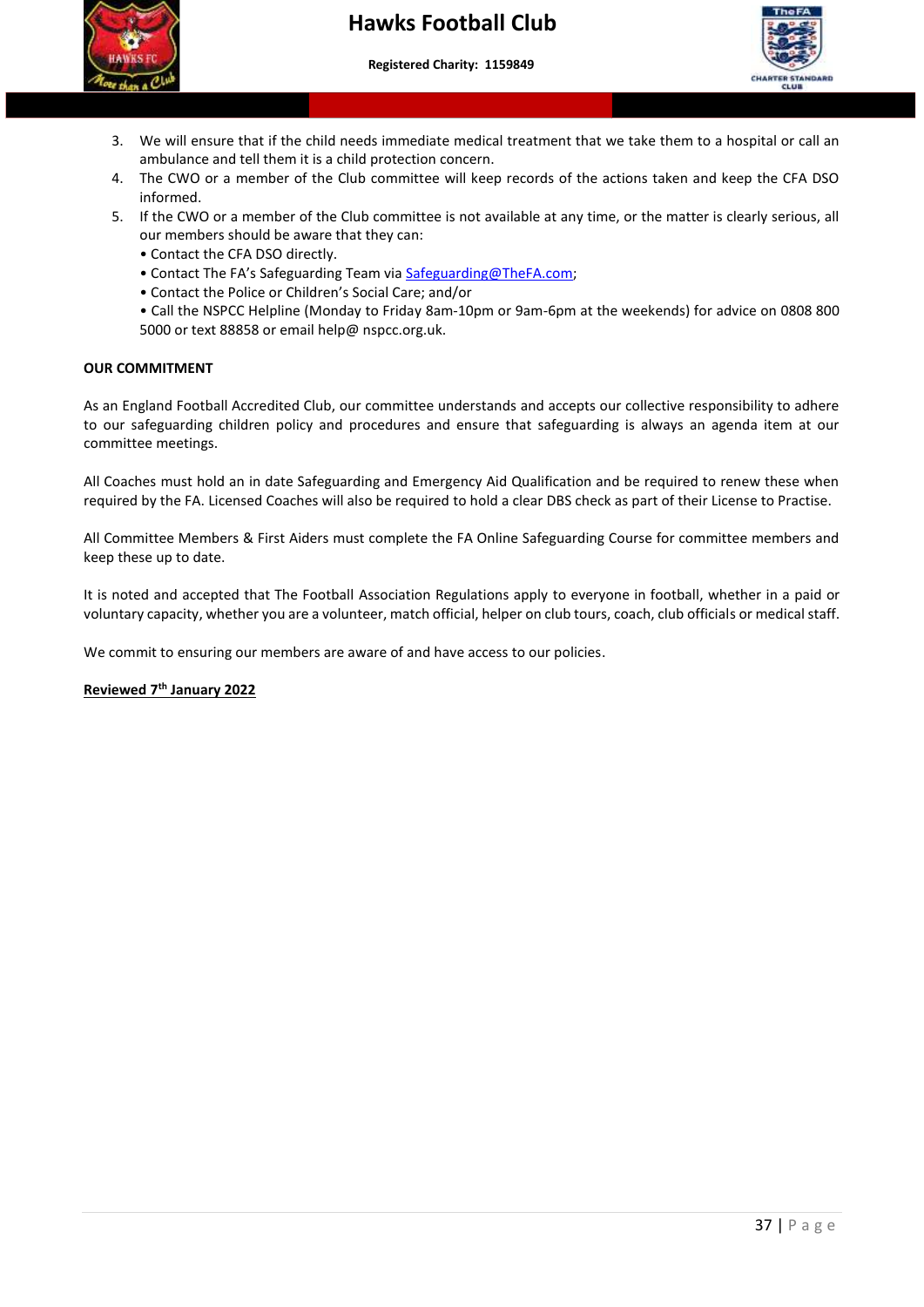



#### **Safe Recruitment of Volunteers Policy**

#### **Overview**

The intentions of most people who work with children and young people in football are good. However, Hawks FC & the FA recognises its responsibilities to safeguard the welfare of all children and young people participating in football by providing a safe and enjoyable environment.

Sound recruitment and selection procedures will help to screen out those who are not suitable.

By adopting the points outlined in these guidelines, we will be putting in place the best possible practice to protect children and young people whenever a volunteer is sought to work with them.

We will take all reasonable steps must be taken to ensure unsuitable people are prevented from working with children and young people. In addition, our volunteer selection processes must be always consistent and fair.

We endorse and adopt The FA's Safer Recruitment guidelines and where an individual is going to take on a specific role for the club we will:

- 1. Specify what the role is and what tasks it involves
- 2. Request identification documents
- 3. As a minimum meet and chat with the applicant(s) and where possible interview people before appointing them
- 4. Ask for and follow up with 2 references before appointing someone
- 5. Where eligible require an FA-accepted DBS enhanced with barred list Check, in line with The FA's current Safeguarding Children Policy and Regulations. Everyone working in eligible roles with children and young people, such as coaches/managers, first aiders and physiotherapists, are required to hold an in-date FA-accepted DBS enhanced with barred list Check as part of safer recruitment practice and we commit to managing this consistently with individuals in current roles and those new to role.

If there are concerns regarding the appropriateness of an individual who is already involved or who has approached us to become part of Football Club, guidance will always be sought from the County Football Association (CFA) Designated Safeguarding Officer (DSO).

It is accepted that The FA aims to prevent people with a history of relevant and significant offending from having contact with children or young people and the opportunity to influence policies or practice with children or young people. This is to prevent direct sexual or physical harm to children and to minimise the risk of football being used in the grooming of children.

Our Recruitment Process has 8 steps

#### 1. **Planning:**

The first stage of any recruitment process involves planning. Hawks FC will decide upon the skills and experience that an individual would need to fulfil the requirements of the role. We will treat every applicant in a fair and consistent manner.

#### 2. **Advertising**

In order to attract new volunteers it may be necessary to advertise outside the club itself, for example - utilising the club website, newsletter / e-zine, social media (e.g. Twitter, club Facebook page), sports hall notice board, local school, may also be beneficial. The advertisement should reflect our Safeguarding Children Policy and it should contain the skills and experience required and the duties to be undertaken. However, it should not discriminate in terms of age, race gender or disability.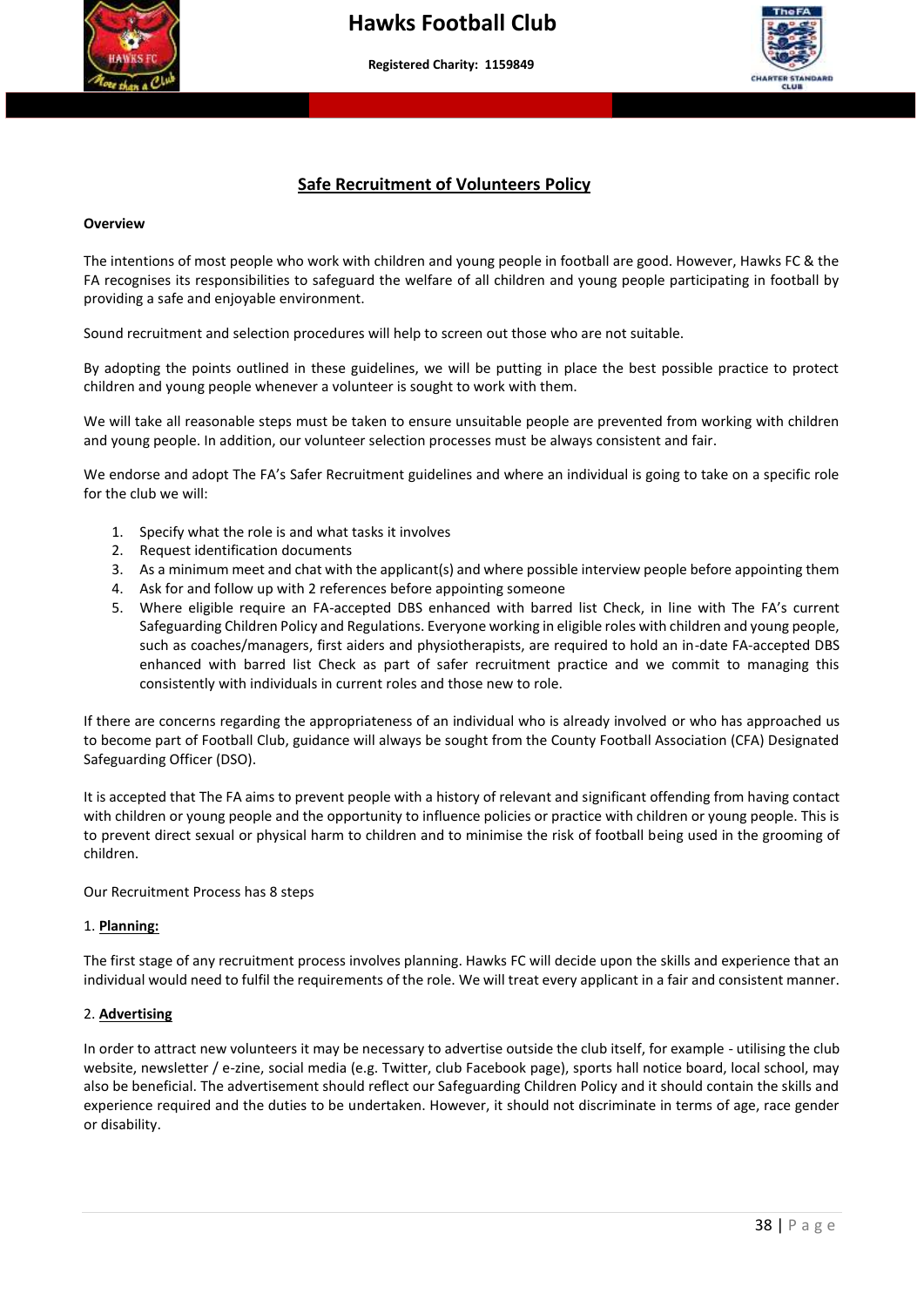



#### 3**. Application:**

We will use an online application form to collect information on each applicant. Each applicant's information is then collected in a consistent way. At least two Committee officials should work together to consider all the application forms to ensure that they are scrutinised fairly and equitably. We will ask for identification documents to confirm the identity of the applicant and any relevant qualifications.

#### 4. **Meeting / Interview:**

We will meet with everyone who has applied for the post or offered to volunteer before any decisions about taking them on are made. More than one official should be present. The meeting/interview will enable us to explore further the information provided in the application form. The questions to be asked should be prepared in advance and should provide the applicant with the opportunity to recount previous experiences and give examples of how they have or would handle situations. Whilst it is important to gain information about an applicant's technical abilities, it is also necessary to explore their attitudes and commitment to child welfare.

#### 5. **References**

At least two references should be requested from individuals who are not related to the applicant. One reference should be associated with the applicant's place of work or a former club and, if possible, one that demonstrates that the individual has been involved in sport, particularly children's football, previously. References should be followed up; ideally before they begin to work at the club or league. If you decide to let them volunteer before taking up the role then they must not be left alone with children or young people at any time. If any references raise any concerns, we will contact The FA Safeguarding Children Department for advice and guidance.

#### 6. **Criminal Record Checks (CRCs)**

CRC's are another tool in the recruitment procedure. A Disclosure and Barring Service Enhanced Check with or without Barred List, tells us about a person's recorded offences. It can indicate that a person is not a suitable person to work with children – for example: if they have a history of sexual offending. It may also tell The FA that further investigations are required – for example: if the person has a history of drug dealing or racist offending. Volunteers and others in football should be assured that Hawks FC and The FA will take into account the Rehabilitation of Offenders Act (ROA), 1974 and only consider offences which we are entitled to in relation to the ROA Exceptions Order, 1975. Applications for CRCs should be dealt with by the Club Welfare Officer & General Secretary. If an applicant claims to have a DBS Enhanced check, the club should seek advice from The FA CRB or check the Online Safeguarding Service via Member Services.

#### 7. **Recruitment Decisions:**

We will consider all the information we receive via the application form, confirmation of identity, the outcome of the take-up of references and whether the person is accepted by The FA following their Criminal Records Check. This information should then be considered alongside the outcome of the meeting/interview to make an informed decision as to whether or not to accept them into the club.

#### 8. **In Post:**

It is important that once a new volunteer has started, we support them.

We will ensure they

- are made aware of and sign up to the club's Safeguarding Children policy and procedures
- Have read our Handbook and codes of conduct
- Have attended the FA's Safeguarding Children Workshop, or that they update this
- Have been referred to the Hawks DNA Website which outlines the club values
- Are assigned a period of supervision/observation or mentoring to support the new volunteer

#### **Reviewed 7th January 2022**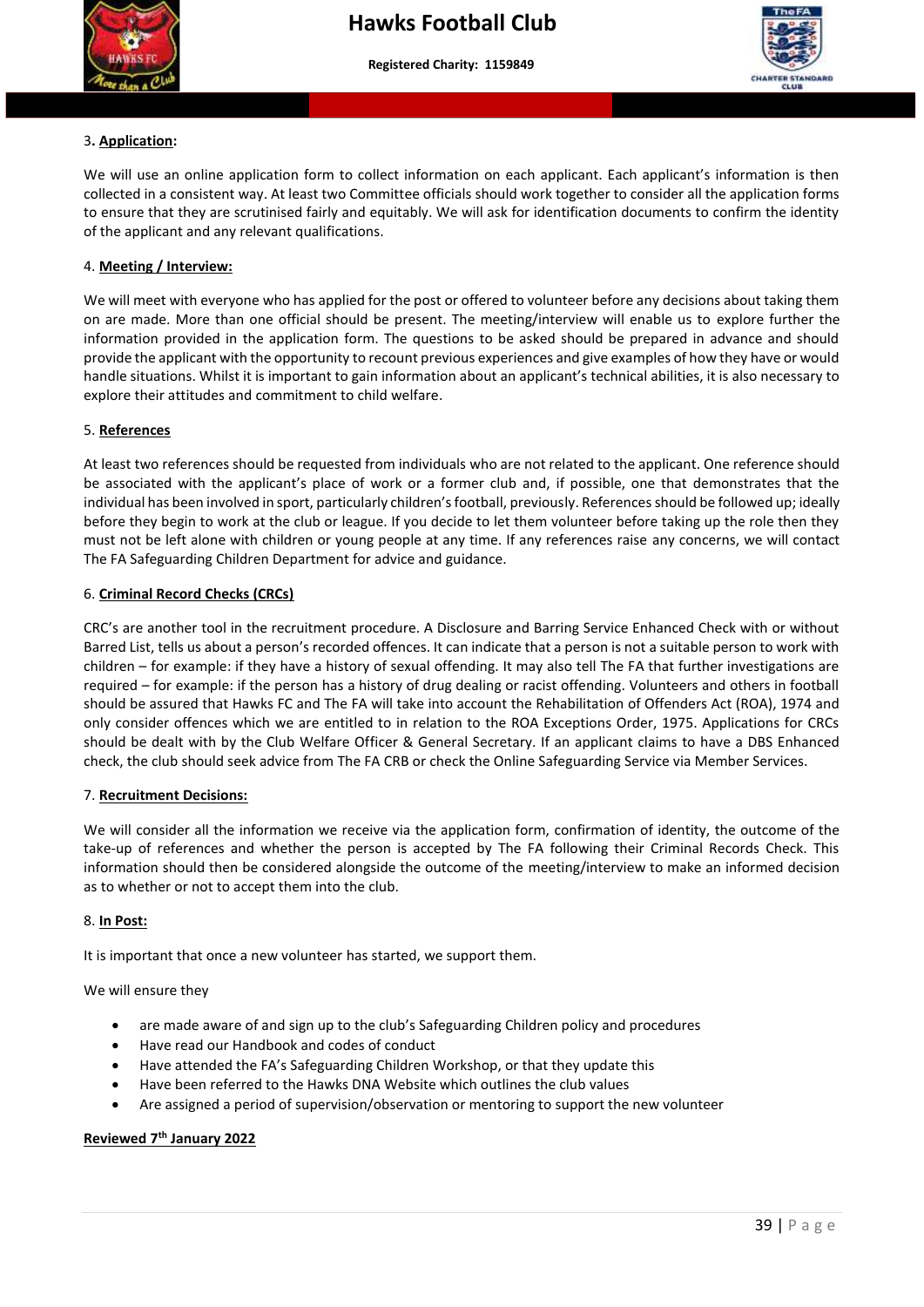



#### **Anti-Bullying Protection Policy**

#### **Statement of intent**

Hawks FC is committed to providing a caring, friendly and safe environment for all of our members, so they can participate in football and other activities we support, in a relaxed and secure atmosphere this includes cyber-bullying of any player or member.

*Bullying of any kind is unacceptable*. If bullying does occur, members and/or parents should immediately report it to the Committee's Welfare Officer or any other member of the Club's Committee. Incidents will be investigated by the Senior Management Committee and be dealt with promptly and effectively. A warning notice will be issued to the person in question with the requirement that the practice stops. Sanctions may also be imposed as appropriate. In extreme cases, the Clubs will permanently suspend the member in question from the club.

We are a TELLING organisation. This means that anyone who knows that bullying is happening is expected to tell the Welfare Officer or any Committee member and provide any evidence requested.

#### **What is bullying?**

There is no legal definition of bullying. However, it's usually defined as behaviour that is:

- Repeated
- Intended to hurt someone either physically or emotionally
- Often aimed at certain groups, for example because of race, religion, gender, or sexual orientation

#### Bullying can be:

- Emotional being unfriendly, causing emotionally harm and physical harm, cyber-bullying, sending hurtful online messages, tormenting, (e.g., hiding football boots/shin guards, threatening gestures)
- Physical pushing, kicking, hitting, punching or any use of violence
- Racist racial taunts, graffiti, gestures
- Sexual unwanted physical contact or sexually abusive comments
- Homophobic because of, or focussing on the issue of sexuality
- Verbal name-calling, sarcasm, spreading rumours, teasing.

#### **Why is it important to respond to bullying**?

Bullying hurts. No one deserves to be a victim of bullying. Everybody has the right to be treated with respect. Individuals who are bullying need to learn different ways of behaving. The impact upon a child or young person can be devastating and, in some cases, affect all aspects of their life; in extreme circumstances it can lead to suicide threats or even attempts. We have a responsibility to respond promptly and effectively to issues of bullying.

#### **Objectives of this policy**

- Members, coaches, officials, and parents/guardians should understand what bullying is
- Members, officials, and coaching staff should know what the policy is on bullying, and follow it when bullying is reported
- All players and parents/guardians should know what the policy is on bullying, and what they should do if bullying arises
- We take bullying seriously. Players and parents/guardians should be assured that they would be supported when bullying is reported
- Bullying of whatever type will not be tolerated.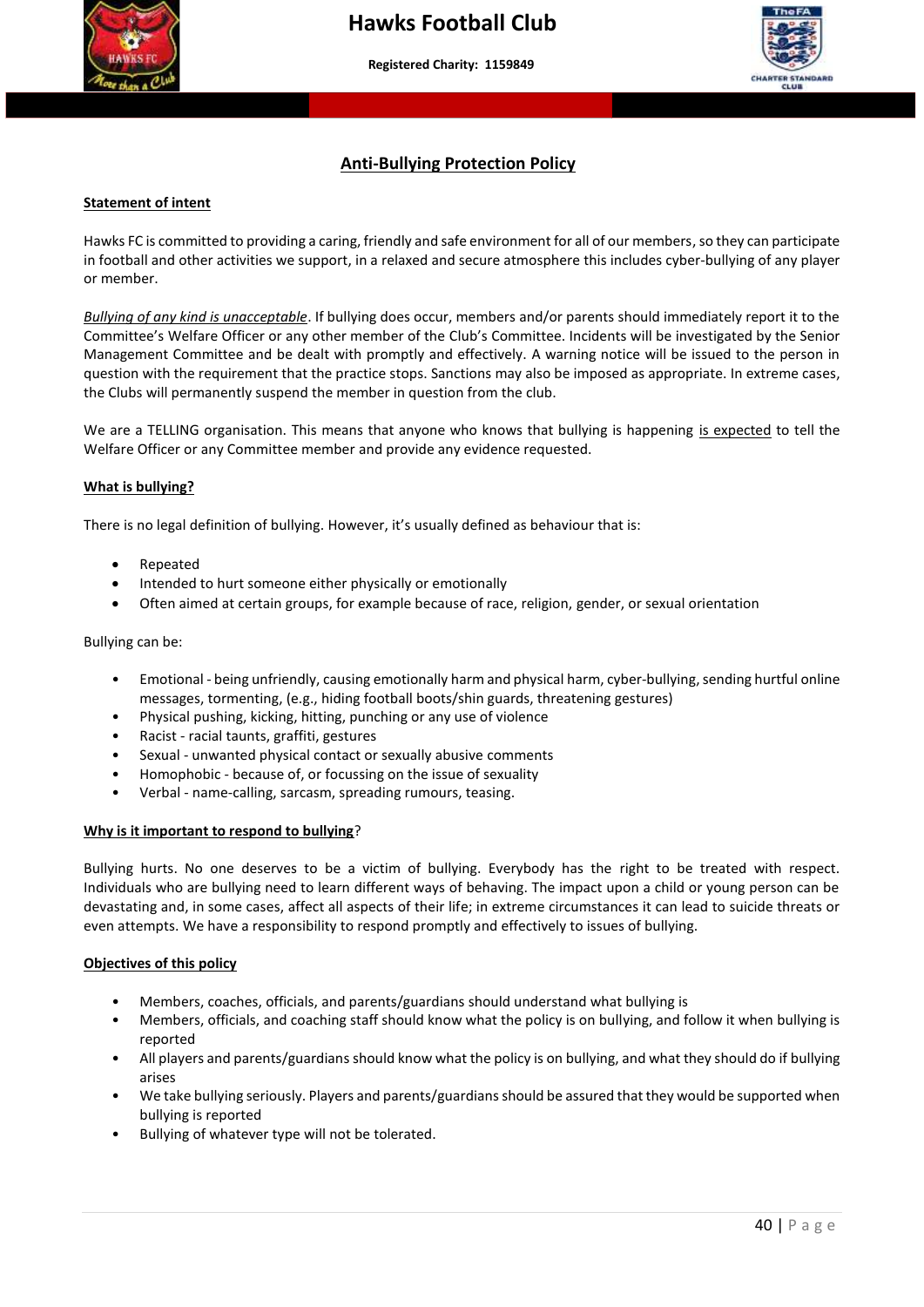

## **Hawks Football Club**

 **More than a club – Making a difference to young people's lives"**



#### **Signs and indicators**

A child may indicate by signs or behaviour that he or she is being bullied. Adults should be aware of these possible signs and that they should investigate if a child:

- says he or she is being bullied
- is unwilling to go to match / training sessions
- becomes withdrawn anxious, or lacking in confidence
- feels ill before training sessions
- comes home with clothes torn or training equipment damaged
- has possessions go 'missing'
- asks for money or starts stealing money (to pay the bully)
- has unexplained cuts or bruises
- is frightened to say what's wrong
- gives improbable excuses for any of the above.
- In more extreme cases:
- starts stammering
- cries themselves to sleep at night or has nightmares
- becomes aggressive, disruptive, or unreasonable
- is bullying other children or siblings
- stops eating
- attempts or threatens suicide or runs away.

These signs and behaviours may indicate other problems, but bullying should be considered a possibility and should be investigated.

#### **Reporting Procedures**

- 1. Report bullying incidents to the Welfare Officer or a member of the Club's Committee or contact the CFA CPO
- 2. Welfare Office completes an Incident Reporting Form which is held in the Club records
- 3. Evidence should be gathered including any online comments, interviews
- 4. In cases of serious bullying, the incidents will be referred to the CFA CPO for advice and possibly to The FA Case Management System under the Safeguarding Policy
- 5. Parents should be informed and will be asked to come to a meeting to discuss the problem
- 6. If necessary and appropriate, the Police will be consulted

#### **Recommended action**

If Hawks FC decides it is appropriate to deal with the situation and Bullying may have taken place, we will follow the procedure outlined below.

- Raise an incident Report and attempting to establish the facts which may involve Witness interviews.
- Advise Parents of all parties about the incident and keep them updated of any actions.
- The bullying behaviour or threats of bullying must be investigated, and the bullying stopped quickly
- Consider reconciliation by getting the parties together. It may be that a genuine apology solves the problem.
- If this fails/is not appropriate, a small panel (made up from the Chairman, Child Welfare Officer and member of the Senior Management Committee) should meet with the parent/guardian and child alleging bullying, to get details of the allegation. Minutes should be taken for clarity, which should be agreed by all as a true account.
- The same three members should meet with the alleged bully and parents/guardians and put the incident raised to them to answer and give their view of the allegation. Minutes should again be taken and agreed by all as a true account.
- If after the meetings it is concluded bullying has in their view taken place, the individual should be warned and put on notice of further action i.e. temporary or permanent suspension if the bullying continues. Consideration should be given as to whether a reconciliation meeting between parties is appropriate at this time.
- In some cases, the parent/guardian of the bully or bullied player can be asked to attend training sessions, if they are able to do so, and if appropriate.
- The Committee should monitor the situation for a given period to ensure the bullying is not being repeated.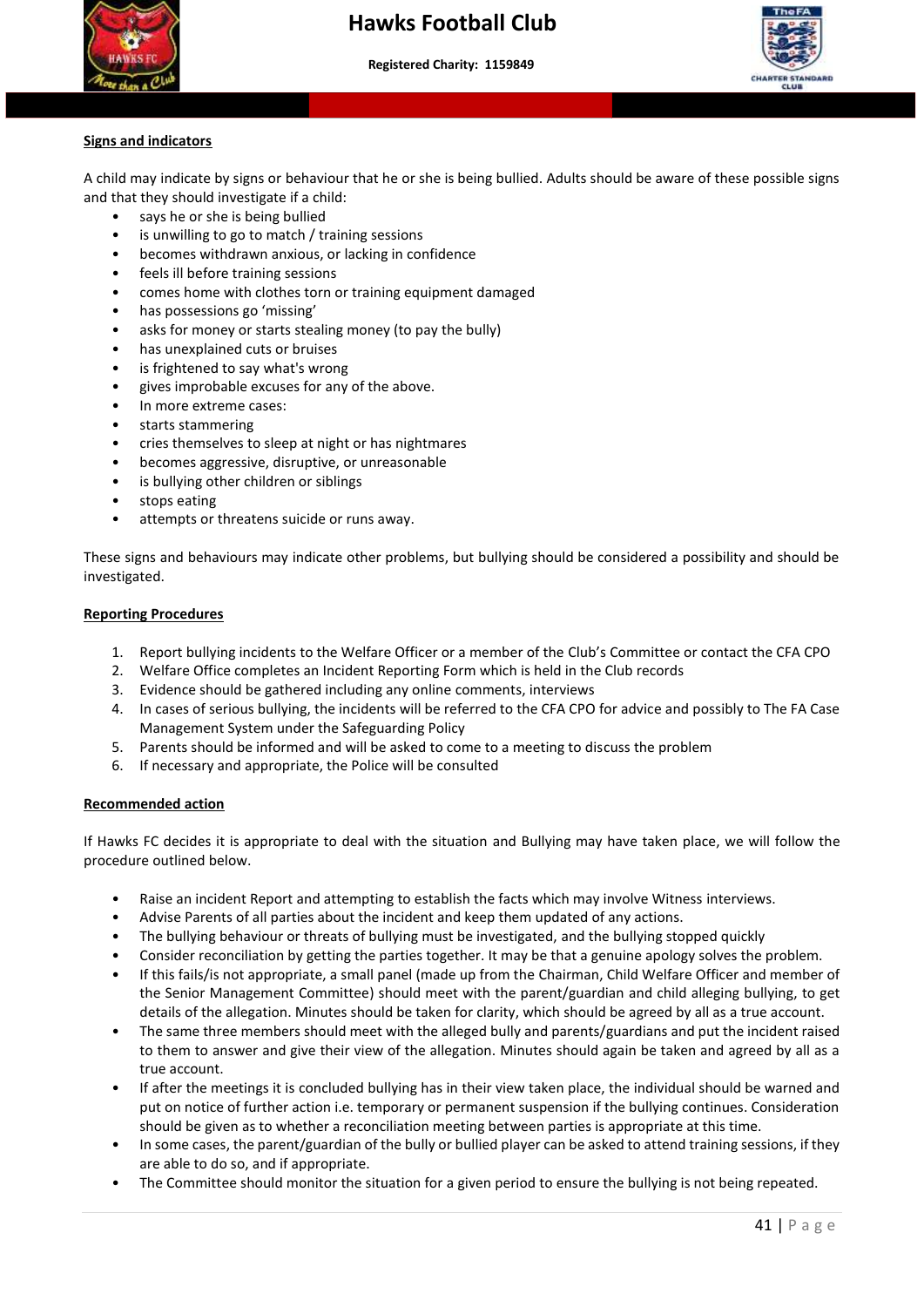

## **Hawks Football Club**

#### **Registered Charity: 1159849**

 **More than a club – Making a difference to young people's lives"**



- • All coaches involved with both individuals should be made aware of the concerns and outcome of the process i.e. the warning.
- An attempt will be made to help the bully (bullies) change their behaviour
- If mediation fails and the bullying are seen to continue, we will initiate disciplinary action under the constitution, Policies and Codes of Conduct

In the case of adults reported to be bullying anyone within the club under 18

- The CFA CPO should always be informed and will advise on action to be taken where appropriate.
- It is anticipated that in most cases where the allegation is made regarding a team manager, official or coach, The FA's Child Protection and Best Practice awareness training may be recommended.
- More serious cases may be referred to the Police and/or Social Services.

#### **Reviewed 7th January 2022**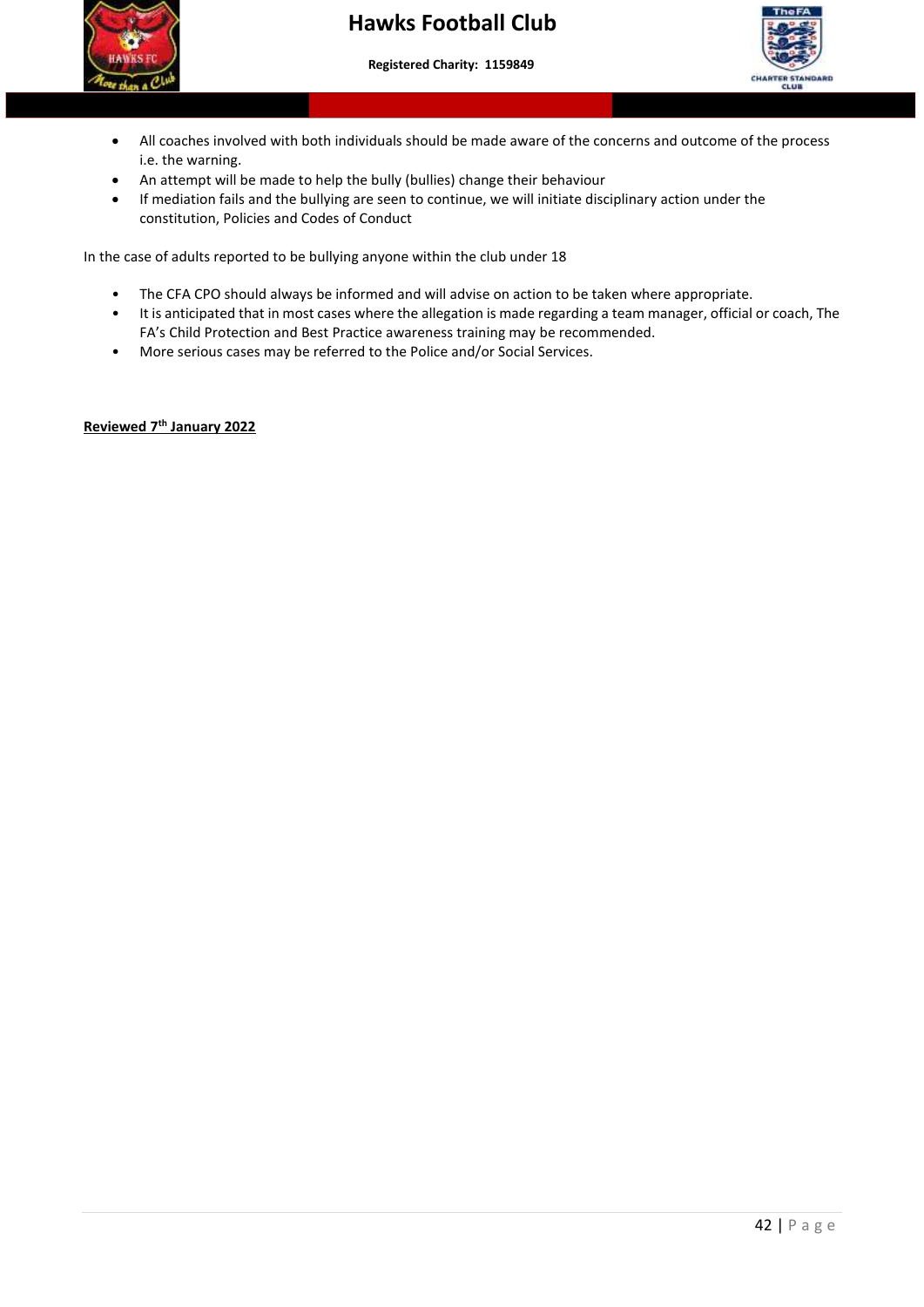



#### **Photography Policy & Guidelines**

Hawks FC follows the FA Respect Guidelines "Celebrating Football Through Photographs & Video "Policy.

 **More than a club – Making a difference to young people's lives"**

The FA has developed this guidance to help avoid the following potential Risks:

- ➢ The inappropriate use, adaptation or copying of images for use on child abuse websites on the internet (often incorrectly referred to as pornography sites)
- $\triangleright$  The identification of children when a photograph is accompanied by significant personal information that will assist a third party in identifying the child. This can lead, and has led, to children being 'groomed'
- $\triangleright$  The identification and locating of children in inappropriate circumstances which include:
	- (i) where a child has been removed from his/her family for their own safety.
	- (ii) where restrictions on contact with one parent following a parental separation exist e.g. in domestic violence cases.
	- (iii) in situations where a child may be a witness in criminal proceedings; or
	- (iv) other safeguarding children concerns.

It is important to remember most images taken are appropriate and taken in good faith. If we take the following simple measures, we can help to ensure the safety of children in football. Filming as a coaching aid The FA advises that coaches using videoing as a legitimate coaching aid should make parents/carers and players aware that this will be part of the coaching programme. Care should be taken when storing the videos.

Common sense considerations to ensure everyone's safety

#### **Do:**

1. share The FA's guidance on taking images with all parents, carers, and members when they join the club.

2. ensure the club has parental consent to use a player's image if it is to be used in the public domain e.g., club website or newspaper article. This is essential in relation to point 3 below

3. ensure that any child in your club who is under care proceedings, is protected by ensuring that their image is not placed in the public domain. This can be done by using a Consent Form, so that parents/carers can identify whether this applies to children in their care

4. focus on the activity rather than the individual

5. ensure all those featured are appropriately dressed (a minimum of vest or shirt and shorts)

6. aim to take pictures which represent the broad range of youngsters participating safely in football e.g. boys and girls, disabled people, ethnic minority communities.

#### **Do not:**

1. publish photographs with the full name(s) of the individual(s) featured unless you have written consent to do so, and you have informed the parents as to how the image will be used

2. use player profiles with pictures and detailed personal information on websites

3. use an image for something other than that which it was initially agreed, e.g., published in local press when initially produced for a clubhouse commemorative picture

4. allow images to be recorded in changing rooms, showers, or toilets – this includes the use of mobile phones that record images.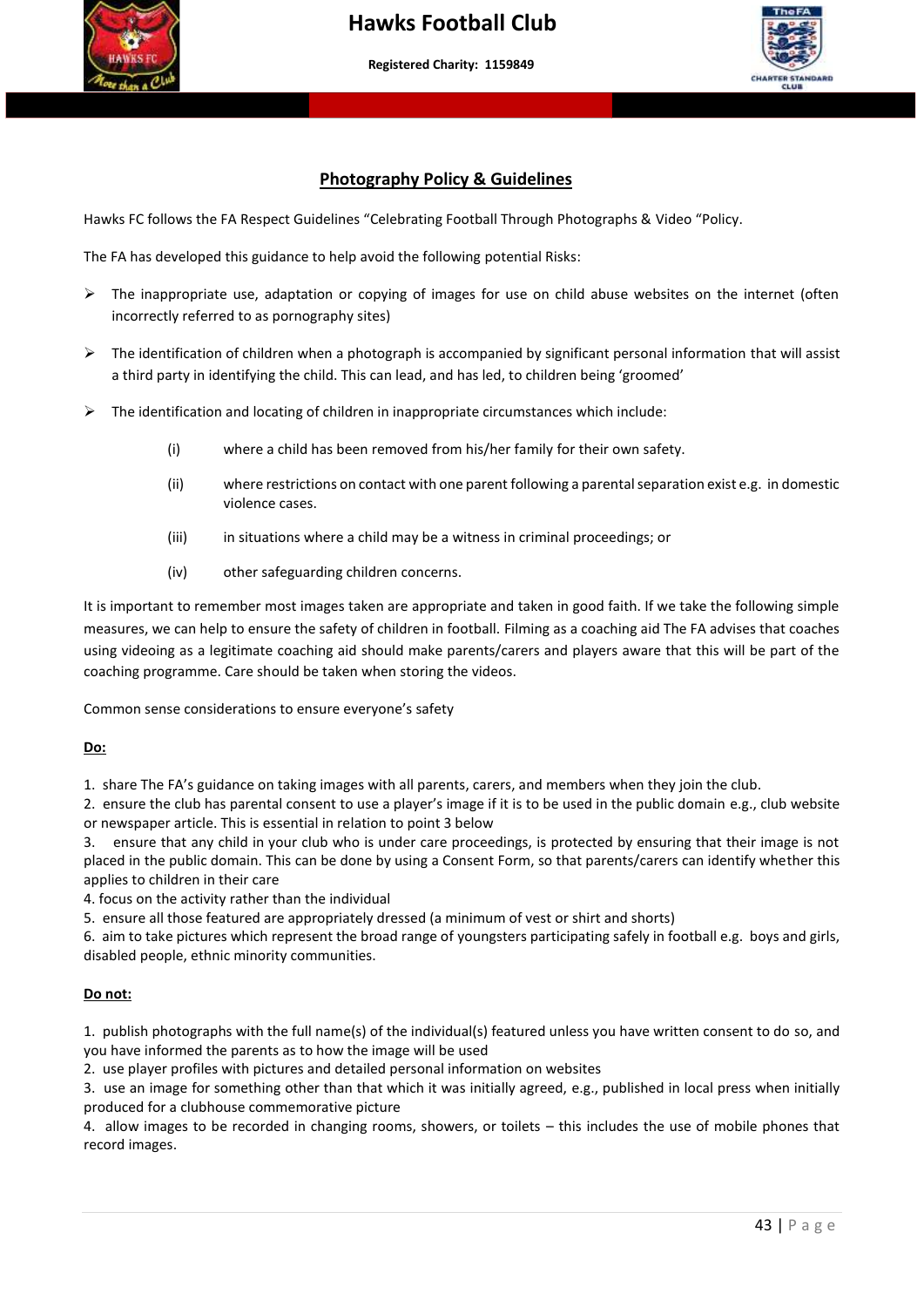



#### **Remember**

It is not an offence to take appropriate photographs in a public place even if asked not to do so

 **More than a club – Making a difference to young people's lives"**

- No one has the right to decide who can and cannot take images on public land
- Police. This action should only be taken where you believe that someone may be acting unlawfully or putting a child<br>at risk • If you have serious concerns about a possible child protection issue relating to the recording of images, then call the at risk
- The land or facility owner can decide whether photography and or videoing at football activities will be permitted when carried out on private land. However, you need to make this known before allowing individuals access to the private property. If they do not comply then you may request that they leave
- Try not to use images that include individuals wearing jewellery (as wearing jewellery whilst playing is contrary to the Laws of the Game as well as being a health and safety issue).

When commissioning professional photographers and the local media If you are commissioning professional photographers or inviting the press to cover a football activity, ensure you and they are clear about each other's expectations. The key is to plan and communicate early on.

- Provide a clear brief about what is considered appropriate in terms of content and behaviour
- Inform them of your club's commitment to safeguarding children and young people. Establish who will hold the recorded images and what they intend to do with them, e.g., place on a website for sale, distribute thumb nails to the club to co-ordinate sales
- Issue the professional photographer with identification, which must always be worn
- Inform participants and parents or carers prior to the event that a professional photographer will be in attendance and ensure you have established that no under 18s will be compromised due to safeguarding children concerns if their image is taken – remember this can be done by using a Consent Form at the start of the season.

#### **Reporting**

If you are concerned about the inappropriate use of images, please report this to your CFA Welfare Officer or to The FA Case Manager (contact details provided below).

To report potentially unlawful materials on the internet please contact:

The Internet Watch Foundation Email: [report@iwf.org.uk](mailto:report@iwf.org.uk) Telephone: 01223 237700 Fax the hotline: 01223 235921 [www.iwf.org.uk](http://www.iwf.org.uk/)

The FA's Case Management Team Email: [case.management@TheFA.com](mailto:case.management@TheFA.com) Telephone: 0207 745 47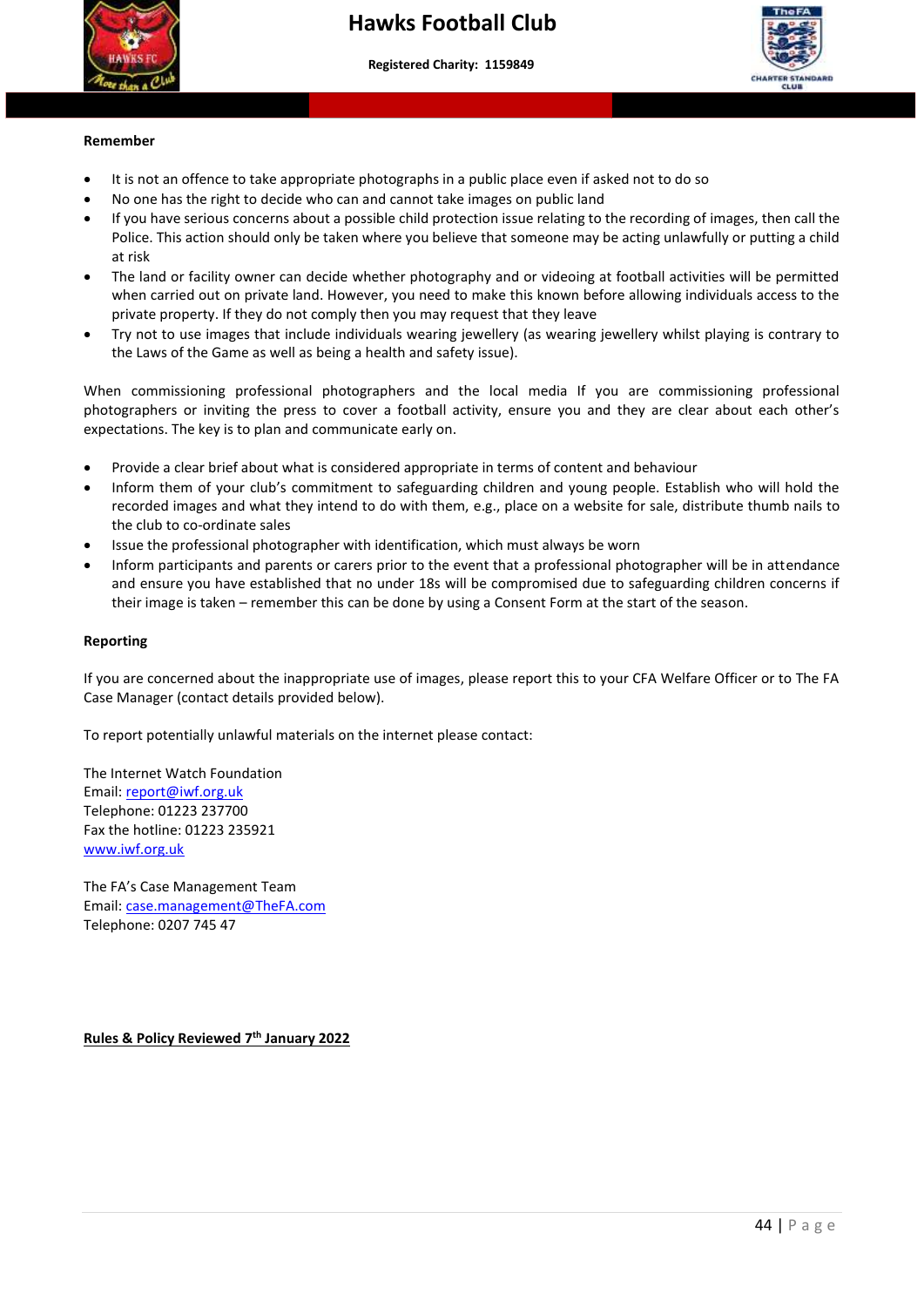

#### **Complaints Procedure**

In the event of a complaint made to the club or any member/Parent or guardian feels that the Hawks FC Policies, Rules or Code of Conduct has been broken the following procedures below should follow:

 or another member of the Hawks FC Trustees. The Trustees will complete an Incident reporting Form which will be held 1. There should be a request for a written report/ letter/ email regards the matter sent to the Hawks FC General Secretary in the club records. A sub-committee consisting of the Chairman, General Secretary, and Welfare Officer and /or an independent committee member to investigate any complaint.

#### **The Investigation should include**:

- Details of what, when, and where the occurrence took place
- Any witness statement and names of people who saw any incident
- A Genuine attempt to establish factual evidence rather than conjecture or opinion.
- A check to corroborate facts from all sources,
- Check names of any others who have been treated in a similar way
- Check details of any former complaints made about the incident, date, when and to whom made
- A preference for a solution to the incident.
- A firm bur fair resolution if possible.
- Clear communication and record collection including recording of hearings with permission if needed.

2. The Trustees can request the Club Committee to sit for any hearings.

3. The Trustees and Club Officials with authority will have the power to act in accordance with the club rules and constitution and may.

- Warn as to future conduct any person found to have broken the Hawks FCs Policies or Codes of Conduct.
- Act in accordance with any Hawks FC Policies or Procedures specific to the alleged complaint
- Issue a Verbal Warning any person found to have broken the Hawks FCs Policies or Codes of Conduct
- Issue a Written Warning to any person found to have broken the Hawks FCs Policies or Codes of Conduct
- Issue a Final Warning to any person found to have broken the Hawks FCs Policies or Codes of Conduct
- Suspend from membership any person found to have broken the Hawks FCs Policies or Codes of Conduct.
- Terminate from membership any person found to have broken the Hawks FCs Policies or Codes of Conduct

#### **Vexatious Complaints & Victimisation**

We define unreasonably persistent and vexatious complainants as those complainants who, because of the frequency or nature of their contacts with Hawks FC, hinder the provision of our services, or our consideration of their or other people's complaints. The description 'unreasonably persistent' and 'vexatious may apply separately or jointly to a particular complainant.

Hawks FC aims to ensure our complaints procedure has integrity and is free of unfair repercussions or victimisation. If at any point in the complaint process the Investigations Team considers that a complainant has knowingly made an untrue complaint or the complaint is vexatious or malicious, the matter may be referred to the Club Trustees for appropriate action which may include a referral to a disciplinary committee for action against the complainant.

Hawks FC will also take all necessary steps to make sure that all parties involved in a complaint are not victimised, smeared, or harassed by anyone to preserve the integrity of the investigation which may include communication restrictions being imposed at our discretion.

#### **Reviewed 7th January 2022**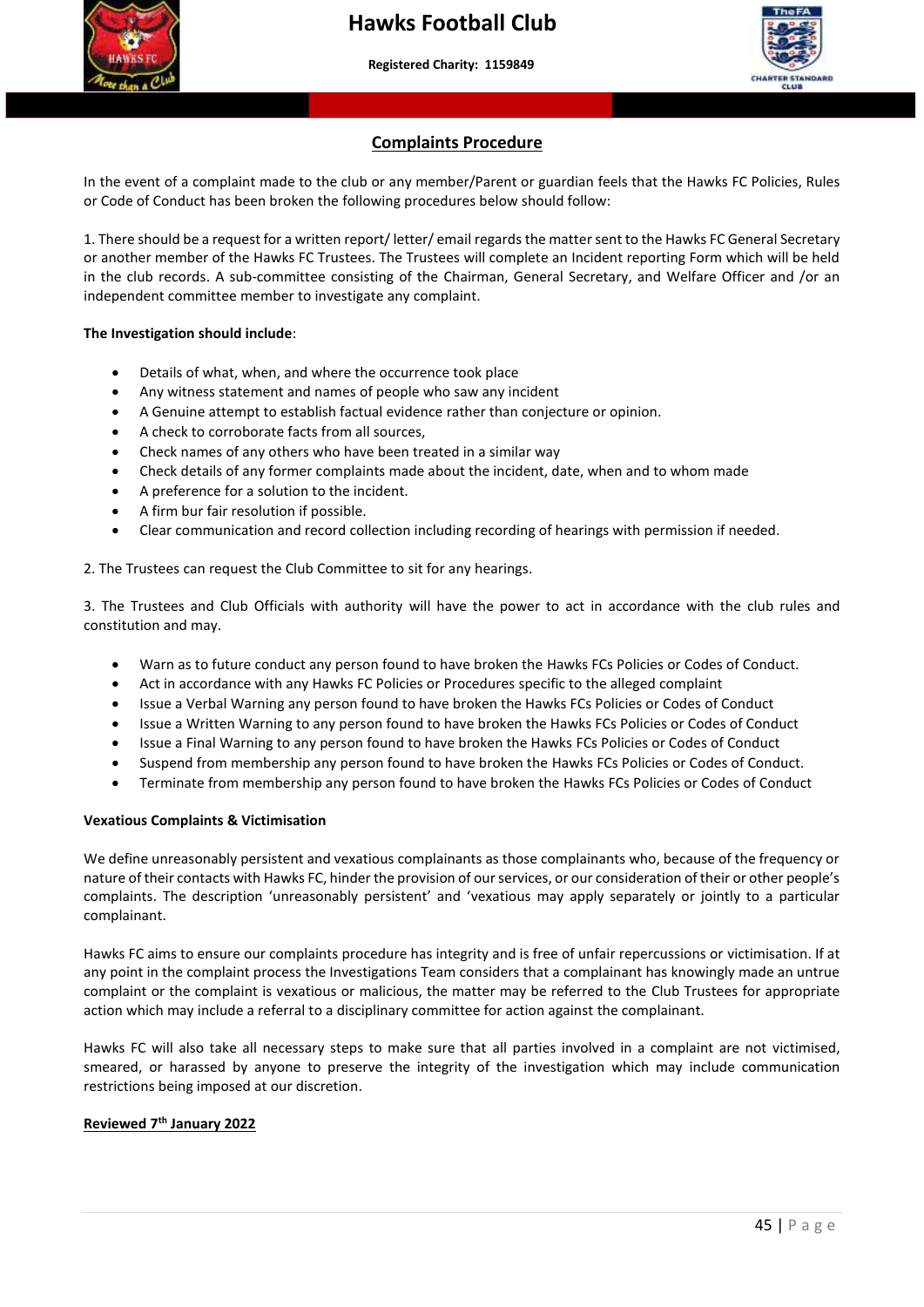

#### **Hawks FC Privacy Statement**

Hawks FC (Club) ("we", "our", "us") take your privacy very seriously.

 information secure and to prevent any unauthorised access to or use of it. This Privacy Notice sets out how we use and look after the personal information we collect from you. We are the data controller, responsible for the processing of any personal data you give us. We take reasonable care to keep your

#### **What personal data we hold on you**

Personal data means any information about an individual from which that individual can be identified, this can include email addresses, phone numbers and addresses.

We collect, use, store and transfer some personal data of our participants [and their parents or guardians], and other Club members and this is held securely on the club's online registration system.

You provide information about yourself when you register with the Club, and by filling in forms at an event or online, or by corresponding with us by phone, e-mail or otherwise. The club uses "Team App" for this purpose and all members are required to register on this platform and renewal registrations annually by confirming data we hold is correct.

The information you give us may include your name, date of birth, address, e-mail address, phone number, gender, and the contact details of a third party in the case of emergency.

We may also ask for relevant health information, which is classed as special category personal data, for the purposes of your health, wellbeing, welfare and safeguarding. Where we hold this data, it will be with the explicit consent of the participant or, if applicable, the participant's parent or guardian.

Where we need to collect personal data to fulfil Club responsibilities and you do not provide that data, we may not be able honour or administer your membership.

#### **Why we need your personal data**

We will only use personal data for any purpose for which it has been specifically provided.

The reason we need participants' and members' personal data is to be able to run the football club and arrange matches; to administer memberships and provide the membership services you are signing up to when you register with the club.

Our lawful basis for processing your personal data is that we have a contractual obligation to you as a participant or member to provide the services you are registering for.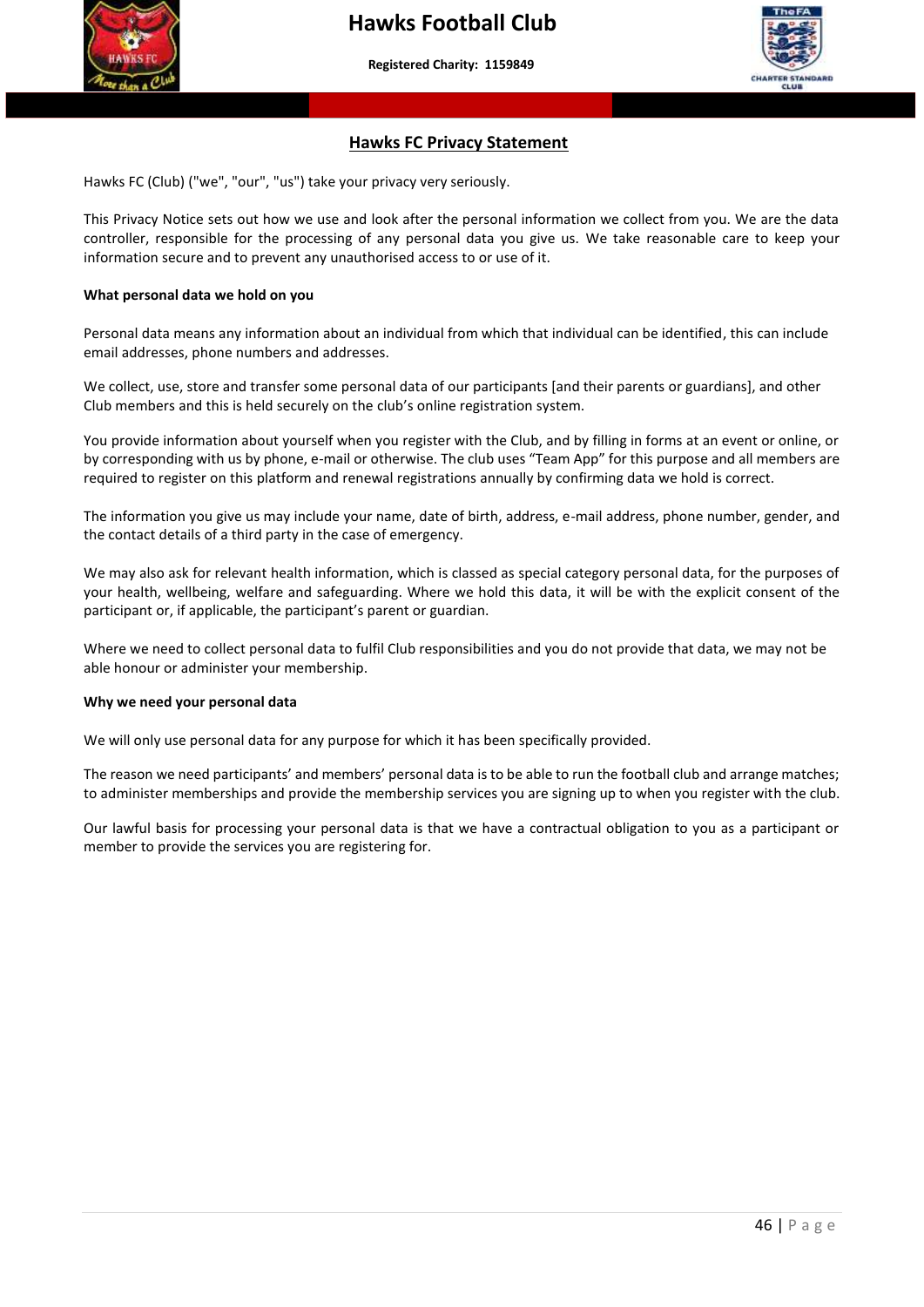



We have set out below, in a table format, a description of all the ways we plan to use your personal data, and which of the legal bases we rely on to do so. We have also identified what our legitimate interests are where appropriate.

| <b>Purpose/ Processing Activity</b>                            | Lawful Basis for processing under Article 6 of the GDPR.                                                                    |
|----------------------------------------------------------------|-----------------------------------------------------------------------------------------------------------------------------|
| Processing membership forms and payments/<br>subs              | Performance of a contract                                                                                                   |
| organising matches                                             | Performance of a contract                                                                                                   |
| sending out match or Club information and                      | Performance of a contract                                                                                                   |
| updates                                                        |                                                                                                                             |
|                                                                |                                                                                                                             |
| sharing data with coaches, managers, or officials              | Performance of a contract                                                                                                   |
| to run training sessions or enter events                       |                                                                                                                             |
| sharing data with leagues we are in membership                 | Performance of a contract                                                                                                   |
| of, county associations and other competition                  |                                                                                                                             |
| providers for entry in events                                  |                                                                                                                             |
| Sharing data with committee members to                         | The Club has a legitimate interest to maintain member                                                                       |
| provide information about club activities,                     | and participant correspondence for club community                                                                           |
| membership renewals or invitation to social                    | purposes.                                                                                                                   |
| events                                                         |                                                                                                                             |
| Sharing data with third party service or facility<br>providers | The Club has a legitimate interest to run the organisation<br>efficiently and as it sees fit. Provision of some third-party |
|                                                                | services is for the benefit of the Club, participants, and its                                                              |
|                                                                | members.                                                                                                                    |
| Sharing anonymised data with a funding partner                 | The Club has a legitimate interest to run the organisation                                                                  |
| as condition of grant funding e.g. Local Authority             | efficiently and as it sees fit. Application for funding is a                                                                |
|                                                                | purpose that benefits the Club, participants, and its                                                                       |
|                                                                | members.                                                                                                                    |
| Publishing match and league results                            | Consent. We will only publish your personal data in a                                                                       |
|                                                                | public domain, including images and names, if you have                                                                      |
|                                                                | given your consent for us to do so. In the case of children                                                                 |
|                                                                | under the age of 13 then only with written consent of                                                                       |
|                                                                | parent/guardian                                                                                                             |
| Sending out marketing information such as                      | Consent. We will only send you direct marketing if you are                                                                  |
| newsletters and information about promotions                   | an existing member, participant or other associated                                                                         |
| and offers from sponsors                                       | individual and you have not previously objected to this                                                                     |
|                                                                | marketing, or, you have actively provided your consent.                                                                     |
| To ensure we understand possible health risks                  | Consent. We will only process details on your medical                                                                       |
| including COVID Safety and Medical Needs                       | history with your consent which includes NHS COVID-19                                                                       |
|                                                                | Track & Trace.                                                                                                              |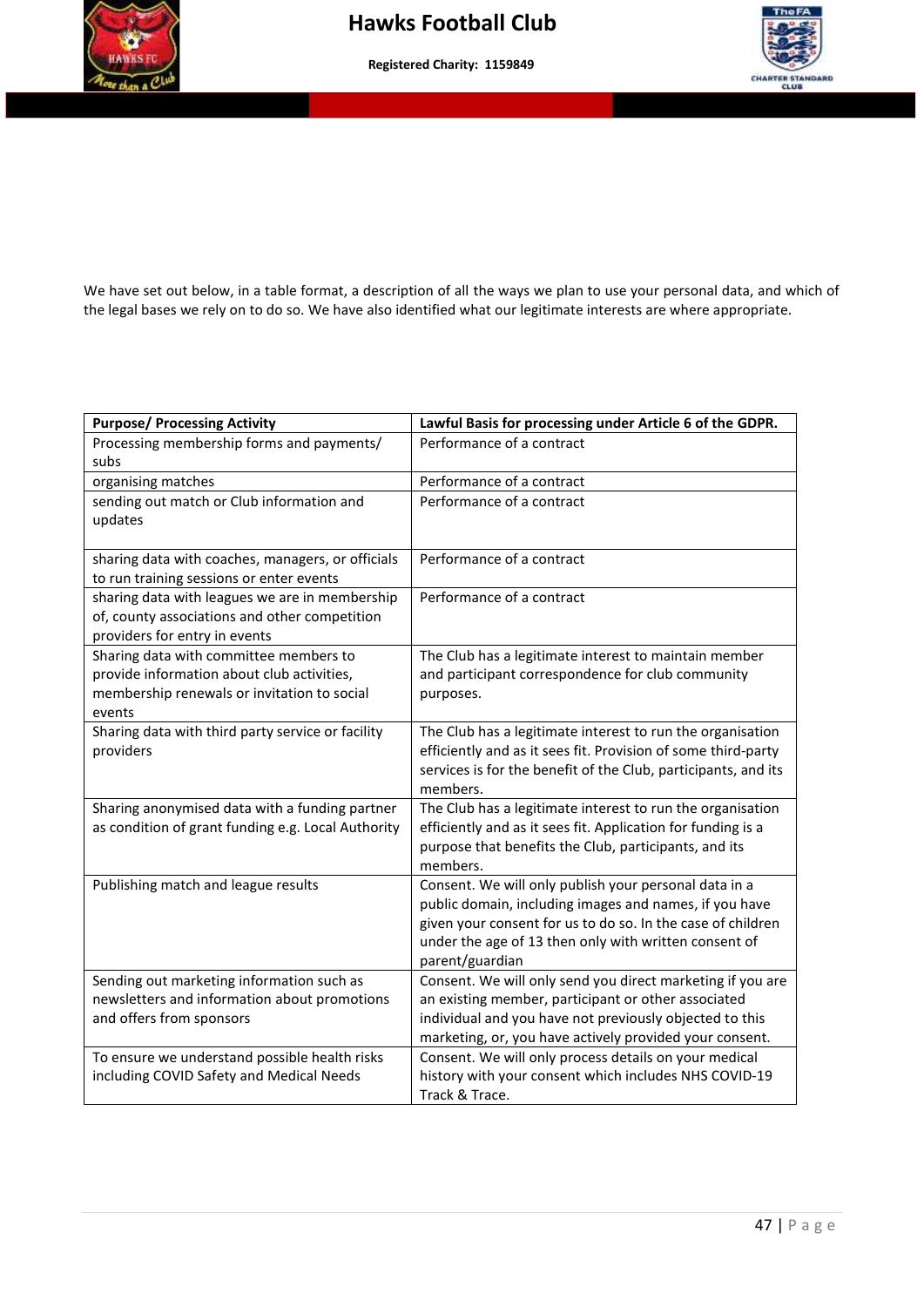



## **Who we share your personal data with?**

 online registration system. When you become a member of the Club, your information, if you are a coach or volunteer will be or if you are another participant may be (depending upon which league(s) your team plays in) entered onto the Whole Game System database, which is administered by the FA. We also pass your information to the County FA and to leagues to register participants and the team for matches, tournaments, or other events, and for affiliation purposes. Personal Data is stored on our

We may share your personal data with selected third parties, suppliers, and sub-contractors such as referees, coaches, or match organisers. Third-party service providers will only process your personal data for specified purposes and in accordance with our instructions.

We may disclose your personal information to third parties to comply with a legal obligation; or to protect the rights, property, or safety of our participants, members or affiliates, or others.

The Club's data processing may require your personal data to be transferred outside of the UK. Where the Club does transfer your personal data overseas it is with the sufficient appropriate safeguards in place to ensure the security of that personal data.

#### **Protection of your personal data**

We have put in place appropriate security measures to prevent your personal data from being accidentally lost, used or accessed in an unauthorised way, altered or disclosed this includes all the clubs systems which are protected on a need to know basis.

#### **How long we hold your personal data**

We keep personal data on our participants and members while they continue to be a participant or member or are otherwise actively involved with the Club. We will delete this data 12 months after a participant or member has left or otherwise ended their membership or affiliation, or sooner if specifically requested and we are able to do so. We may need to retain some personal data for longer for legal or regulatory purposes. The personal data that is stored on Whole Game System is subject to their privacy policy, so we advise you review that policy together with this notice. If you would like your personal data to be deleted from Whole Game System, then please contact them.

#### **Your rights regarding your personal data**

As a data subject you may have the right at any time to request access to, rectification or erasure of your personal data; to restrict or object to certain kinds of processing of your personal data, including direct marketing; to the portability of your personal data and to complain to the UK's data protection supervisory authority, the Information Commissioner's Office about the processing of your personal data.

As a data subject you are not obliged to share your personal data with the Club. If you choose not to share your personal data with us, we may not be able to register or administer your membership.

We may update this Privacy Notice from time to time and will inform you to any changes in how we handle your personal data.

If you have any questions about this Privacy Notice, then please contact a member of the Committee.

#### **Reviewed 7th January 2022**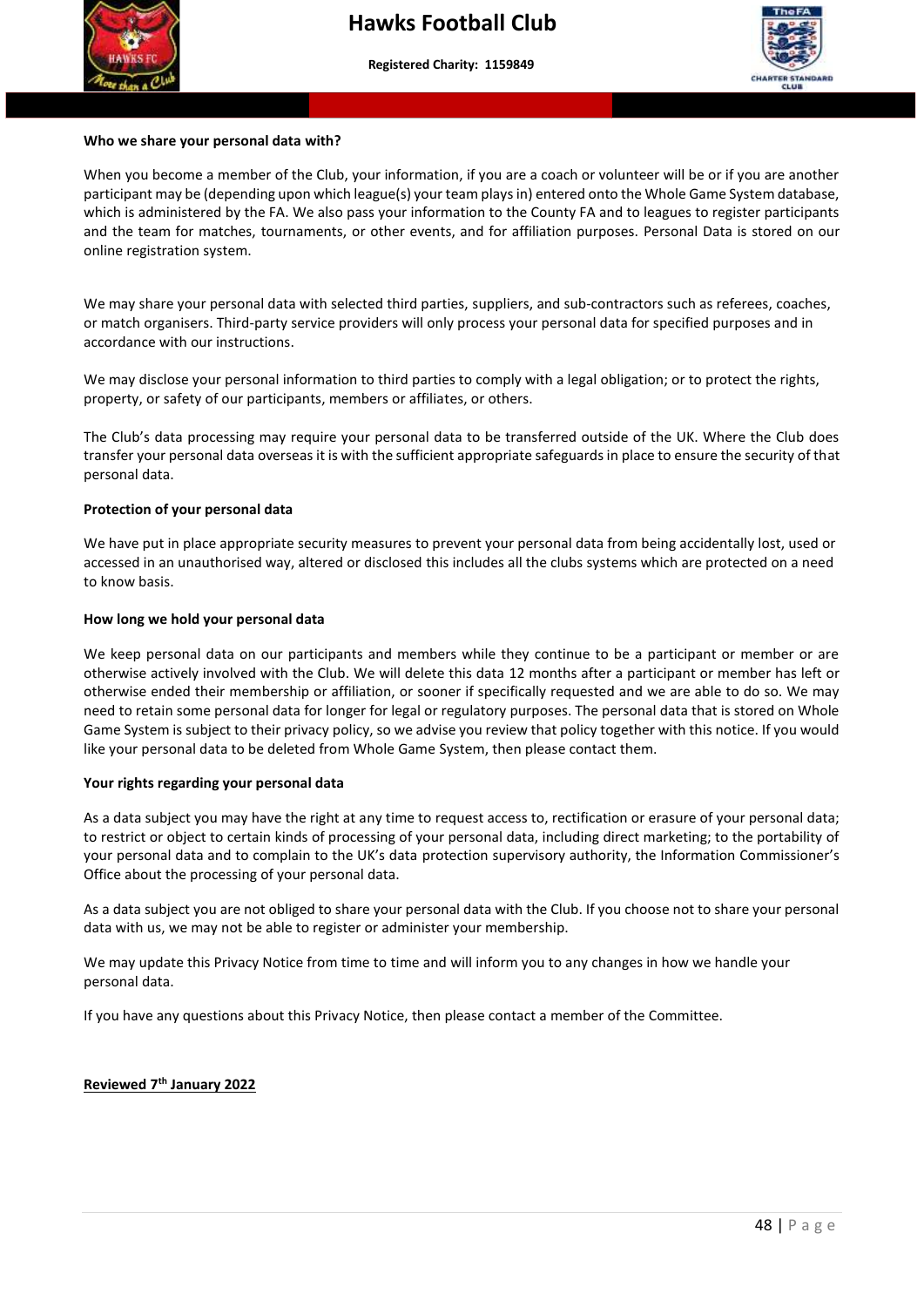



#### **Privacy Notice COVID -19 Track & Trace**

This Privacy Notice about COVID-19 Track and Trace supplements, and should be read alongside, other stakeholder Privacy Notices which are available in this Handbook.

Hawks FC has an obligation to respond to the Government's advice on the Coronavirus and the development of the NHS 'Track and Trace' scheme is a key part of the Government's plan to manage Coronavirus and a required position as part of the FA COVID-19 advice and guidance..

Hawks FC's priority is to ensure that the wellbeing and the health and safety of our volunteers, players and families, the local football community, and members at our Sports Club.

Our Planning and Risk Assessments are in place to ensure a safe return. However, our responsibility extends beyond the Club and we have a duty to respond to the Government's guidance and FA Guidance.

We hold a lot of data and it may be necessary for us to share some of this data, when requested to do so, with the Public Health England and NHS (National Health Service) Track and Trace Workers.

We expect that we will be asked to provide details, including contact details, of any actual or suspected cases of Coronavirus that may arise within the Club.

We have an obligation to share this, and any other relevant health data, as part of our Public Duty as set out below.

We will keep appropriate records of any data we share. NHS Test and Trace – the Law

We do not require your consent to share this data with Public Health England and Track and Trace workers. The laws which protected personal data (The Data Protection Act 2018 and the GDPR) permit our collection, processing and sharing of general and special category data under: - Article 6(1)(e): "processing is necessary for the performance of a task carried out in the public interest or in the exercise of official authority vested in the controller", and; Article 9(2)(i): "processing is necessary for reasons of public interest in the area of public health, such as protecting against serious cross-border threats to health or ensuring high standards of quality and safety of healthcare".

Public Health England also has a lawful basis for the use of personally identifiable information without people's consent where this is in the public interest under Section 251 of the National Health Service Act 2006 and the associated Health Service (Control of Patient Information) Regulations 2002.

Should you wish to discuss anything within this Privacy Notice please contact the club

**Reviewed 7th January 2022**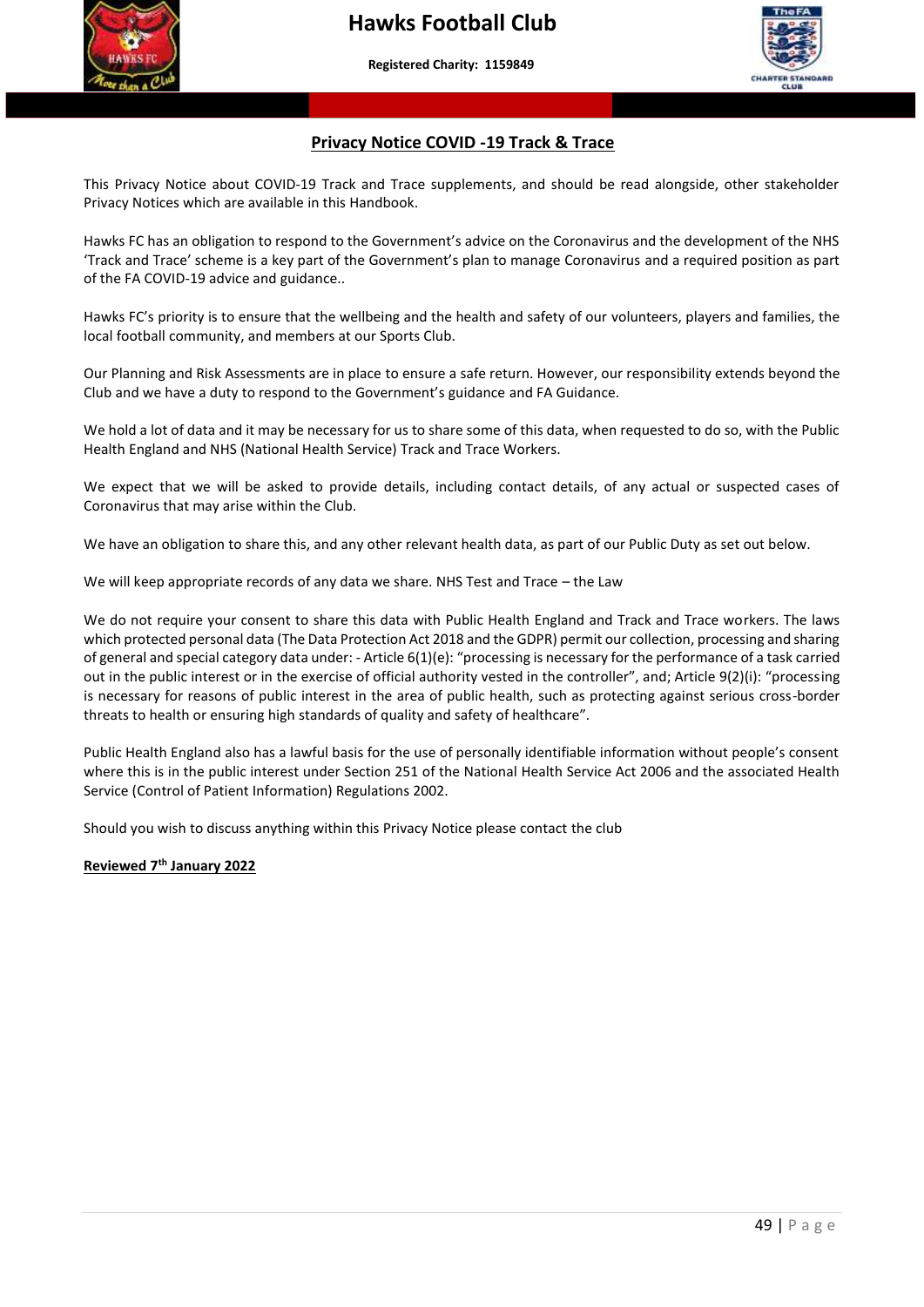



#### **Data Protection Policy**

#### 1. **About this Policy**

- league policies and a made available and published to all members, volunteers and others who come into contact 1.1 This Policy is to help Hawks FC in conjunction with the County Football Associations and football leagues deal with data protection matters. Our Policy is kept with our other club / County Football Association / football with personal data during their involvement with the club / County Football Association / football league.
- 1.2 Hawks Football Club ("**we", "our", "us"**) handle personal data about current, former, and on occasion prospective players [and their parents or guardians], volunteers, committee members, other and Sports Section Club members, referees, coaches, managers, contractors, third parties, suppliers, and any other individuals that we communicate with.
- 1.3 We may process personal data and recognise the need to treat all personal data in an appropriate and lawful manner, in accordance with the EU General Data Protection Regulation 2016/679 (**GDPR**).
- 1.4 Correct and lawful treatment of this data will maintain confidential within the Club and held on club approved systems to protect the rights of players and any other individuals associated with the Club.
- 1.5 This Policy sets out our data protection responsibilities and highlights the obligations of the Hawks FC which means the obligations of our employees, committee, volunteers, members, and any other contractor or legal or natural individual or organisation acting for or on behalf of the Club.
- 1.6 We are obliged to comply with this policy when processing personal data on behalf of the Club, and this policy will help you to understand how we handle personal data.
- 1.7 The Hawks FC Committee will be responsible for ensuring compliance with this Policy. Any questions about this Policy or data protection concerns should be referred to the committee.
- 1.8 We process volunteer, member, referee, coach, manager, contractor, committee, supplier, and third-party personal data for administrative, Club, Sports Club, Football Association & Weetabix League to other Competition entry management purposes. Our purpose for holding this personal data is to be able to contact relevant individuals on Club business and our legal basis for processing your personal data in this way is the contractual relationship we have with you. We will keep this data for 12 months after the end of your official relationship with the Club unless required otherwise by law and / or regulatory requirements. If you do not provide your personal data for this purpose, you will not be able to carry out your role or the obligations of your contract with the Club.
- 1.9 All the key definitions under GDPR can be found [here.](https://ico.org.uk/for-organisations/guide-to-the-general-data-protection-regulation-gdpr/key-definitions/)

#### 2. **What we need**

- 2.1 To assist with our compliance with GDPR we will need to comply with the terms of this policy. We have set out the key guidance in this section but please do read the full policy carefully.
- 2.2 To comply with the data protection principles (set out briefly in section [3](#page-50-0) of this policy and in further detail below):
	- 2.2.1 We only process data in accordance with our transparent processing as set out in our Privacy notice.
	- 2.2.2 We only process personal data for the purposes for which we have collected it (i.e., if you want to do something different with it then please speak to a member of the club committee.
	- 2.2.3 We do not ask for further information about players and / or members and / or staff and / or volunteers without first checking with the Club committee.
	- 2.2.4 If we correct an individual's personal data, we make sure that we can identify that individual and, where we have been able to identify them, make the relevant updates on our records and systems.
	- 2.2.5 We comply with our retention periods listed in our Privacy Notice and make sure that if we still have information which falls outside of those dates, that we delete/destroy it securely.
	- 2.2.6 We treat all personal data as confidential. If it is stored in electronic format, then we consider whether the documents themselves should be password protected to limit the number of people who have access to the information. We also consider the security levels of any cloud storage provider we use such as FA Whole Game System, FA Full Time, Hawks FC Team App. If it is stored in hard copy format, then we make sure it is locked away safely and is not kept in a car overnight or disposed of in a public place.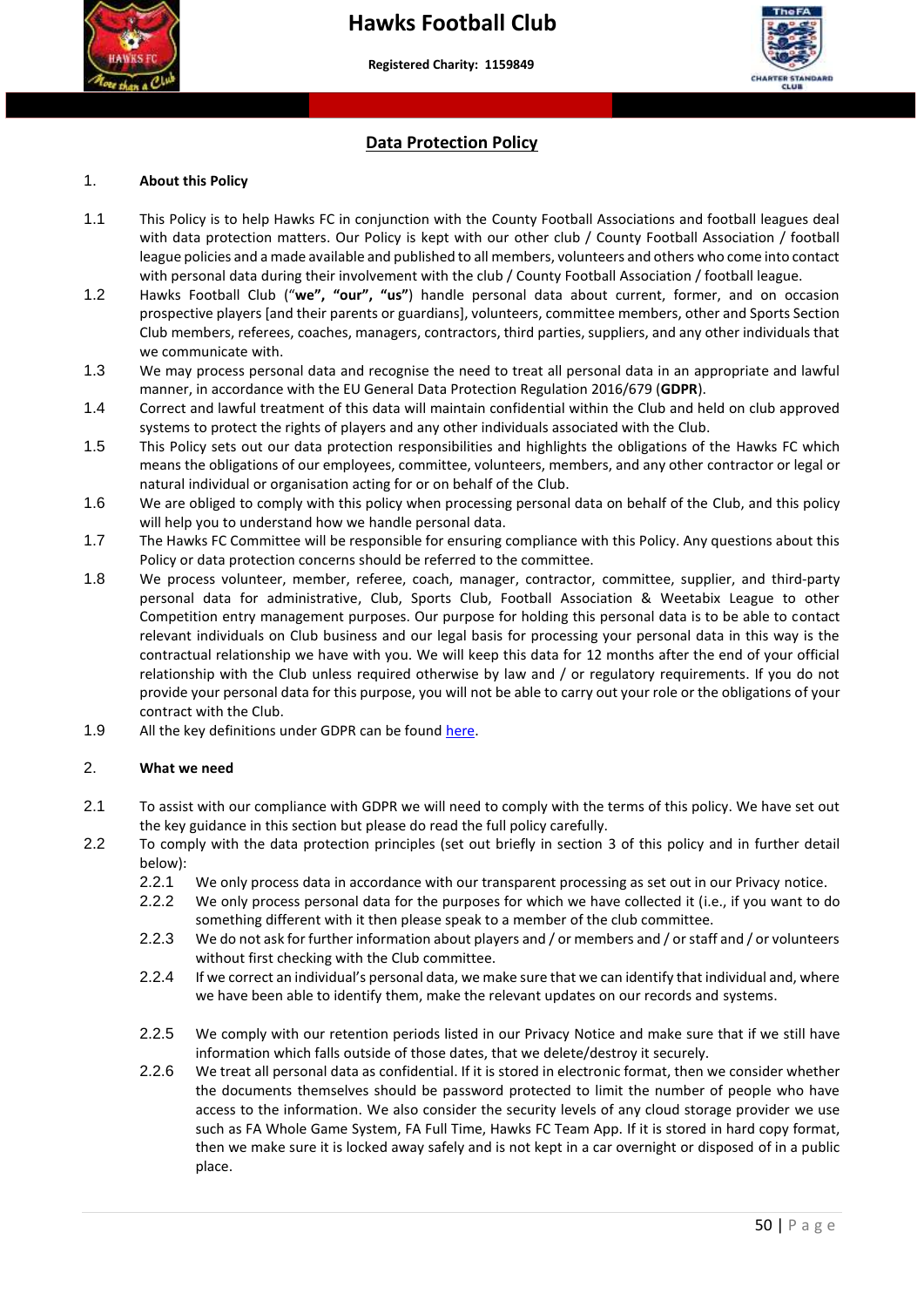



- 2.2.7 If we use any electronic system for the storage of information, we commit to checking whether such a system is appropriately secure and complies with GDPR.
- 2.2.8 If we need to share personal data with anybody new or with a party outside the FA structure, then we will seek specific advice from the Football Association before doing so who will be able to check that the correct contractual provisions are in place and that we have a lawful basis to share the information.
- to the information we hold on them) then the committee will convene as soon as possible because we 2.2.9 If we receive a subject access request (or think somebody is making a subject access request for access have strict timelines in which to comply.
- 2.2.10 If you think there has been a data breach, then please speak to a committee member who will be able to help you to respond.
- 2.2.11 If you have any questions at any time, then please just ask a member of the Hawks FC Committee as we are here to help.

#### <span id="page-50-0"></span>3. **Data protection principles**

- 3.1 Anyone processing personal data must comply with the enforceable principles of data protection. Personal data must be:
	- 3.1.1 processed lawfully, fairly and in a transparent manner.
	- 3.1.2 collected for only specified, explicit and legitimate purposes.
	- 3.1.3 adequate, relevant, and limited to what is necessary for the purpose(s) for which it is processed.
	- 3.1.4 accurate and, where necessary, kept up to date.
	- 3.1.5 kept in a form which permits identification of individuals for no longer than is necessary for the purpose(s) for which it is processed.
	- 3.1.6 processed in a manner that ensures its security by appropriate technical and organisational measures to protect against unauthorised or unlawful processing and against accidental loss, destruction, or damage.
- 3.2 We are responsible for and must be able to demonstrate compliance with the data protection principles listed above.

#### 4. **Fair and lawful processing**

This Policy aims to ensure that our data processing is done fairly and without adversely affecting the rights of the individual.

4.1 Lawful processing means data must be processed on one of the legal bases set out in the GDPR. When special category personal data is being processed, additional conditions must be met.

#### 5. **Processing for limited purposes**

- 5.1 Hawks FC collects and processes personal data. This is data we receive directly from an individual and data we may receive from other sources.
- 5.2 We will only process personal data for the purposes of the Club as instructed by the committee, the County FA, or the FA, or as specifically permitted by the GDPR. We will let individuals know what those purposes are when we first collect the data or as soon as possible thereafter.

#### **Consent**

One of the lawful bases on which we may be processing data is the individual's consent. An individual may consent to us processing their personal data if they clearly indicate specific and informed. agreement, either by a statement or positive action. Individuals must be easily able to withdraw their consent. at any time and withdrawal must be promptly honoured.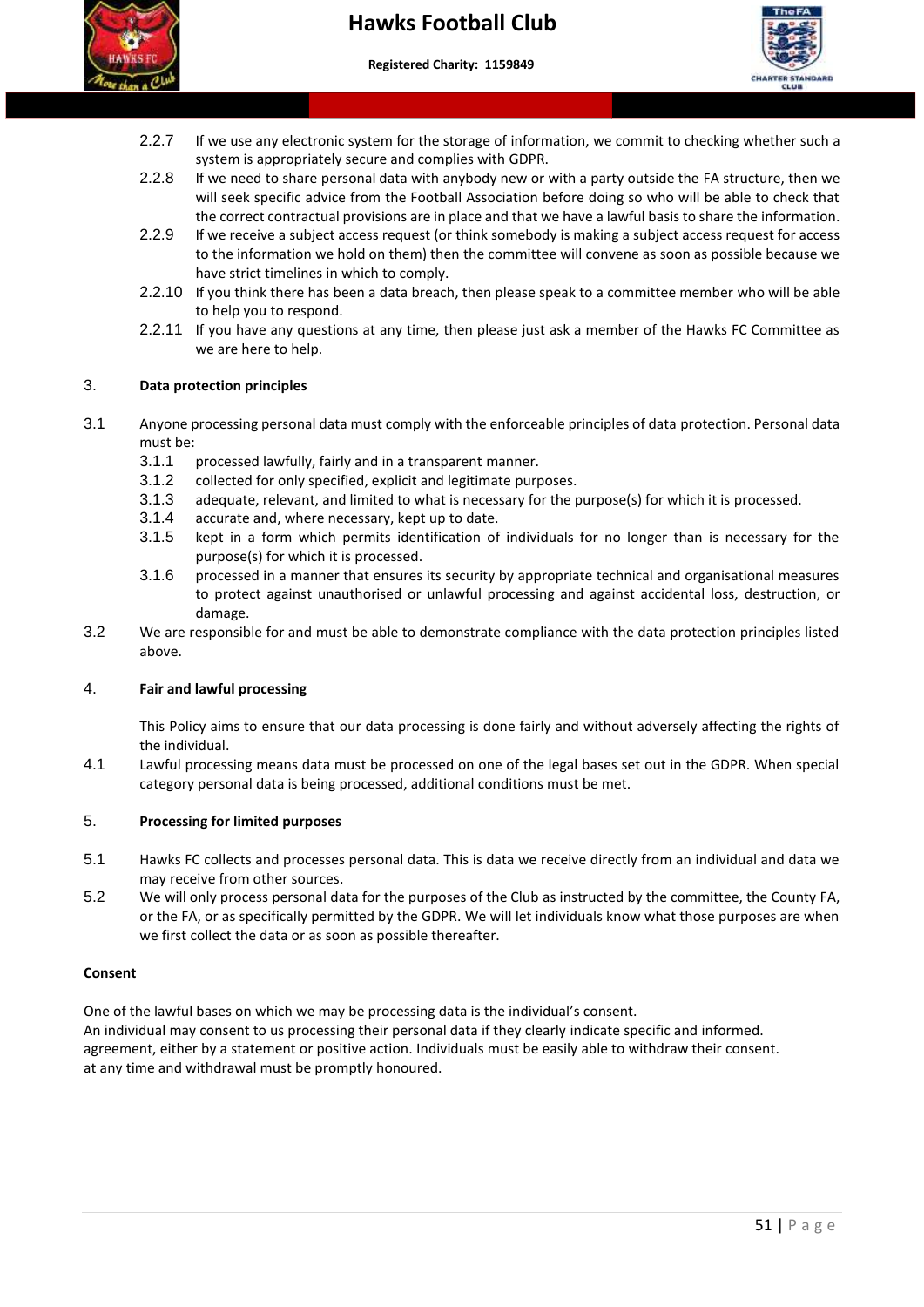



## **Consents will be refreshed every season when we renew Membership Arrangements.**

Explicit consent is usually required for automated decision-making and for cross-border data transfers, and for processing special category personal data. Where children are involved then the consent must be from the parent/guardian. Where consent is our legal basis for processing, we will need to keep records of when and how this consent was captured.

Our Privacy Notice sets out the lawful bases on which we process data of our players and members.

#### 6. **Notifying individuals**

- 6.1 Where we collect personal data directly from individuals, we will inform them about:
	- 6.1.1 the purpose(s) for which we intend to process that personal data.
	- 6.1.2 the legal basis on which we are processing that personal data.
	- 6.1.3 where that legal basis is a legitimate interest, what that legitimate interest is.
	- 6.1.4 where that legal basis is statutory or contractual, any possible consequences of failing to provide that personal data.
	- 6.1.5 the types of third parties, if any, with which we will share that personal data, including any international data transfers.
	- 6.1.6 their rights as data subjects, and how they can limit our use of their personal data.
	- 6.1.7 the period for which data will be stored and how that period is determined.
	- 6.1.8 any automated decision-making processing of that data and whether the data may be used for any further processing, and what that further processing is.
- 6.2 If we receive personal data about an individual from other sources, we will provide the above information as soon as possible and let them know the source we received their personal data from.
- 6.3 We will also inform those whose personal data we process that we, the Club are the data controller regarding that data, and which individual(s) in the Club are responsible for data protection.

#### 7. **Adequate, relevant, and non-excessive processing**

We will only collect personal data that is required for the specific purpose notified to the individual.

We may only process personal data if required to do so in our official capacity as a Club and cannot process. personal data for any reason unrelated to our Football duties.

Hawks FC must ensure that when personal data is no longer needed for specified purposes, it is deleted or anonymised.

#### 8. **Accurate data**

We will ensure that personal data we hold is accurate and kept up to date. We will check the accuracy of any personal data at the point of collection and at the start of each season. We will take all reasonable steps to destroy or amend inaccurate or out-of-date data.

#### 9. **Timely processing**

We will not keep personal data longer than is necessary for the purpose(s) for which they were collected. We will take all reasonable steps to destroy or delete data which is no longer required, as per our Privacy Notice.

#### 10. **Processing in line with data subjects' rights**

- 10.1 As data subjects, all individuals have the right to:
	- 10.1.1 be informed of what personal data is being processed.
	- 10.1.2 request access to any data held about them by a data controller.
	- 10.1.3 object to processing of their data for direct-marketing purposes (including profiling).
	- 10.1.4 ask to have inaccurate or incomplete data rectified.
	- 10.1.5 be forgotten (deletion or removal of personal data).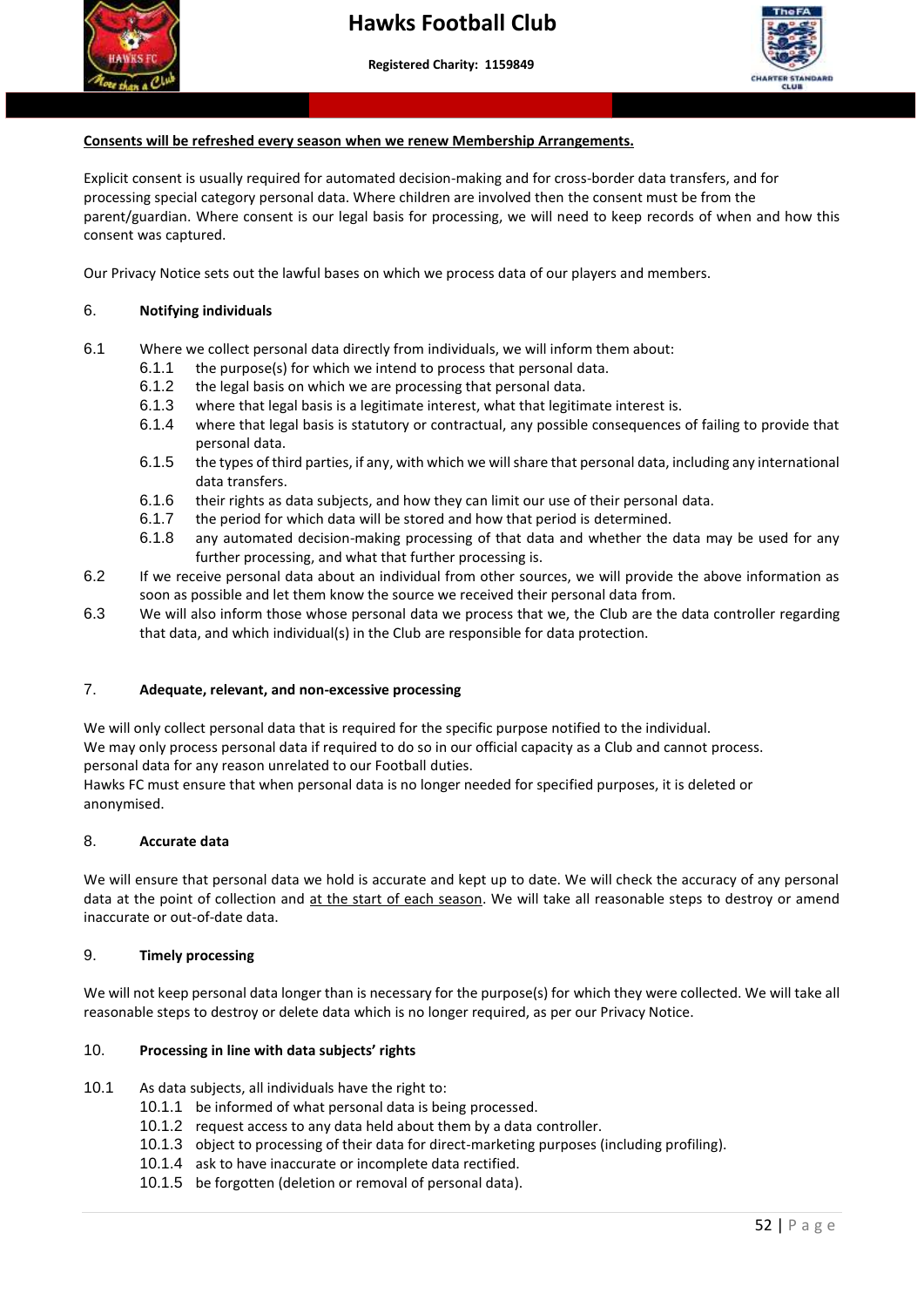



- 10.1.6 restrict processing.
- 10.1.7 data portability; and
- 10.1.8 not be subject to a decision which is based on automated processing.
- 10.2 The Club is aware that not all individuals' rights are absolute, and any requests regarding the above should be immediately reported to the committee, and if applicable escalated to the County FA for guidance.

### 11. **Data security**

- 11.1 We will take appropriate security measures against unlawful or unauthorised processing of personal data, and against the accidental loss of, or damage to, personal data.
- 11.2 We have proportionate procedures and technology to maintain the security of all personal data.
- 11.3 Personal data will only be transferred to another party to process on our behalf (a **data processor**) where we have a GDPR-compliant written contract in place with that data processor.
- 11.4 We will maintain data security by protecting the confidentiality, integrity, and availability of the personal data.
- 11.5 Our security procedures include:
	- 11.5.1 **Entry controls.** Any stranger seen in entry-controlled areas should be reported.
	- 11.5.2 **Secure desks, cabinets, and cupboards.** Desks and cupboards should be locked if they hold personal data.
	- 11.5.3 **Methods of disposal.** Paper documents should be shredded. Digital storage devices should be physically destroyed.
	- 11.5.4 **Equipment.** Screens and monitors must not show personal data to passers-by and should be locked when unattended. Excel spreadsheets will be password protected.
	- 11.5.5 **Personal Devices.** Anyone accessing or processing Hawks FC's personal data on their own device, must have and operate a password only access or similar lock function, and should have appropriate antivirus protection. These devices must have the Hawks FC personal data removed prior to being replaced by a new device or prior to such individual ceasing to work with or support the Club.
	- 11.5.6 **Systems.** The club uses an agreed system for processing data and transmission of information called Team App. All communications must be made via our secure systems.

#### 12. **Disclosure and sharing of personal information.**

- 12.1 We share personal data with Northants FA, Football Association and with applicable leagues and competitions using Whole Game System.
- 12.2 We may share personal data with third parties or suppliers for the services they provide, and instruct them to process our personal data on our behalf as data processors such as the Hawks FC Team App
- 12.3 Where we share data with third parties, we will ensure we have a compliant written contract in place incorporating the minimum data processer terms as set out in the GDPR, which may be in the form of a supplier's terms of service.
- 12.4 We may share personal data we hold if we are under a duty to disclose or share an individual's personal data to comply with any legal obligation, or to enforce or apply any contract with the individual or other agreements; or to protect our rights, property, or safety of our employees, players, other individuals associated with the County FA or others.

#### 13. **Transferring personal data to a country outside the EEA**

We may transfer any personal data we hold to a country outside the European Economic Area (**EEA**), provided that one of the appropriate safeguards applies.

#### 14. **Reporting a personal data breach**

In the case of a breach of personal data, we may need to notify the applicable regulatory body and the individual.

If you know or suspect that a personal data breach has occurred, inform a member of the committee. immediately, who may need to escalate to the County FA as appropriate. You should preserve all. evidence relating to a potential personal data breach.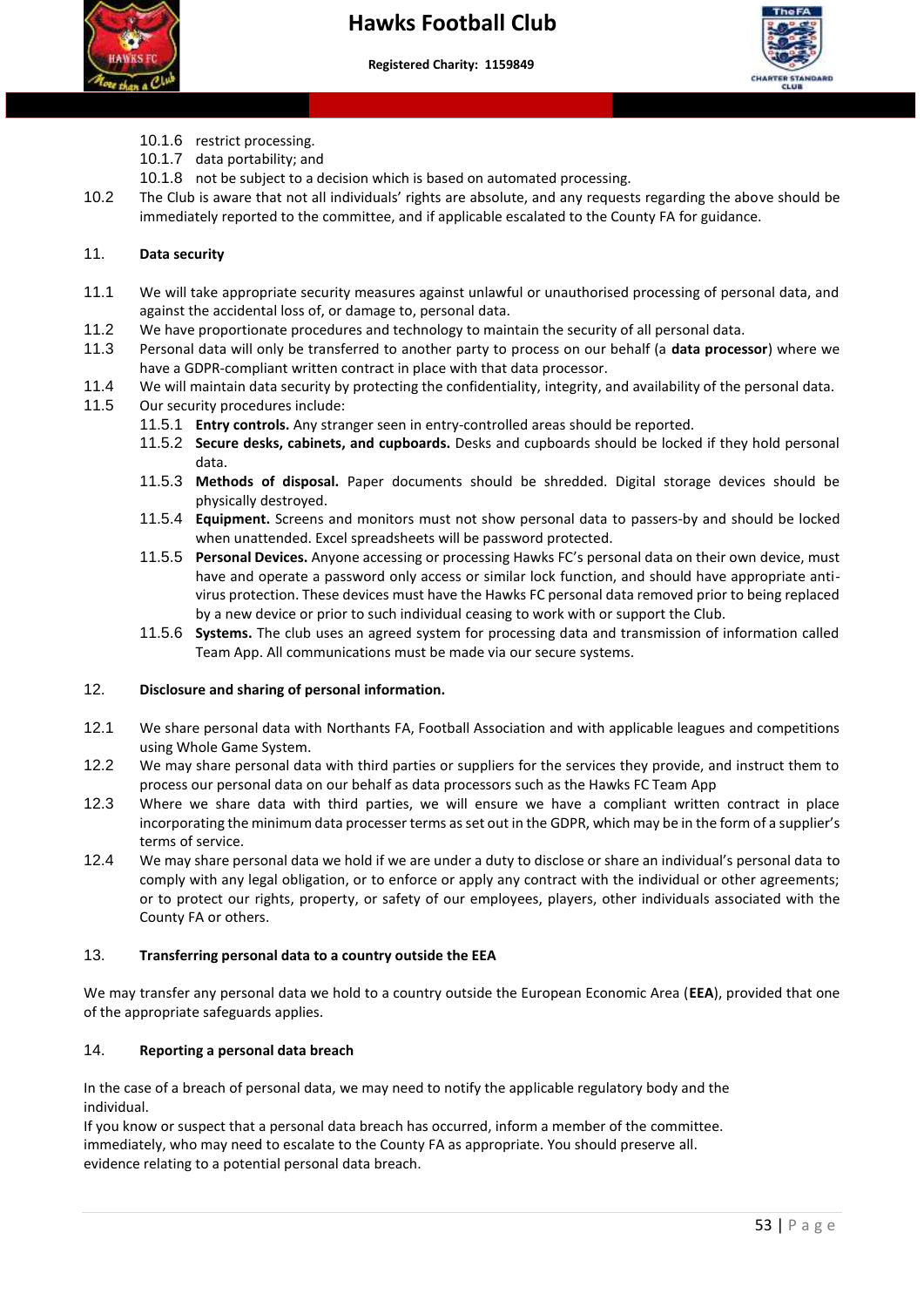



## 15. **Dealing with subject access requests**

- 15.1 Individuals may make a formal request for information we hold about them. Anyone who receives such a request should forward it to the board/committee immediately, and where necessary escalated to the County FA for guidance. Nobody should feel bullied or pressured into disclosing personal information.
- to make sure they are entitled to it. 15.2 When receiving telephone enquiries, we will only disclose personal data if we have checked the caller's identity

#### 16. **Accountability**

Hawks FC must implement appropriate technical and organisational measures to look after personal data, and is responsible for and must be able to demonstrate compliance with the data protection principles. Hawks FC must have adequate resources and controls in place to ensure and to document GDPR compliance such as:

- providing fair processing notice to individuals at all points of data capture.
- training committee and volunteers on the GDPR, and this Data Protection Policy; and
- reviewing the privacy measures implemented by the Club, FA, League.

#### 17. **Changes to this policy**

We reserve the right to change this policy at any time. Where appropriate, we will notify you by email.

#### 18. **Summary**

Hawks FC and our Football administrators need to ensure that they protect the data they process as required by the Data Protection Act, 1998. Any data breach will be dealt with under the Clubs policies and procedures.

'Processing' under the Act includes obtaining, recording, or holding data or carrying out any operation or set of operations on the data including disclosure, consultation, alteration, and destruction of data. Processing therefore covers a wide range of activities such as sending an email, looking at data on a screen mobile device or opening and reading a paper file. The Data Protection Act applies to all individuals within the Club. It protects individuals from personal data being used inappropriately or recorded inaccurately and it provides everyone with a framework to achieve good standards for handling information.

On request, individuals can ensure that the content of information about them is correct and the purpose for which the information will be used is clear. Representatives within the Club who control information on computer, in paper files, on mobile devices, video or in other media will ensure that the information is processed fairly, is accurate and secure, and is used for a specific purpose.

We hold our membership records electronically on our Team App and encourage all members to ensure these are kept up to date and renewed annually by electronic signature.

#### **Reviewed 7th January 2022**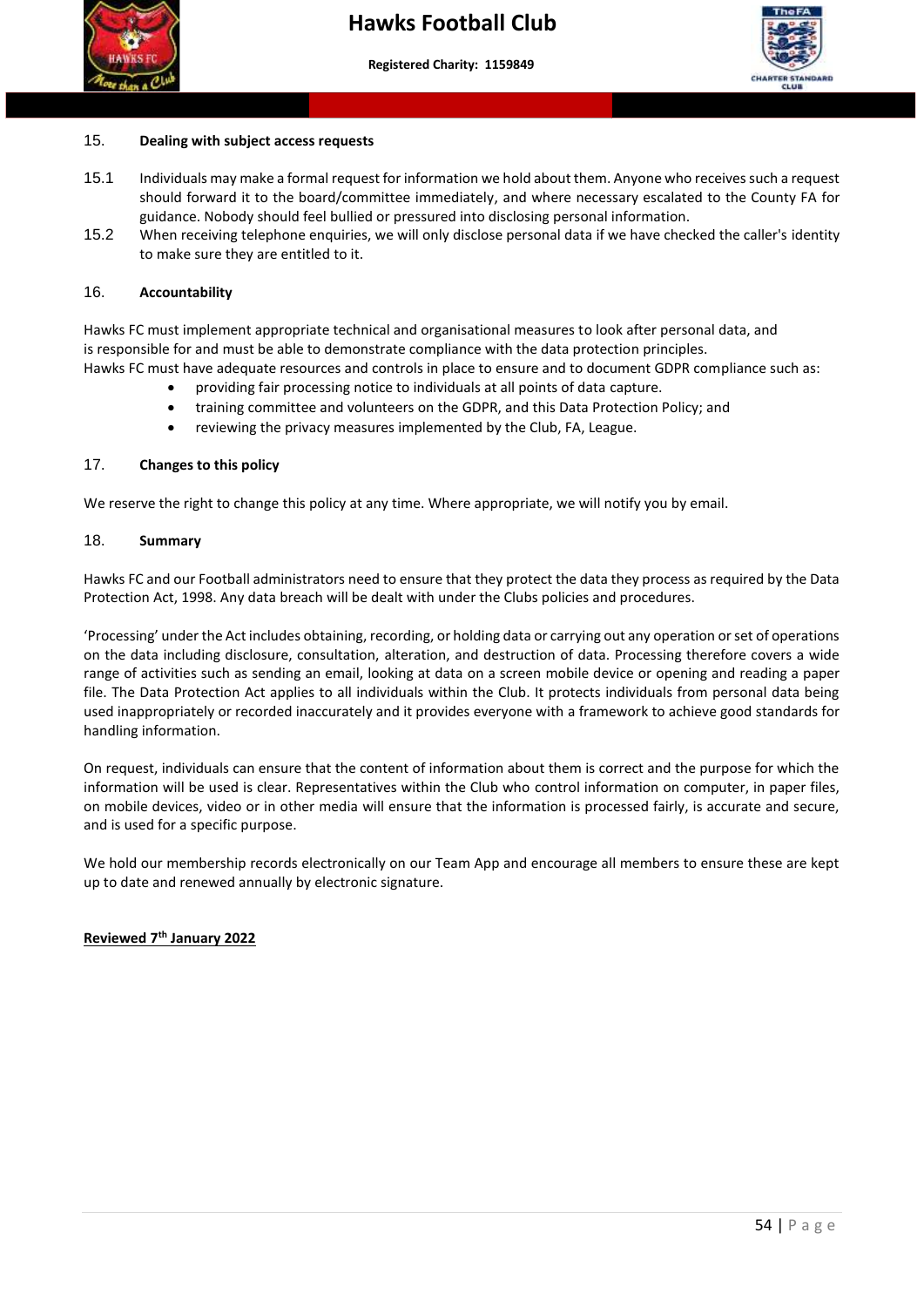



#### **Communications Policy**

 **More than a club – Making a difference to young people's lives"**

Communication is essential for sharing club news and information with our members and ensuring running Hawks FC is run in an efficient way and safe way. Communications will be timely, appropriate, and related to club business only

 to provide accountability and control over material published. The club has a social media consent form which is optional for our members to sign when joining and follows the FA rules

**What we will do**

We use of electronic tools to communicate with our members is only via our Hawks FC Team App.

Our communication policy protects members privacy, maintain clear boundaries, and ensures that bullying, exclusion, and harassment does not occur.

All communications will be moderated by our Welfare Officer and Trustees to provide accountability and control over material published by Hawks FC, its officials, members and connected parents and guardians on all its media and communications channels. This includes the Clubs Team App, Hawks FC website, Hawks DNA and any related discussion groups or social media websites, such as Facebook, Instagram & Twitter.

All our club staff and team managers are required to only use our official communications Team App for messaging to parents and teams within the club to protect themselves and provide a clear and transparent audit trail that can be accessed by officials if needed to avoid damage to the club's image and reputation.

The club operates as one club and not individual teams which is why we use central communication via our Hawks Teams app only. We do not approve or endorse any external group communications set up such as Private Messaging Groups to facilitate club activities, social media or messaging services via Text, email, or Messenger groups. These groups are unmoderated and could cause reputational damage to the club. Any use of the club's name or linking of these groups to the club or teams within the club is not authorised and would be considered a breach of club rules.

All communications must comply with our consents, codes of conduct, privacy, and data protection policies.

**Responsible Communications**

- 1. We treat all external messaging, social media postings, blogs, status updates and tweets as public comment
- 2. Postings (written, photos or videos) will be family-friendly and feature positive club news and events
- 3. No personal information about our members will be disclosed
- 4. No statements will be made that are misleading, false, or likely to injure a person's reputation.
- 5. No statements will be made that might bring our club into disrepute
- 6. Abusive, discriminatory, intimidating, or offensive statements will not be tolerated.
- 7. Postings on our App should be linked to Hawks Football Clubs activities only
- 8. Any Offending posts on social media or the club's app will be removed and those responsible will be blocked from the site.
- 9. Any member or connected parents or guardians and may face disciplinary action by the club under its constitution and rules which could lead to suspension or expulsion of the individual and its children from Hawks FC.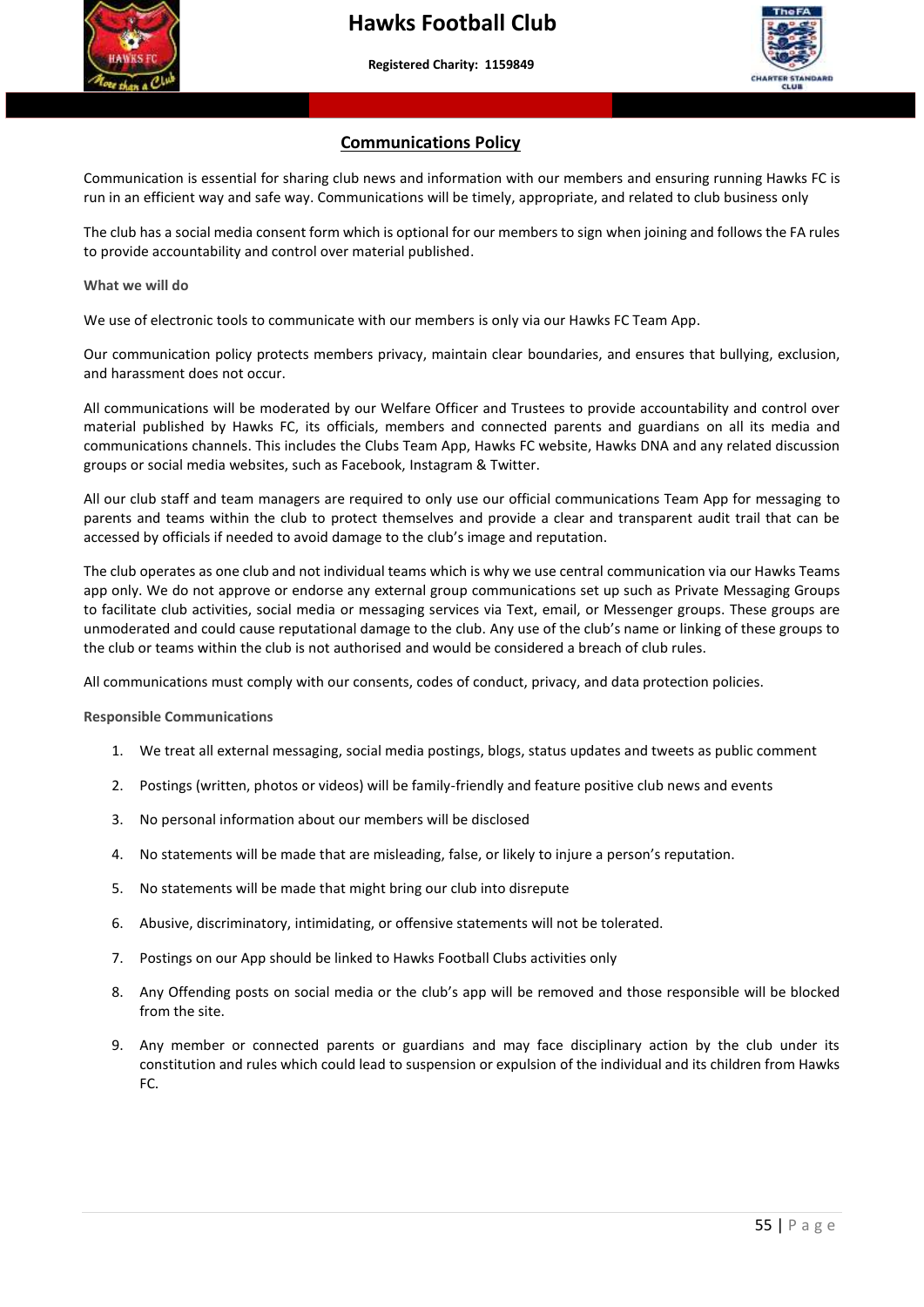



## **Team App & Website**

Our website and Team App will include current information on competitions, social events, committees, policies, constitution, rules, and club news.

No offensive content or photos will be published

If we intend to publish a photo of a child, we will take care not to provide identifying information and this will be within the club consents held and the FA Photography policy.

We will seek feedback from members to improve the information available on the site

#### **SMS and email**

Whilst we acknowledge that on occasions Committee members, coaches and team managers may need to use SMS and email to communicate this is not our approved method and we expect this to be as an exception to protect ourselves and provide a clear and accountable audit trail of communications.

SMS messages should be short and about club/team matters only.

Email communication will be used when more information is required

Communication via SMS involving children will be directed through their parents and no club member should directly text a minor.

#### **What we expect**

We expect our members to conduct themselves appropriately when using electronic communication to share information with other members about the club, posting material on public websites connected to the club or sharing messages.

Electronic communication should be restricted to club matters and must not offend, intimidate, humiliate, or bully another person. They must not be misleading, false or damage the reputation of the club or another person. All communications linked to the club should respect and maintain the privacy of members.

Communications must not bring the club into disrepute or lead to a breakdown of trust.

#### **Non-compliance**

Members (including players, linked parents, and officials) may face disciplinary action for sending inappropriate electronic communication about the club, its officials or members or posting online content that breach our code of conduct, this communications policy or other associated club rules. Our Policies and procedures are outlined in our club handbook.

Under certain circumstances, cyber bullying (e.g., bullying that is carried out through an internet service such as email, a chat room, discussion group, instant messaging, or website) is a criminal offence that can be reported to the police.

In addition, members who publish false or misleading comments about another person in the public domain (e.g., Facebook, YouTube, or Twitter) may be liable for defamation.

If the club is made aware of any unauthorised communication's that bring reputational damage or the risk of it against the club or members then action will be taken against and relevant parties which could include reporting to a higher authority, suspension from the club or termination of club membership.

#### **Reviewed 7th January 2022**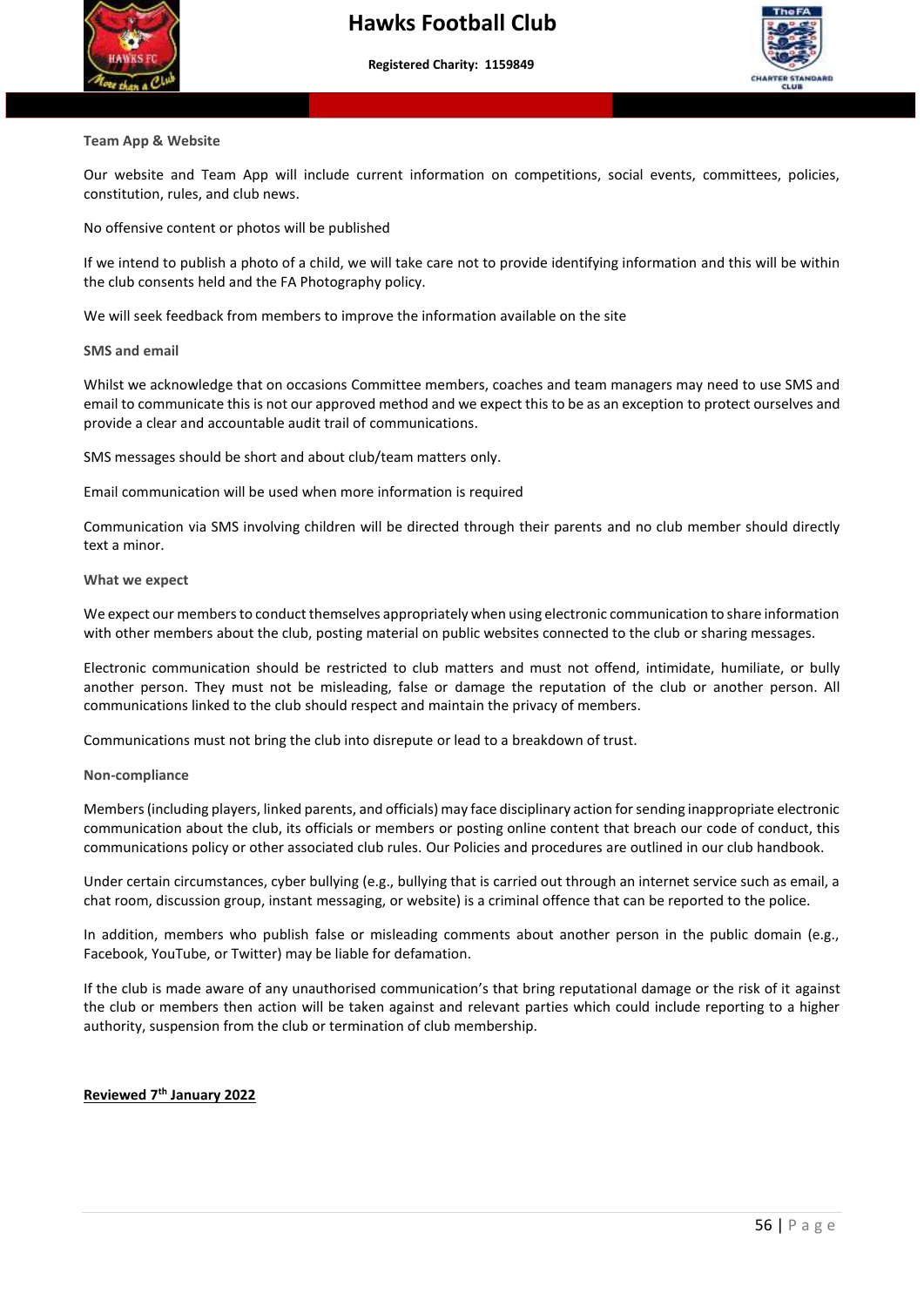



## **MEMBERSHIP APPLICATION FORM**

 **More than a club – Making a difference to young people's lives"**

| <b>Child Member Details</b>             |     |  |                                |                   |  |        |  |  |
|-----------------------------------------|-----|--|--------------------------------|-------------------|--|--------|--|--|
| <b>Surname</b>                          |     |  |                                | <b>First Name</b> |  |        |  |  |
| <b>Home Address</b>                     |     |  |                                |                   |  |        |  |  |
| <b>Post Code</b>                        |     |  |                                | <b>School</b>     |  |        |  |  |
| <b>Doctors Name</b>                     |     |  | <b>Medical Centre</b>          |                   |  |        |  |  |
| <b>Conditions /</b><br><b>Allergies</b> |     |  | <b>Medical Centre</b><br>phone |                   |  |        |  |  |
| Date of Birth                           | Age |  | Gender $({\checkmark})$        | <b>Male</b>       |  | Female |  |  |
| <b>Ethnicity</b>                        |     |  | <b>Nationality</b>             |                   |  |        |  |  |
| <b>Other Information</b>                |     |  |                                |                   |  |        |  |  |

| <b>Parent or Guardian Details</b> |  |             |  |                   |     |  |
|-----------------------------------|--|-------------|--|-------------------|-----|--|
| <b>Surname</b>                    |  |             |  | <b>First Name</b> |     |  |
| <b>Home Address</b>               |  |             |  |                   |     |  |
| <b>Post Code</b>                  |  |             |  | <b>Telephone</b>  |     |  |
| Relationship                      |  |             |  | <b>Email</b>      |     |  |
| 2 <sup>nd</sup> Emergency Contact |  | <b>Name</b> |  |                   | Tel |  |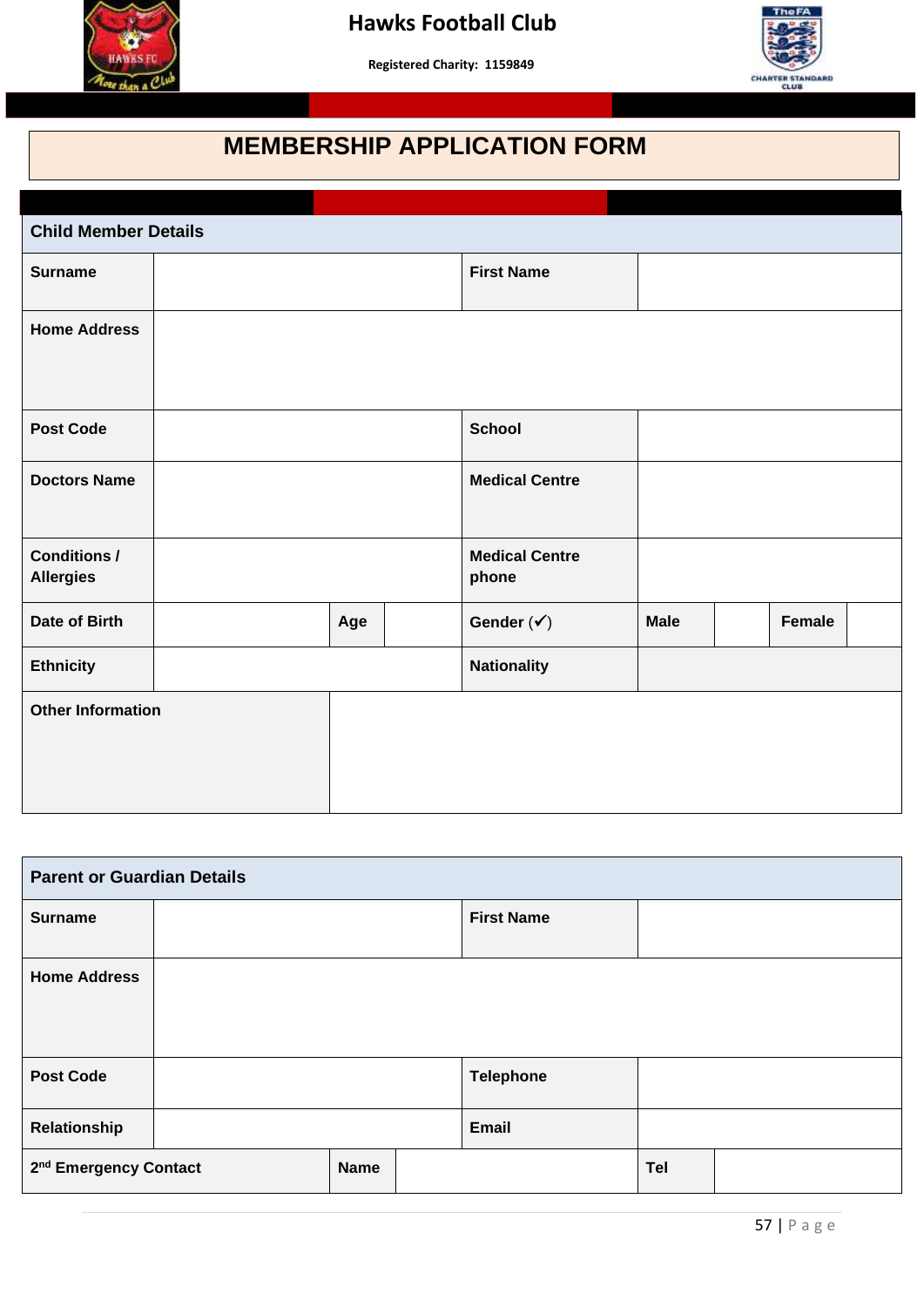

 **More than a club – Making a difference to young people's lives"**



| Type of Annual Membership (please $\checkmark$ )<br>Membership Period is 1 <sup>st</sup> June to 31 <sup>st</sup> May. |  |              |  |                                                                                               |  |  |  |
|------------------------------------------------------------------------------------------------------------------------|--|--------------|--|-----------------------------------------------------------------------------------------------|--|--|--|
| <b>Adult Fully Member</b>                                                                                              |  | Fee Paid £75 |  | Monthly Fees are £15 a month payable by standing                                              |  |  |  |
| <b>Student Member</b>                                                                                                  |  | Fee Paid £30 |  | order to Hawks Football Club - 5 <sup>th</sup> Monthly.<br>Barclays Bank - Account: 00605263. |  |  |  |
| Associate Member (Non-Playing)                                                                                         |  | Fee Paid £30 |  | Sort Code: 20-05-74                                                                           |  |  |  |

| Consents: $(v')$                      |                                                                                                                                                                                                                                                                                                                                                                                                                                                                                                                                                                                                     |            |  |           |  |  |
|---------------------------------------|-----------------------------------------------------------------------------------------------------------------------------------------------------------------------------------------------------------------------------------------------------------------------------------------------------------------------------------------------------------------------------------------------------------------------------------------------------------------------------------------------------------------------------------------------------------------------------------------------------|------------|--|-----------|--|--|
| Medical                               | In the event my child is injured whilst participating in Football related activities and that I<br>cannot be contacted on the Emergency contact numbers held by the club, I hereby give<br>consent for my child to receive medical attention. First Aiders will assist when required<br>within the scope of their training and in these circumstances will be judged to have acted<br>"reasonably" and in the Casualty's best interests. The club, its officials, coaches or first<br>aiders will not be liable for any claim in these circumstances, and I waive the right to<br>making any claim. | <b>YES</b> |  | <b>NO</b> |  |  |
| <b>COVID Safety</b>                   | I agree to support the Clubs COVID safety rules and will ensure I inform the club prior to<br>attending any football activities by RSVP to our events on our App to support Track &<br>Trace. I understand I may need to answer COVID Self Check questions before each<br>session I attend, or I may not be able to participate.                                                                                                                                                                                                                                                                    |            |  |           |  |  |
| Hawks App                             | I will sign up to the Hawks FC Team App                                                                                                                                                                                                                                                                                                                                                                                                                                                                                                                                                             |            |  |           |  |  |
| Photography                           | I consent to any photos of my child being used under the clubs Celebrating Photography<br>through Football and Social Media Policy to be displayed on the Clubs Social Media<br>channels.                                                                                                                                                                                                                                                                                                                                                                                                           |            |  |           |  |  |
| Student<br>Member<br>Donations        | I confirm I have set up a Standing order for £15 per month to cover the current annual<br>membership fees of £180 with a reference added to my child's name.<br>Payments are to be made to Hawks Football Club: Barclays Bank, Bedford. Account:<br>00605263. Sort Code: 20-05-74.                                                                                                                                                                                                                                                                                                                  |            |  |           |  |  |
| Non-Payments                          | I understand that if my membership lapses or I do not pay the clubs monthly subs my<br>child will be unable to participate in any football related activities and under the club rules<br>I may be asked to leave the club                                                                                                                                                                                                                                                                                                                                                                          |            |  |           |  |  |
| Gift Aid                              | I am a UK Taxpayer and would like Hawks Football Club which I am aware is a registered<br>charity to treat by monthly payments as donations. I permit them to reclaim Gift Aid on<br>donations                                                                                                                                                                                                                                                                                                                                                                                                      |            |  |           |  |  |
| Code of<br>Conduct                    | I understand the Clubs Code of Conducts are important and we will abide by the Players<br>Code of Conduct & Parents/ Guardians Code of Conduct. If I breach the Codes of<br>Conduct. I may be subject to sanctions as outlined in these.                                                                                                                                                                                                                                                                                                                                                            |            |  |           |  |  |
| <b>Private Ground</b><br><b>Rules</b> | I will abide by the club ground rules which are on display at the site and am aware that<br>the club is private property. Smoking/Vaping, Pets or Swearing are not permitted at the<br>club. Please remain off the playing areas and behind the parents' barrier. Allow the<br>Coaches to coach the children and do not instruct the players                                                                                                                                                                                                                                                        |            |  |           |  |  |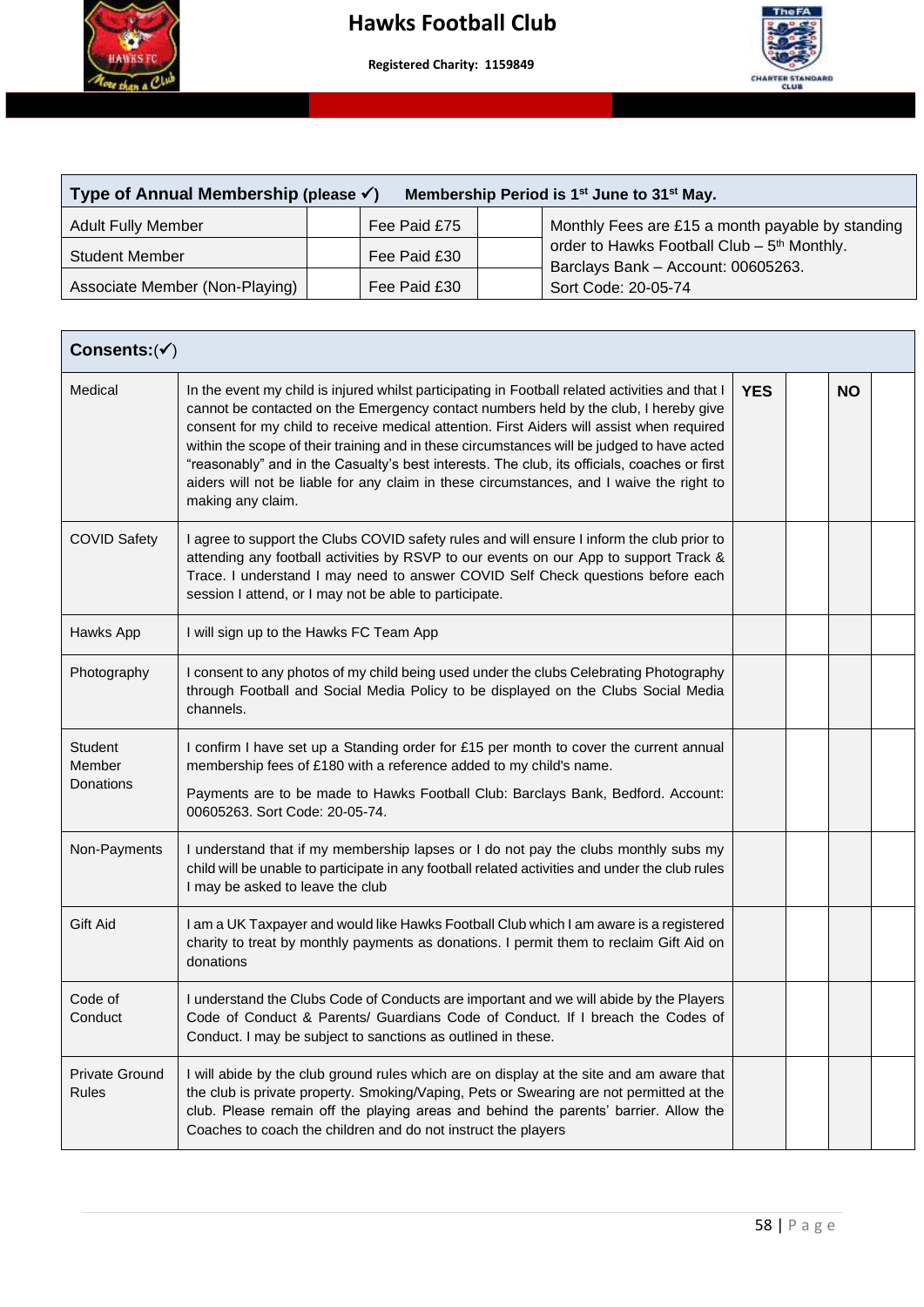



#### **Membership Declaration and Application to Join the Club**

#### **To be eligible to apply to join the activity ALL the following MUST apply (please (**✓**) Tick to confirm)**

 **More than a club – Making a difference to young people's lives"**

 $\overline{a}$ I/We have agreed to all the club consents outlined above.

I/We am aware that all Kit supplied to the players by Hawks FC remains the property of the club and shall be returned should I leave the club. Any unreturned kit will be invoiced for the cost of replacement and unpaid subs.

I/We agree to abide by the Club Rules, Policies, Procedures, Consents and Codes of Conduct outlined in the Club Handbook which may change from time to time and are aware of the club values outlined in the Handbook which we have read. All Committee Members, Coaches, Parents and Players are subject to the club rules.

Hawks FC is a section of Kettering Sports Club. We understand that we will be required to become a member of the parent club to participate in sporting activities including Football at the Club.

All Children under the age of 13 should have a Parent or Guardian present at Football activities. "Drop and Go" is not permitted for children under 13 years of age and will result in a child not being able to participate.

I/We would like to apply to be a member of Hawks Football Club.

#### **By signing this form, you are confirming that the information provided within this document is correct**

| <b>Child Full Name</b>            |  |
|-----------------------------------|--|
| <b>Child Signature</b>            |  |
| <b>Parents/Guardian Full Name</b> |  |
| <b>Parent/Guardian Signature</b>  |  |
| <b>Dated</b>                      |  |

#### **Membership Application Approval**

| <b>Name</b>      | Date: |
|------------------|-------|
|                  |       |
| <b>Signature</b> |       |
| <b>Position</b>  |       |